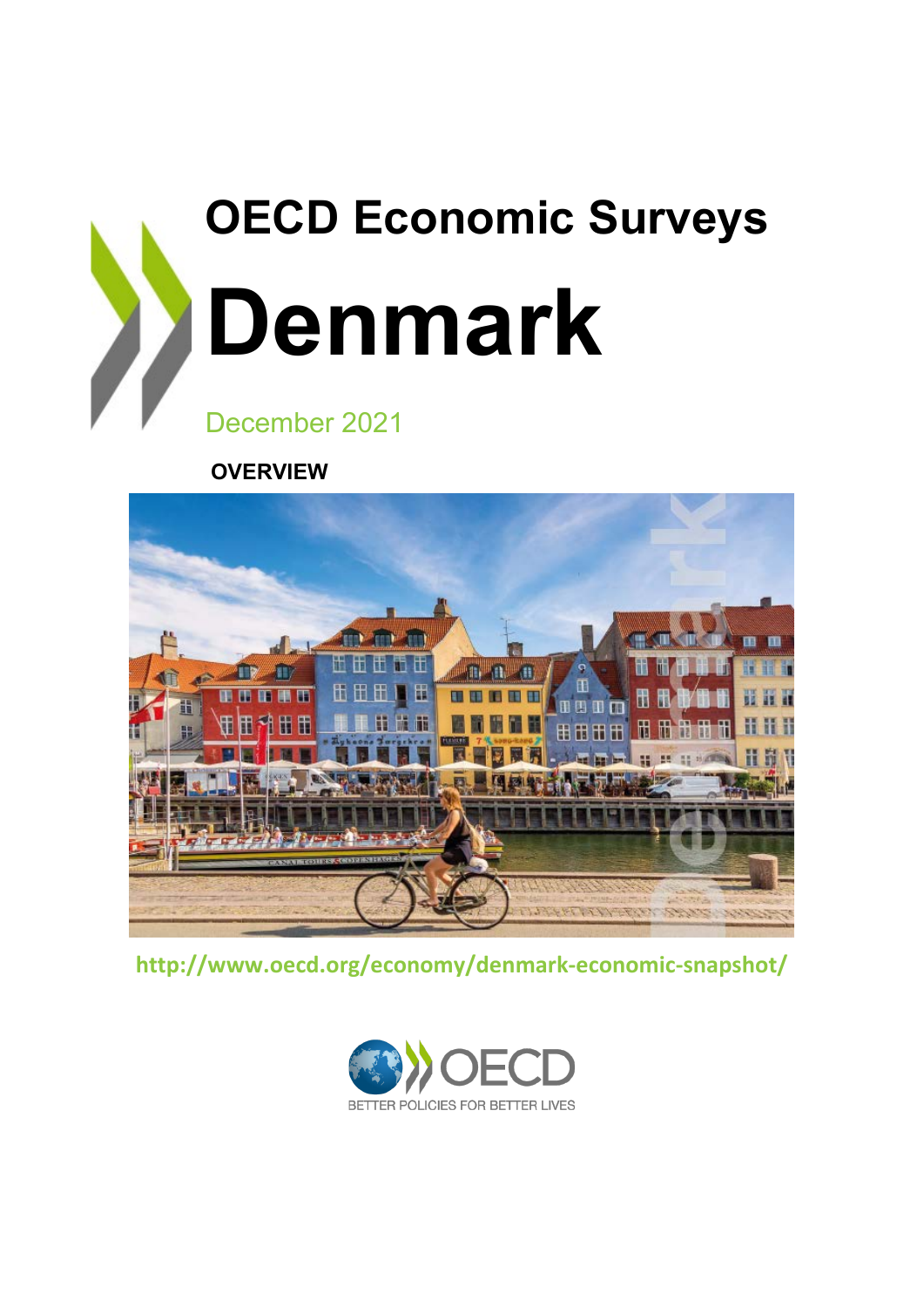*This Overview is extracted from the 2021 Economic Survey of Denmark. The Survey is published on the responsibility of the Economic and Development Review Committee of the OECD, which is charged with the examination of the economic situation of member countries.* 

This document, as well as any data and any map included herein, are without prejudice to the status of or sovereignty over any territory, to the delimitation of international frontiers and boundaries and to the name of any territory, city or area.

The statistical data for Israel are supplied by and under the responsibility of the relevant Israeli authorities. The use of such data by the OECD is without prejudice to the status of the Golan Heights, East Jerusalem and Israeli settlements in the West Bank under the terms of international law.

#### OECD Economic Surveys: Denmark© OECD 2021

You can copy, download or print OECD content for your own use, and you can include excerpts from OECD publications, databases and multimedia products in your own documents, presentations, blogs, websites and teaching materials, provided that suitable acknowledgement of OECD as source and copyright owner is given. All requests for public or commercial use and translation rights should be submitted to rights@oecd.org. Requests for permission to photocopy portions of this material for public or commercial use shall be addressed directly to the Copyright Clearance Center (CCC) at info@copyright.com or the Centre français d'exploitation du droit de copie (CFC) at contact@cfcopies.com.tatus of or sovereignty over any territory, to the delimitation of international frontiers and boundaries and to the name of any territory, city or area.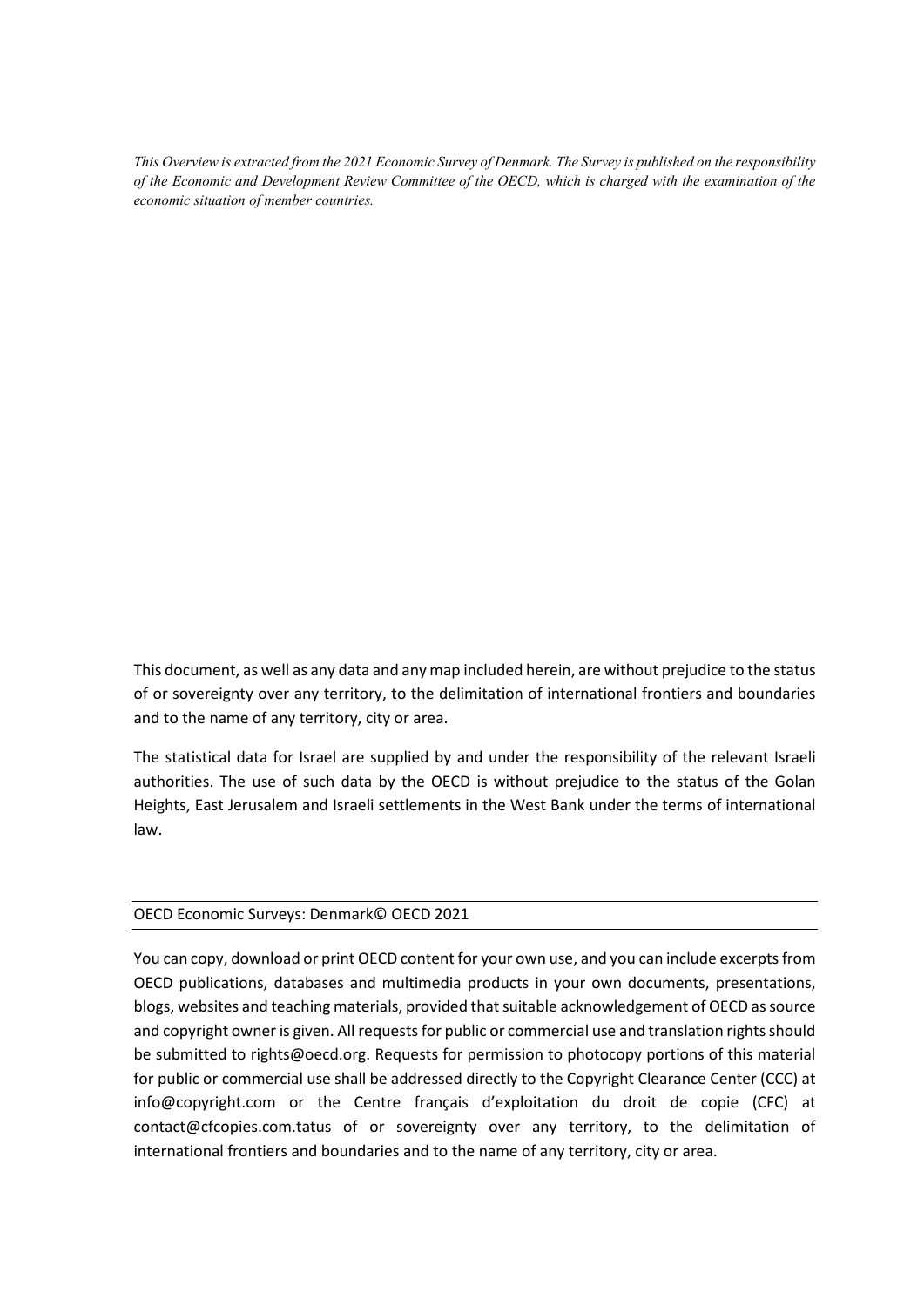## **Executive summary**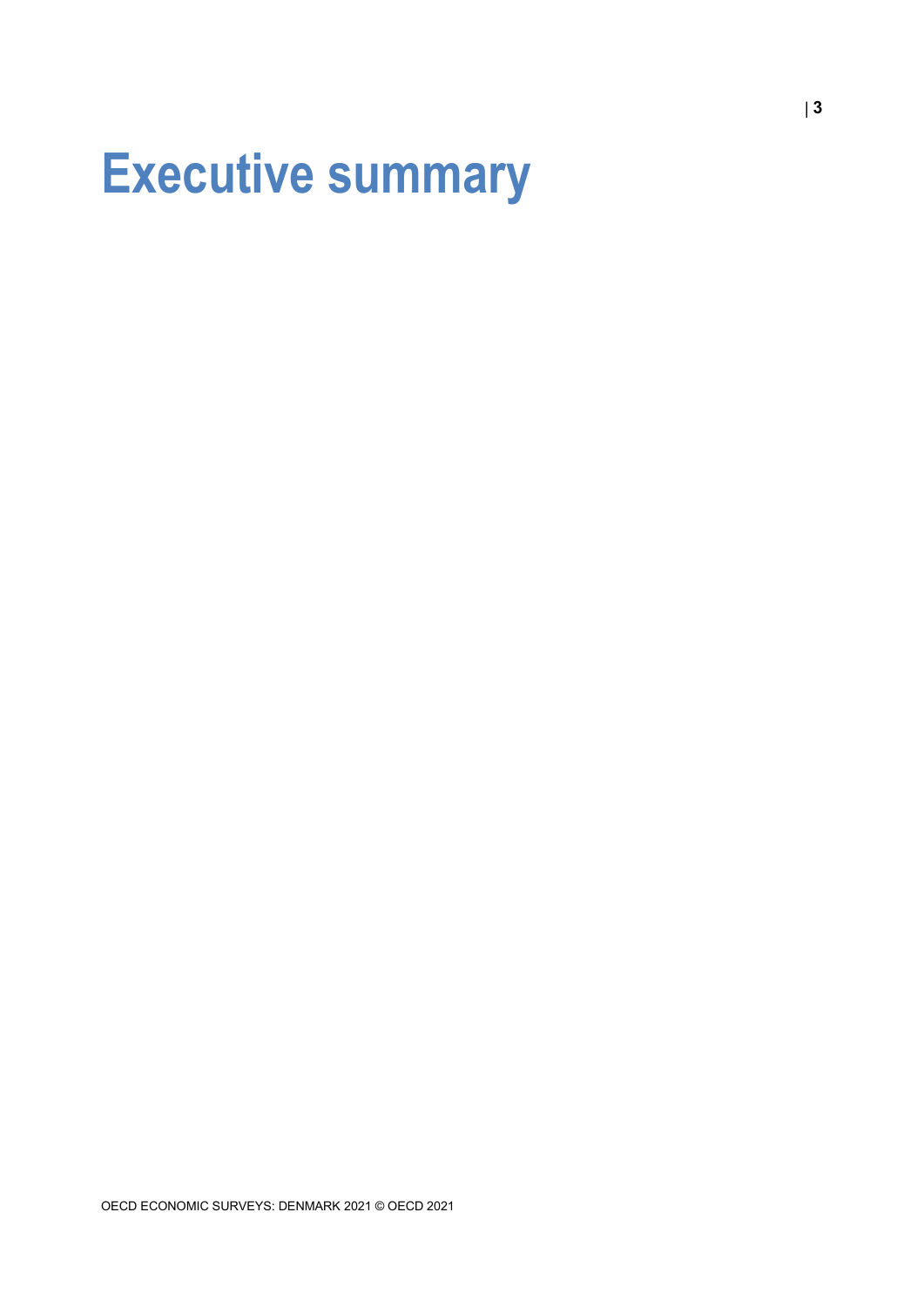#### **Macroeconomic policy has supported the recovery from the COVID crisis**

**Denmark used its large fiscal space when COVID-19 hit.** Rapid action to support firms and households in spring 2020 and again in the winter contained the economic contraction to one of the mildest in Europe. Fast vaccine rollout enabled the removal of shutdown restrictions and an early reopening, though restrictions on the unvaccinated were reintroduced in late 2021 as Delta variant cases rose rapidly. Low interest rates and credit guarantees have also facilitated the recovery.

**Employment support has mitigated job losses.**  Unemployment increased by around 1 percentage point, less than in most EU countries. A temporary job retention scheme reduced the number of job losses while allowing people to quickly return to work once the economy improved.

**Growth is projected ease to 2.4% in 2022 and 1.7% in 2023** [\(Table 1\)](#page-3-0)**.** Activity has rebounded fast, with GDP exceeding its pre-pandemic level by mid-2021 [\(Figure 1\)](#page-3-1). Nevertheless, downside risks remain, notably further outbreaks domestically and abroad threatening domestic and external demand. On the upside, labour shortages have become widespread and household spending of excess saving during the crisis could see higher growth.

|                                       | 2021   | 2022 | 2023 |
|---------------------------------------|--------|------|------|
| Gross domestic product                | 4.7    | 24   | 17   |
| Unemployment rate                     | 4.9    | 42   | 42   |
| Consumer price index                  | 1.8    | 26   | 23   |
| Fiscal balance (% of GDP)             | $-1.5$ | 0.3  | 0.8  |
| Public debt (gross, Maastricht, %GDP) | 39.8   | 38.4 | 38 O |

#### <span id="page-3-0"></span>**Table 1. A strong recovery in 2021**

Source: OECD, Economic Outlook 110 database.

**Policy support should continue to be withdrawn where economic activity has recovered.** The uncertain worldwide health and economic situation warrants ongoing flexibility in policy action. While employment has rebounded, structural measures should now be targeted at the youth, migrant workers, and low-educated.

**Fiscal space remains available to deploy public investment during the post-pandemic recovery.**  Denmark has ambitious plans to build back better once the outbreak is under control. Low-carbon

public investments are key aspects of the recovery strategy, together with transfers to households to protect inclusiveness. This will be enabled by available fiscal space if plans to prepare for an ageing society via strong indexation of retirement ages to life expectancy are fully implemented. Relaxation of the 0.5% structural deficit limit would provide space to address longer-term challenges, without threatening fiscal sustainability.

#### <span id="page-3-1"></span>**Figure 1. The economy has recovered quickly**



StatLink **2018** <https://stat.link/ug6vtd>

**Denmark's tax system is overall well-designed, but the shift from income to less distortionary forms of taxation should continue.** High top marginal tax rates on wage and capital income dull incentives for entrepreneurship, investment and increasing employment. Simultaneously increasing taxes on housing, with costs falling predominantly on high-income groups, would reduce negative distributional consequences.

**Monetary policy is strongly expansionary**. Inflation has picked up due to energy price growth, while wage pressures remain contained despite labour shortages. The currency peg to the Euro has served Denmark well, but implies negative interest rates that could generate macroeconomic imbalances as the recovery proceeds. In particular, rapid house price growth and high household gross debt [\(Figure 2\)](#page-4-0) exacerbate financial risks. Some features of the mortgage loan market are worrisome: high share of loans with variable interest rates or no repayments; comparatively low down payment requirements; and no absolute debt-to-income limit. Macro-prudential tightening would impact households without sufficient income to service their debt, increasing the importance of access to affordable social rental housing. Danish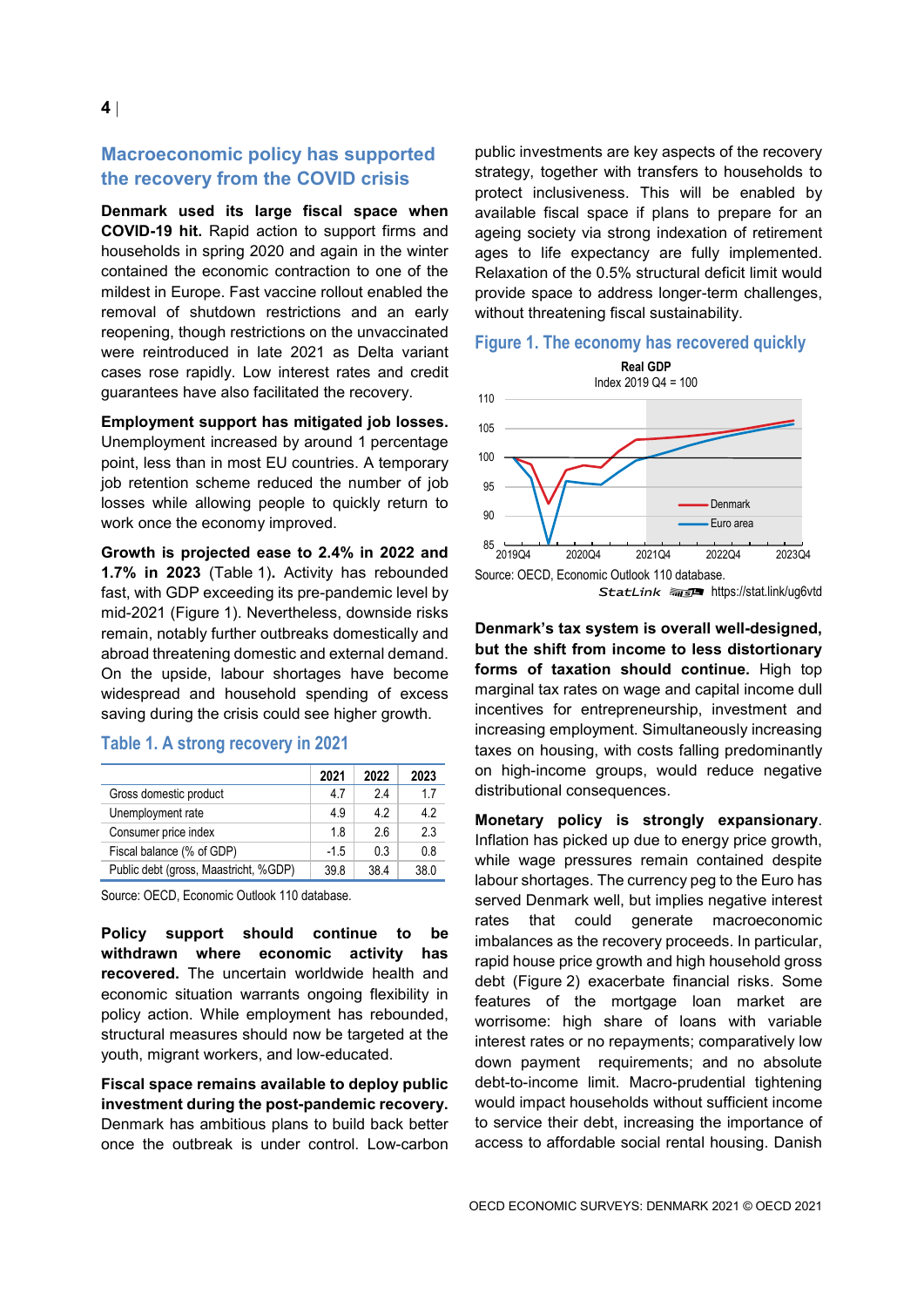saving is already high, however, and reducing access to mortgages could increase the already large current account surplus.

#### <span id="page-4-0"></span>**Figure 2. Household gross debt is very high**



Source: OECD, Economic Outlook and National Accounts databases. StatLink **anset** <https://stat.link/7eu61f>

**Physical and transition risks associated with climate change could affect financial stability.** The central bank has started to assess the exposure of banks to climate change. Though systemic risks in case of gradual increases in stringency of environmental policy are contained, other financial vulnerabilities are likely elsewhere in the financial system. More information and monitoring is necessary to assess these risks.

#### **Reforms would boost labour market inclusion and productivity**

**Denmark is well prepared to benefit from the digital transformation**. Danish firms are leaders in adoption of digital tools, assisted by good broadband coverage, digital government services and digital skills. The benefits of new technologies could be spread more widely by supporting the growth of new firms through access to finance and reducing barriers to digital trade.

**Danish women suffer from a significant drop in earnings after motherhood and are underrepresented among managers.** Increasing the share of parental leave reserved for the second parent, as planned, while increasing gender balance in leadership positions and offering greater flexibility in childcare services has the potential to improve equality and boost aggregate output.

**Benefits from immigration are held back by large gaps in employment and educational outcomes**. Insufficient language skills remain a key barrier facing immigrants.

#### **Climate policies need to be costeffective and socially acceptable**

**Denmark cut its greenhouse gas emissions by 36% between 1990 and 2019**, largely thanks to renewable energy (including biomass), which now accounts for over 80% of electricity generation. It is now one of the least carbon-intensive countries.

**Emissions have been cut without overall employment losses**. Workers displaced by stringent environmental policies have been helped by Denmark's reskilling programmes, which demonstrated their capacity to cushion much larger displacements in manufacturing during the 2008 financial crisis. Thanks to this, Denmark has preserved full employment, with 75% of the working-age population having a job, one of the highest employment rates in the OECD.

**Denmark plans to halve its emissions over the next decade.** The Climate Act sets the legallybinding objective of reducing emissions by 70% by 2030 from 1990. The target is one of the most ambitious among OECD countries and would put the country on track for carbon emissions neutrality by 2050 [\(Figure](#page-5-0) 3). However, this will require radical technological changes and vast resource reallocation. Greater certainty on how targets will be met is important to send strong signals to investors. Investment needs in the order of 1% to 2% of GDP will need to be funded, though could also carry long-term benefits if there is good project selection and incentives for private involvement.

**Denmark's well-functioning "flexicurity" facilitates reemployment of workers displaced by the energy transition.** Jobs have already declined in fossil fuel generation, but new jobs were created in renewables. Projections of further abatement suggest that job losses in agriculture would be roughly matched by job creation elsewhere.

**Uniform carbon pricing would effectively mitigate emissions but needs to be complemented by flanking measures** that provide a clear and predictable regulatory environment and support green infrastructure and innovation**.** Pricing all greenhouse gas emissions at a uniform minimum rate reflecting the evolution of prices in the EU Emissions Trading System would contribute to cost-effective abatement, though on its own would be insufficient to meet targets. Public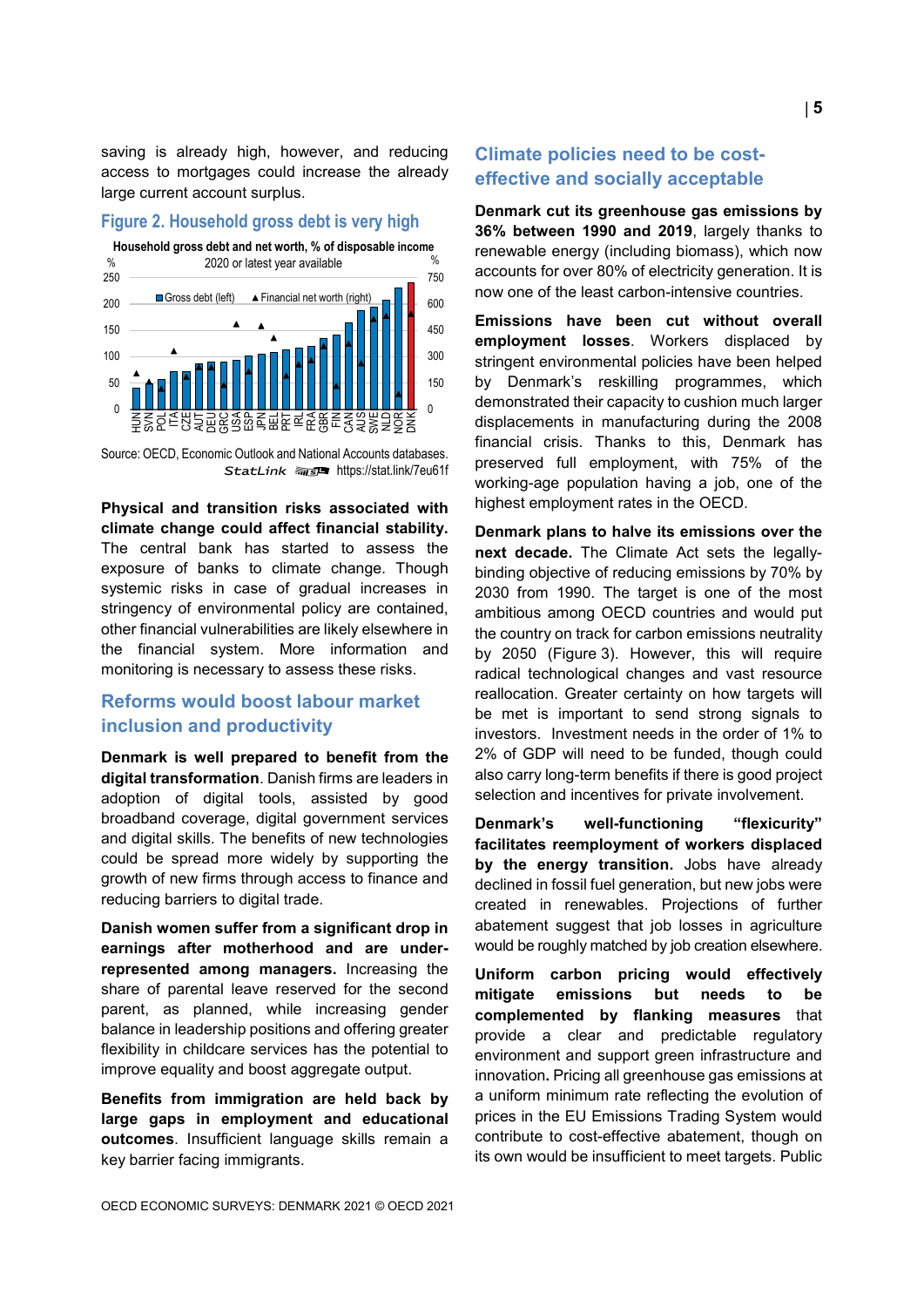acceptability for increased pricing is crucial and can be enhanced by transparent use of government revenue to support to the green transition, reskilling of workers and offsetting distributional effects. If high carbon prices cannot be sustained, the government will need other incentives to attract private investment and innovation in clean energy, as well as public investment in green infrastructure.

#### <span id="page-5-0"></span>**Figure 3. Meeting targets will require accelerating progress in all sectors**



Source: UNFCCC GHG Data Interface; Danish Climate Law. StatLink **2018** <https://stat.link/qlc6ax>

**Denmark has made huge progress towards renewable energy** [\(Figure](#page-5-1) 4). Through learning by doing, the cost of renewable energy has fallen considerably. Large investments are being made to progress further with low-carbon energy, supporting new technologies such as clean hydrogen and carbon storage. Emissions have been cut in district heating by switching from coal to biomass and the next step is to switch to other renewables and free up scarce supplies of sustainable biomass for other uses. Attracting private investment and enhancing competition would ensure that new technologies are commercially viable and affordable.

**Cutting transport emissions should continue to**  avoid leaving behind vulnerable groups. CO<sub>2</sub> emissions from transport have not substantially declined so far [\(Figure](#page-5-2) 5). Denmark is encouraging take-up of vehicles using electricity, hydrogen and biogas, requiring large investments in charging and refuelling stations, including in remote areas. The overall taxation of vehicles should still reflect their external costs, including congestion, noise, road damage and local air pollution. Policies are needed to support those most adversely affected and offer

alternatives to private car use including public transport, shared mobility, cycling and walking.

#### <span id="page-5-1"></span>**Figure 4. Renewable generation has grown fast, but relies increasingly on biomass**





StatLink <del><sub>an</sub>spa</del> <https://stat.link/zmfrqb>

<span id="page-5-2"></span>**Figure 5. Increasing car use has pushed up transport emissions despite greener vehicles** Index 2000 = 100





Source: OECD estimation based on EEA; Statistics Denmark; ITF. StatLink **2012** <https://stat.link/yuzrfp>

**Agriculture is a major and growing source of greenhouse gases, mainly from livestock.** The sector has made little progress in cutting emissions so far. A recent agreement will enable emission cuts from low-hanging fruit such as rewetting of peatlands, with limited impact on activity while also reducing other environmental damages. Domestic regulation should focus on emission-intensive activities such as livestock and grain and detailed monitoring of farms' emissions. This would make a substantial contribution to the 2030 target, reducing the burden on other sectors. Further investment for research and development could substantially enhance the contribution of agriculture to a netzero target. However, agriculture is highly exposed to international trade and carbon leakage. Hence, Denmark should work with other EU member states towards greening the Common Agricultural Policy.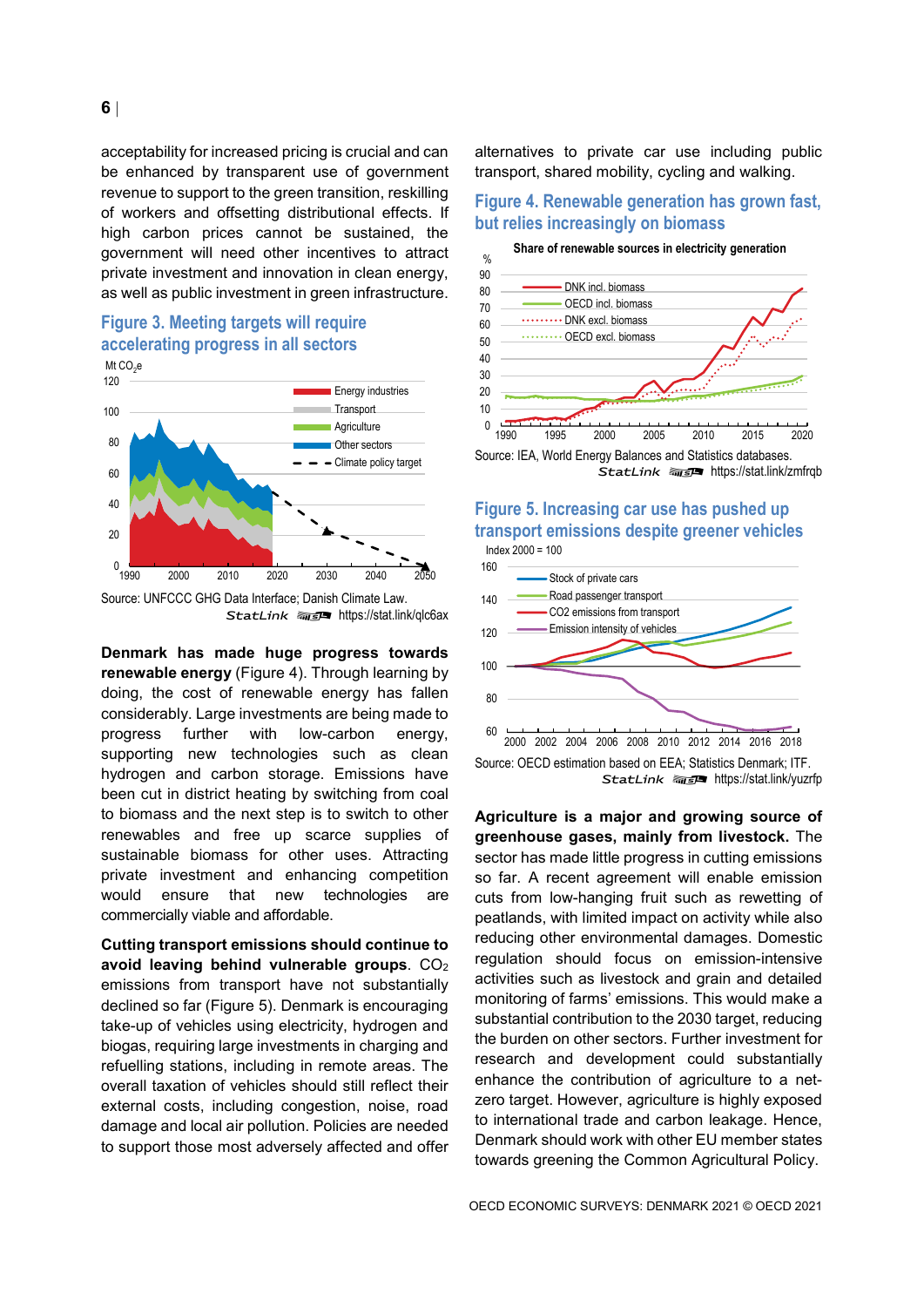| <b>MAIN FINDINGS</b>                                                                                                                                                                                                                                                                               | <b>KEY RECOMMENDATIONS</b>                                                                                                                                                                                                                                                                                                                                                 |
|----------------------------------------------------------------------------------------------------------------------------------------------------------------------------------------------------------------------------------------------------------------------------------------------------|----------------------------------------------------------------------------------------------------------------------------------------------------------------------------------------------------------------------------------------------------------------------------------------------------------------------------------------------------------------------------|
| Macroeconomic policies to support the recovery                                                                                                                                                                                                                                                     |                                                                                                                                                                                                                                                                                                                                                                            |
| The recovery is well established, with important downside risks from<br>further virus outbreaks and upside risks from continued strong<br>demand and labour market pressures. Fiscal tightening is planned for<br>2022, with DKK 4 billion (0.17% of GDP) set aside for COVID-related<br>measures. | Continue to withdraw exceptional COVID-related measures in 2022,<br>as planned.<br>Be prepared to resume targeted support if an unexpected<br>deterioration of the health situation threatens domestic and external<br>demand.                                                                                                                                             |
| Fiscal policy is sustainable, but the Budget Law leaves little fiscal<br>space to meet longer-term challenges.                                                                                                                                                                                     | Provide greater flexibility in the fiscal rule over the medium term by<br>allowing a larger deficit, without threatening fiscal sustainability.                                                                                                                                                                                                                            |
| Top income tax rates are among the highest in the OECD, with<br>negative consequences for incentives to increase earnings by<br>working more or further education. High taxes on capital income blunt<br>incentives for entrepreneurship, investment and job creation.                             | Reduce top income tax rates while offsetting revenue and<br>distributional consequences by increasing taxes on owner-occupied<br>housing and environmental harm.                                                                                                                                                                                                           |
| An acceleration of house and equity prices amid high household debt<br>is increasing macroeconomic and financial stability risks as the<br>economy recovers.                                                                                                                                       | Be ready to tighten macroprudential regulation if risks continue to<br>build, for example by introducing general debt-to-income limits.                                                                                                                                                                                                                                    |
| Boosting labour market inclusion and productivity                                                                                                                                                                                                                                                  |                                                                                                                                                                                                                                                                                                                                                                            |
| Female labour force participation is high and the gender wage gap<br>low, but women still suffer a motherhood penalty and there are few<br>women in leadership positions.                                                                                                                          | Implement planned increase in parental leave reserved for fathers<br>and increase payment rates if take-up disappoints.                                                                                                                                                                                                                                                    |
| Benefits from immigration are hampered by the large gap in<br>employment and education between immigrants and native Danes,<br>with immigrants particularly badly affected by the COVID crisis.                                                                                                    | Improve immigrant integration programmes by broader adoption of<br>best practices across municipalities, especially for language training,<br>and extension of the Integration Education Programme.                                                                                                                                                                        |
| A climate strategy that minimises adverse economic consequences                                                                                                                                                                                                                                    |                                                                                                                                                                                                                                                                                                                                                                            |
| Denmark's ambitious domestic climate targets will be challenging to<br>achieve, making complementary structural reforms important.                                                                                                                                                                 | Continue the implementation of a well-balanced policy mix of pricing,<br>regulatory measures, investment and structural reforms to cut<br>domestic emissions.                                                                                                                                                                                                              |
| The scope and evolution of carbon pricing is still to be defined and<br>will not be implemented before 2023, delaying action and thus<br>increasing costs to meet targets.                                                                                                                         | Clarify and communicate the climate strategy at an early stage, so<br>as to reduce policy uncertainty and encourage firms and households<br>to prepare for upcoming changes.<br>Make emission pricing outside the EU Emissions Trading System<br>more uniform by implementing a minimum price that reflects the<br>evolution of prices in the EU Emissions Trading System. |
| Denmark's business-friendly regulatory settings, labour market<br>flexibility and reskilling policies will help unleash private investment<br>and reallocation needed for the transition to net zero emissions.                                                                                    | Continue to undertake regulatory reform to facilitate market entry,<br>competition and skill formation, such as for district heating,<br>passenger rail and carbon capture and storage.                                                                                                                                                                                    |
| Acceptability of climate mitigation policies can be hindered by fear of<br>adverse distributional consequences. Distributional consequences<br>from emission pricing can be offset by reducing high energy taxes.                                                                                  | Offset distributional consequences of climate policy in a transparent<br>manner via reduced taxation of renewable energy, means-tested<br>transfers and support to labour-market reallocation.                                                                                                                                                                             |
| The threat of carbon leakage can hinder action in some sectors and<br>reduce policy effectiveness. Any compensation for affected firms<br>should be delinked from their emissions to maintain incentives to<br>reduce emissions per unit of production.                                            | Provide time-limited rebates of emission pricing based on production<br>levels in emissions-intensive trade-exposed industries, informed by<br>an institutionalised assessment of leakage rates. A second-best<br>solution could be to provide time-limited subsidies for investment in<br>abatement technologies, such as carbon capture and storage.                     |
| Cutting emissions from heating, transport and agriculture                                                                                                                                                                                                                                          |                                                                                                                                                                                                                                                                                                                                                                            |
| Heavy reliance on woody biomass, for district heating in particular,<br>reduces availability of scarce biomass for other uses.                                                                                                                                                                     | Better align incentives for woody biomass use with its climate and<br>environmental impact.<br>Ease regulation of district heating to allow private investment to drive<br>a shift towards new technologies, such as large capacity heat<br>pumps.                                                                                                                         |
| Transport emissions remain high, in part because replacing the stock<br>of conventional vehicles takes decades.                                                                                                                                                                                    | Continue to encourage the shift towards low and zero-carbon<br>vehicles, including with incentives to invest in recharging stations<br>particularly in remote areas.                                                                                                                                                                                                       |
| Emissions from agriculture are disproportionally high relative to the<br>share of the sector in the economy and are among the most cost-<br>effective to reduce.                                                                                                                                   | Prioritise action at the EU level and support further reform of the<br>Common Agricultural Policy to include ambitious climate (and<br>environmental) measures, and more particularly a large shift of EU<br>subsidies from agricultural land to ecosystem services.                                                                                                       |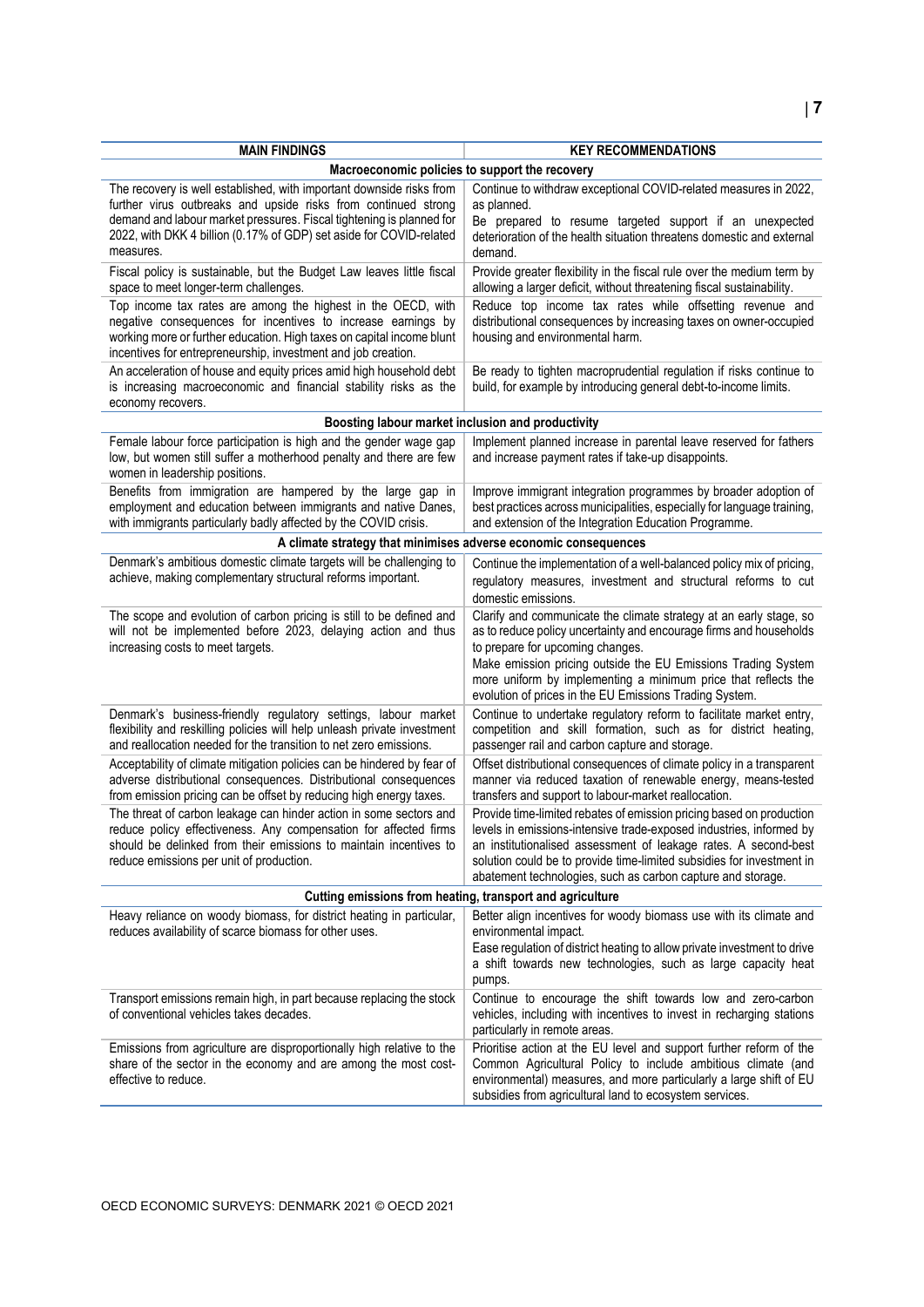# **1 Key Policy Insights**

The Danish economy has recovered quickly from the COVID-19 crisis. Rapid action to support firms and households contained the economic contraction to one of the mildest in Europe, while fast vaccine rollout enabled the removal of shutdown restrictions and an early reopening. Policy support should continue to be removed where activity has recovered, though the uncertain worldwide health and economic situation warrants ongoing flexibility. Monetary policy is set to remain strongly expansionary, increasing the importance of being ready to tighten macroprudential regulation if risks from rapid house price appreciation continue to build. The crisis was worse for the young, the foreign-born and those with low educational attainment. While employment rates for these groups have now recovered, policy should return to addressing long term structural issues facing these groups, such as helping the labour-market entry of young people and improving the integration of migrants.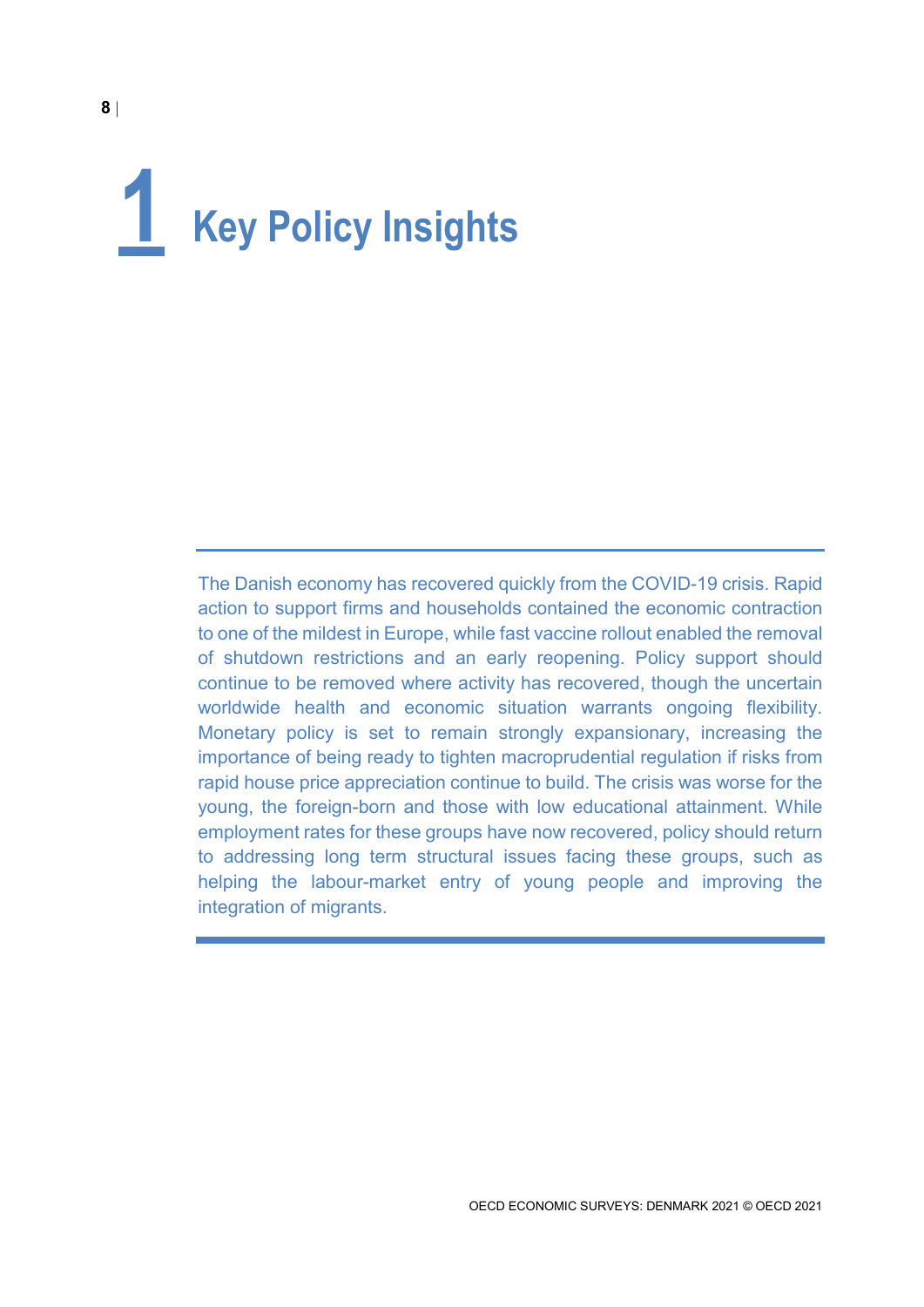#### **Introduction**

The Danish economy performed solidly in the decade preceding the COVID-19 pandemic, with real GDP growth averaging 1.8% per year driven primarily by labour productivity growth [\(Figure](#page-8-0) 1.1, Panel A). Successive Danish governments have favoured policy settings that have led to high labour-market flexibility, market competition, strong adoption of digital tools and a business-friendly climate, which have underpinned investment and productivity [\(Figure](#page-8-0) 1.1, Panel B). This has been done while reducing environmental damages and maintaining social policies conducive to high inclusiveness.

The arrival of the COVID-19 pandemic in 2020 caused substantial disruption and loss of life. Denmark suffered a first wave of cases in the second quarter of 2020, a more deadly second wave in early-2021, and a resurgence in late 2021 linked to the spread of the virus's Delta variant. Thanks to rapid action to control the virus and strong fiscal support, the contraction of activity and employment has been milder than expected. Progress in health protocols, together with high vaccination rates, allowed an early reopening of the economy. Activity bounced back in the second quarter, with GDP and employment surpassing precrisis levels, and growth is projected to remain solid in the absence of further worsening in the health situation.



<span id="page-8-0"></span>



Note: Other Nordics refers to a simple average of Finland, Iceland, Norway and Sweden. Labour productivity is defined as GDP per hour worked. Source: OECD, National Accounts and Productivity databases.

StatLink **2012** <https://stat.link/gt5cfk>

Government measures have helped those who were hit the hardest by the crisis. Young people (those aged 15-34) and the foreign-born saw the biggest declines in employment at the height of the crisis, though employment for these groups had recovered by mid-2021 (Statistics Denmark,  $2021_{[1]}$ ). The loss of employment during the crisis was also severe among those with low educational attainment, in contrast to employment gains recorded for people with tertiary education (Statistics Denmark,  $2021_{[1]}$ ).

In the short term, Denmark is withdrawing exceptional support for liquidity, households and the health system, while keeping some funds in reserve in case further COVID-related spending is necessary. Once the recovery is well established, it should resume its strong focus on structural changes to achieve strong, resilient and inclusive post-pandemic growth. Medium-term objectives include climate policy, preparing for an ageing population, and accelerating the country's digital transformation. While Danish firms are overall well placed to benefit from digital transformation, more could be done to boost the diffusion of ICT tools and productivity.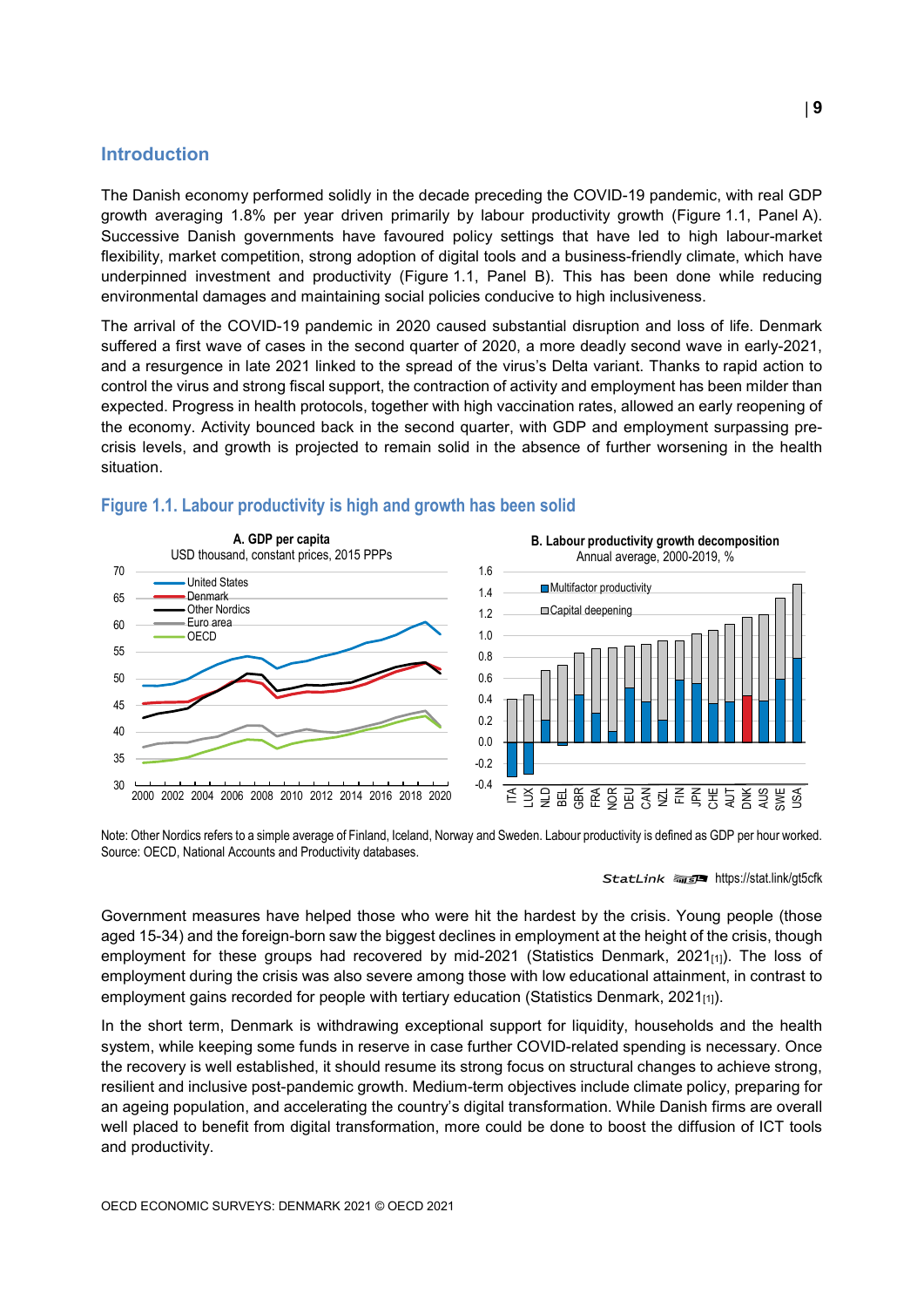Lowering carbon emissions is at the heart of the recovery strategy. Denmark has had considerable success in reducing its greenhouse gas emissions over the past decade. To continue this trend, the Climate Act adopted by Parliament in 2020 has set an ambitious legal obligation to reduce carbon emissions by 70% relative to 1990 by 2030 – one of the most ambitious abatement objectives among OECD countries. Denmark intends to lead by example and to encourage other countries to follow its course. However, such deep cuts in emissions will be difficult to achieve with existing technologies, and failing to prioritise the most cost-effective abatement opportunities would increase costs from the transition. Designing climate policies that minimise adverse economic and social consequences will therefore be crucial, though there will still be a structural adjustment challenge as decarbonisation creates winners and losers (Chapter 2). In theory, high carbon prices encourage efficient cuts in emissions, but they often face low acceptability by households, even in Denmark, and as for other environmental policy measures, they can affect competitiveness of trade-exposed firms. As a first step, emission pricing should be made more uniform through a minimum price of EUR 60 per tonne of  $CO<sub>2</sub>e$ , complemented by measures to mitigate social impacts. They should continue to be complemented by measures to accelerate private investment in lowcarbon activities such as easier regulatory measures to facilitate market entry, public investment in green networks, and support to research and development in clean technologies.

Cutting emissions from energy, transport and agriculture will be particularly challenging. These sectors face large transformations – both challenges and opportunities (Chapter 3). For these transformations to be economically sustainable, a supportive policy environment should facilitate the emergence of new and innovative firms that challenge incumbents, flexibility to reallocate labour and capital, and support for reskilling displaced workers. The Danish system of "flexicurity" has been well-suited to similar challenges in the past, and should once again be helpful. While Denmark can act on its own in many areas, it will need to take into account policy changes at the broader level of the European Union, which are likely to be important, though future EU climate policies remain uncertain at present.

Against this background, the key messages of this *Economic Survey* are that:

- **Denmark weathered the COVID-19 crisis relatively well and has returned to solid growth.** Withdrawal of exceptional fiscal support is warranted, but the government needs to be ready to restore substantial stimulus should the health situation unexpectedly deteriorate. As the recovery is now well established, structural reforms should once again be the main driver of strong and sustainable growth.
- **The crisis was worse for the young, the foreign-born and those with low educational attainment.** While employment rates for these groups have now recovered, policy should return to addressing long term structural issues facing these groups, such as helping the labour-market entry of young people and improving the integration of migrants. Further progress in reducing gender gaps is also a priority.
- **Denmark has made the commendable commitment to cut its carbon emissions rapidly**. However, achieving deep cuts while managing the socioeconomic consequences will be a challenge. The focus needs to be put on encouraging private investment and innovation in clean technologies. A just transition should help those adversely affected by climate policy.

#### **Denmark weathered the crisis well, but imbalances are increasing**

Denmark weathered the COVID-19 crisis better than other countries, as rapid action to contain the spread of the virus in March 2020 and again in December 2020 was successful in quickly bringing down the number of cases [\(Figure](#page-10-0) 1.2, Panel A) and containing mortality [\(Figure](#page-10-0) 1.2, Panel B). Combined with one of the fastest vaccination rollouts in the EU, this provided space to ease containment measures earlier than in many countries, though uncertainties prevail regarding future virus mutations and the situation is still precarious. Proof of vaccination or a recent negative test was again required for visits to restaurants,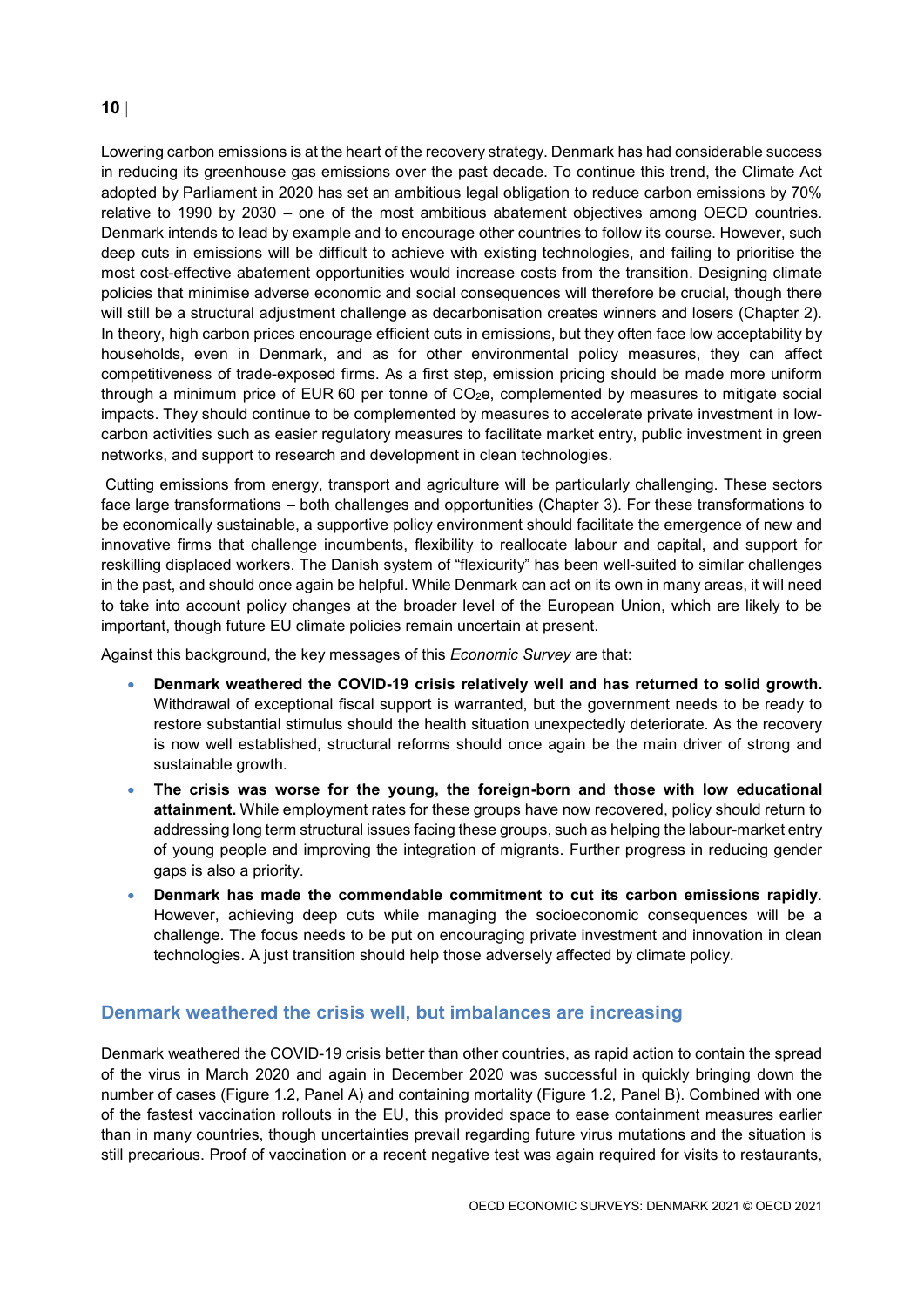travel and large events as Delta variant case numbers rose rapidly in late 2021. While there was a substantial contraction of GDP in 2020 and a further decline in the first quarter of 2021, the economic hit was less than in most European countries [\(Figure](#page-10-1) 1.3).



#### <span id="page-10-0"></span>**Figure 1.2. New confirmed COVID-19 cases and excess mortality**

Note: The indicator P-score shows how the number of weekly deaths in 2020-2021 differs from the average number of deaths in the same period during 2015-2019. Comparisons across countries are affected by differences in the frequency of testing and completeness of death reporting. Source: Our World in Data [\(https://ourworldindata.org\).](https://ourworldindata.org/)

StatLink **2018** <https://stat.link/1um3js>

#### <span id="page-10-1"></span>**Figure 1.3. Substantial economic impact of COVID-19, but less than in many countries**



Change in GDP from 2019 Q4

Note: As of 29 November 2021, Q3 2021 data are estimated from Economic Outlook 110 database for Austria, Estonia, Greece, Iceland, Ireland, Latvia, Luxembourg, New Zealand and Switzerland.

Source: OECD, Economic Outlook 110 database.

#### StatLink **2018** <https://stat.link/kn8agq>

The collapse in foreign demand, particularly for services, played a large part in the 2020 economic contraction [\(Table](#page-11-0) 1.1). The decline in private consumption was one of the smallest among OECD countries and investment expanded, driven by strong growth in housing construction (+6.9%) and public investment (+9.8%). Final domestic demand was down just 0.8%, with net exports responsible for the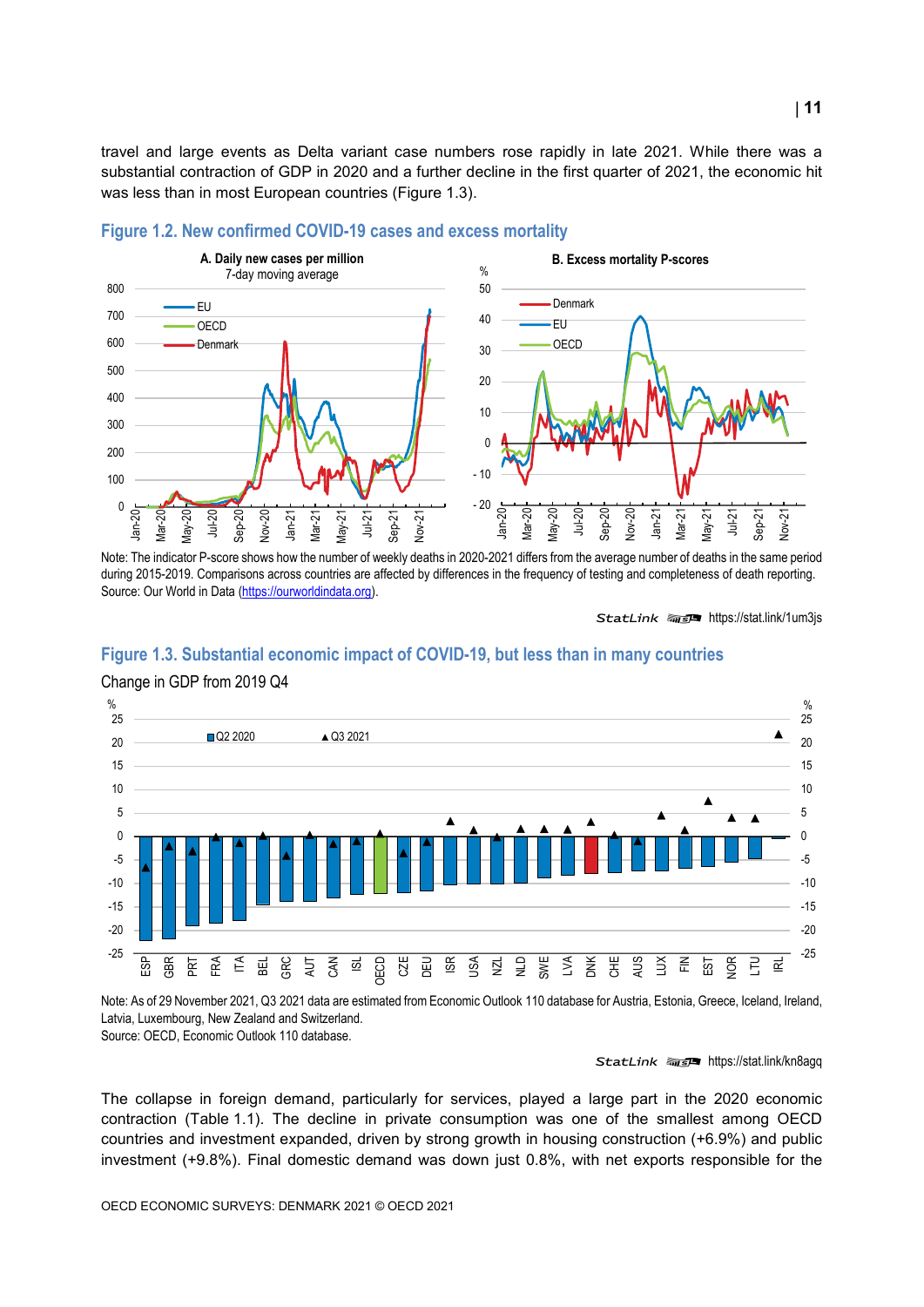majority of the contraction in GDP. This reflected a smaller effect of the first wave of the virus within Denmark, with bigger contractions in major trading partners translating to lower external demand, even as the composition of Danish exports increased resilience (see below). Exceptional fiscal support supported domestic demand during 2020, in particular via wage subsidies and disbursement of frozen holiday allowances [\(Box](#page-12-0) 1.1).

#### <span id="page-11-0"></span>**Table 1.1. The Danish economy has recovered rapidly in 2021 and capacity use is set to tighten**

Annual percentage change, volume (2015 prices)

|                                                           | 2018<br>Current         | 2019   | 2020    | 2021   | 2022   | 2023   |
|-----------------------------------------------------------|-------------------------|--------|---------|--------|--------|--------|
|                                                           | prices<br>(DKK billion) |        |         |        |        |        |
| Gross domestic product (GDP)                              | 2 2 5 3.6               | 2.9    | $-2.7$  | 4.7    | 2.4    | 1.7    |
| Private consumption                                       | 1 0 5 2.8               | 1.4    | $-1.9$  | 3.3    | 3.7    | 1.7    |
| Government consumption                                    | 546.7                   | 1.2    | $-0.1$  | 4.7    | $-0.3$ | 0.5    |
| Gross fixed capital formation                             | 496.4                   | 2.8    | 2.1     | 8.3    | 3.2    | 3.1    |
| Housing                                                   | 107.2                   | 6.3    | 6.9     | 13.1   | 1.4    | 2.8    |
| <b>Business</b>                                           | 313.6                   | 2.7    | $-1.4$  | 7.0    | 4.4    | 3.3    |
| Government                                                | 75.6                    | $-1.6$ | 9.8     | 6.2    | 1.1    | 2.8    |
| Final domestic demand                                     | 2095.9                  | 1.7    | $-0.5$  | 4.9    | 2.5    | 1.7    |
| Stockbuilding <sup>1</sup>                                | 19.6                    | $-0.3$ | $-0.2$  | $-0.3$ | 0.2    | 0.0    |
| Total domestic demand                                     | 2 1 2 1 . 1             | 1.4    | $-0.8$  | 4.5    | 2.7    | 1.7    |
| Exports of goods and services                             | 1 2 68.6                | 5.0    | $-7.7$  | 3.4    | 3.2    | 3.6    |
| Imports of goods and services                             | 1 1 36.1                | 2.4    | $-2.1$  | 0.5    | $-0.1$ | 04.0   |
| Net exports <sup>1</sup>                                  | 132.5                   | 1.6    | $-2.1$  | 0.5    | $-0.1$ | 0.0    |
| Other indicators (growth rates, unless specified)         |                         |        |         |        |        |        |
| <b>Potential GDP</b>                                      |                         | 1.8    | 1.6     | 1.5    | 1.5    | 1.5    |
| Output gap (% of potential GDP)                           |                         | 1.6    | $-2.7$  | 0.3    | 1.2    | 1.4    |
| Employment                                                | $\ddot{\phantom{1}}$    | 1.5    | $-0.8$  | 1.0    | 1.2    | 0.5    |
| Working-age population (15-74)                            |                         | 0.2    | $-0.2$  | $-0.3$ | $-0.3$ | $-0.2$ |
| Unemployment rate (% of labour force)                     | $\ddot{\phantom{0}}$    | 5.0    | 5.6     | 4.9    | 4.2    | 4.2    |
| GDP deflator                                              | $\ddot{\phantom{0}}$    | 0.7    | 2.3     | 1.4    | 1.6    | 2.3    |
| Consumer price index                                      | $\ddot{\phantom{0}}$    | 0.8    | 0.4     | 1.8    | 2.6    | 2.3    |
| Core consumer prices (excluding food and energy)          | μ.                      | 0.8    | 0.9     | 1.2    | 2.0    | 2.3    |
| Household saving ratio, net (% of disposable income)      | $\ddot{\phantom{0}}$    | 3.6    | 5.8     | 5.7    | 3.8    | 3.7    |
| Current account balance (% of GDP)                        | $\ddot{\phantom{0}}$    | 8.7    | 8.2     | 7.6    | 7.7    | 7.7    |
| General government fiscal balance (% of GDP)              | $\ddot{\phantom{0}}$    | 4.0    | $-0.2$  | $-1.5$ | 0.3    | 0.8    |
| Underlying general government fiscal balance <sup>2</sup> |                         | 3.0    | 1.9     | $-1.1$ | $-0.7$ | $-0.3$ |
| Underlying government primary fiscal balance <sup>2</sup> |                         | 3.0    | 1.8     | $-1.3$ | $-1.0$ | $-0.7$ |
| General government gross debt (% of GDP)                  | $\ddotsc$               | 48.1   | 58.8    | 56.4   | 55.0   | 54.6   |
| General government gross debt (Maastricht, % of GDP)      | $\ddot{\phantom{0}}$    | 33.3   | 42.2    | 39.8   | 38.4   | 38.0   |
| General government net debt (% of GDP)                    |                         | $-6.3$ | $-11.3$ | $-9.2$ | $-9.1$ | $-9.5$ |
| Three-month money market rate, average                    | $\ddot{\phantom{0}}$    | $-0.4$ | $-0.2$  | $-0.2$ | $-0.3$ | $-0.2$ |
| Ten-year government bond yield, average                   | $\ddot{\phantom{0}}$    | $-0.2$ | $-0.4$  | $-0.1$ | $-0.1$ | $-0.1$ |

1. Contribution to change in real GDP.

2. As a percentage of potential GDP.

Source: OECD, Economic Outlook 110 database. The cut-off date for information used in the projections was 25 November 2021.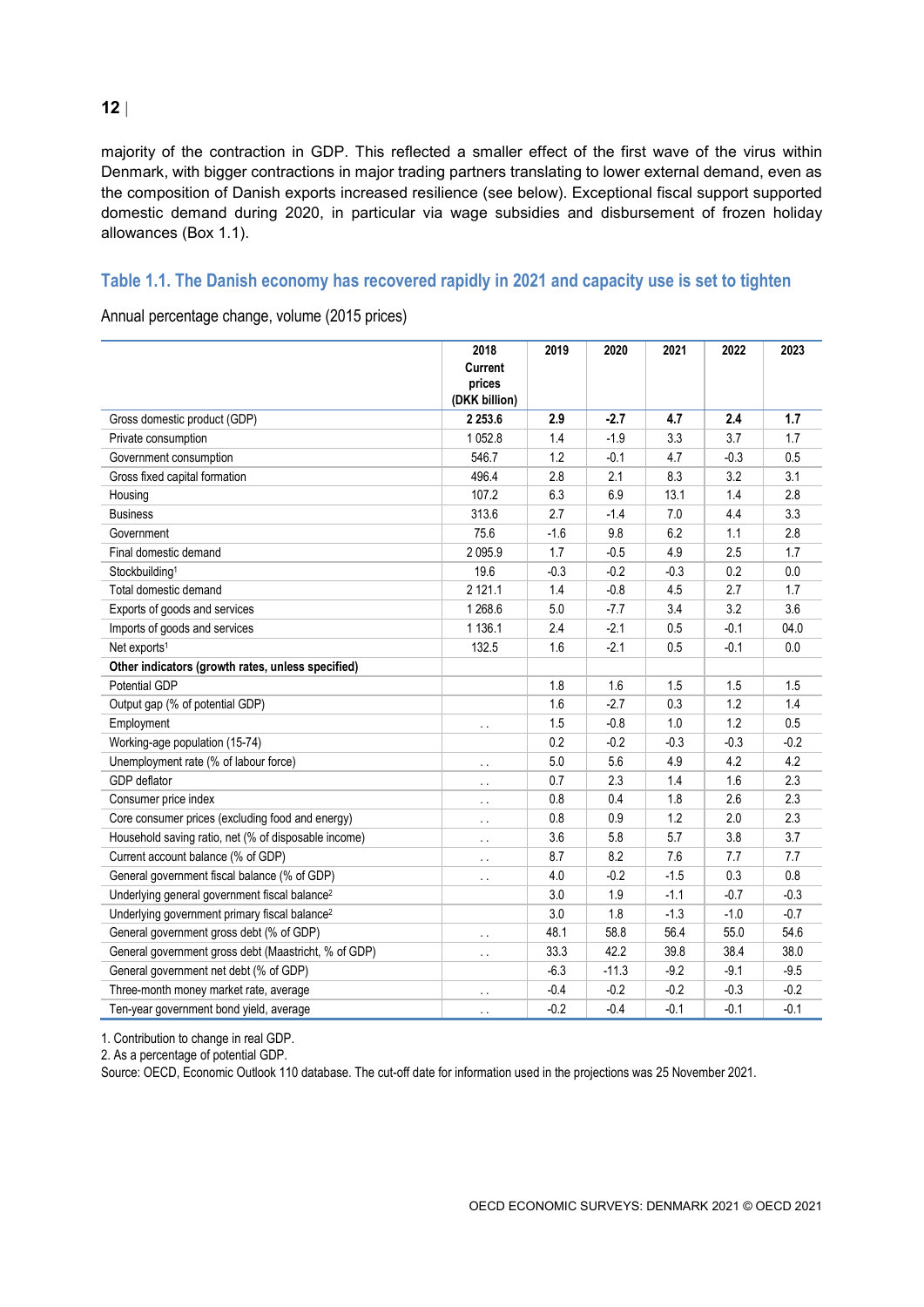#### <span id="page-12-0"></span>**Box 1.1. Exceptional fiscal support during the COVID crisis**

#### **Initial broad support for badly affected firms and households**

The Danish Government acted quickly and decisively to provide fiscal support during the crisis. Throughout 2020, VAT and tax payments for firms of DKK 276 billion (11.8% of GDP) were postponed. In 2021 tax payments for firms of a further DKK 57 billion (2.3% of GDP) were postponed. The last postponed tax payment has been deferred until January 2022. Firms have also had the opportunity to apply for interest-free loans from the Danish government for VAT and tax payments for a total amount of DKK 258 billion (10.6% of GDP) from April 2020 to June 2021. Firms have received loans for a total amount of DKK 36.1 billion (1.5% of GDP). The loans were initially planned to be due for repayment from November 2021 to May 2023. To provide further liquidity, repayment dates for DKK 20.8 billion (0.9% of GDP) of loans for have been postponed to begin from April 2022.

In addition to the measures to improve liquidity through deferred payments and loans, compensation has been provided to firms and self-employed people with declines in turnover of at least 30%, later increased to 45% at an estimated cost of DKK 79 billion (3.4% of GDP) as of June 2020. This compensation was subsequently extended, specifically to companies affected by restrictions between September and December 2020 and more broadly from December 2020 to June 2021. Entitlement periods for unemployment and sick leave benefits were frozen and job search requirement cancelled.

Wage compensation was made available for employees of firms experiencing large falls in demand, with the government covering at least 75% of salary for hours not worked. Following extensions, wage compensation expired on 31 August 2020 but was reintroduced in December 2020 and ran until 30 June 2021. Two loan guarantee schemes were launched, with DKK 66 billion (2.8% of GDP) in offbalance sheet funding. Additional measures to support the financial system included release of the counter-cyclical capital buffer and extraordinary lending facilities from the central bank.

#### **Subsequent stimulus packages targeted household incomes and green investment**

A further stimulus package was agreed in June 2020, totalling around 2.5% of GDP in 2020 and 0.8% in 2021, including some previously announced and off-budget measures. Releasing holiday allowances from mandatory pension savings boosted household income by about 1<sup>1</sup>/<sub>2</sub> per cent of GDP after tax. Frontloading of energy renovation of social housing was expected to boost investment by 0.2% of GDP in 2020 and 0.4% in 2021. A one-off payment of DKK 1000 to transfer recipients was estimated to cost DKK 2.3 billion (0.1% of GDP). The package also included a temporary increase in the R&D enhanced tax allowance to 130% in 2020 and 2021 (later extended to 2022) for R&D expenses up to DKK 850 million.

Finally, in December 2020 the green recovery package for 2021-22 passed at an estimated cost of 2.6% of GDP, partly funded by EU Recovery and Resilience Facility grants. This package included another disbursement of holiday allowances in March 2021, expected to boost incomes by DKK 22 billion (0.9% of GDP) after tax. More funds were allocated to support firms affected by restrictions over the winter and for investments that reduce greenhouse gas emissions in energy, buildings, transport and agriculture. About 0.7% of GDP was allocated in 2021 to compensate the mink industry, which had to cull its stock in late 2020 following infection with a mutated strain of COVID-19. Further funding was provided to increase the generosity of the "housing-job scheme", which gives tax deductions for household services such as cleaning and childcare and for the costs of energy saving renovations of private homes.

#### **Actual expenditure in 2020 was well below expectations and small by international comparison**

As of June 2020, the Ministry of Finance estimated the cost of COVID packages at DKK 125 billion (5.4% of GDP). Despite extension and expansion of aid, total expenditure in 2020 has been tentatively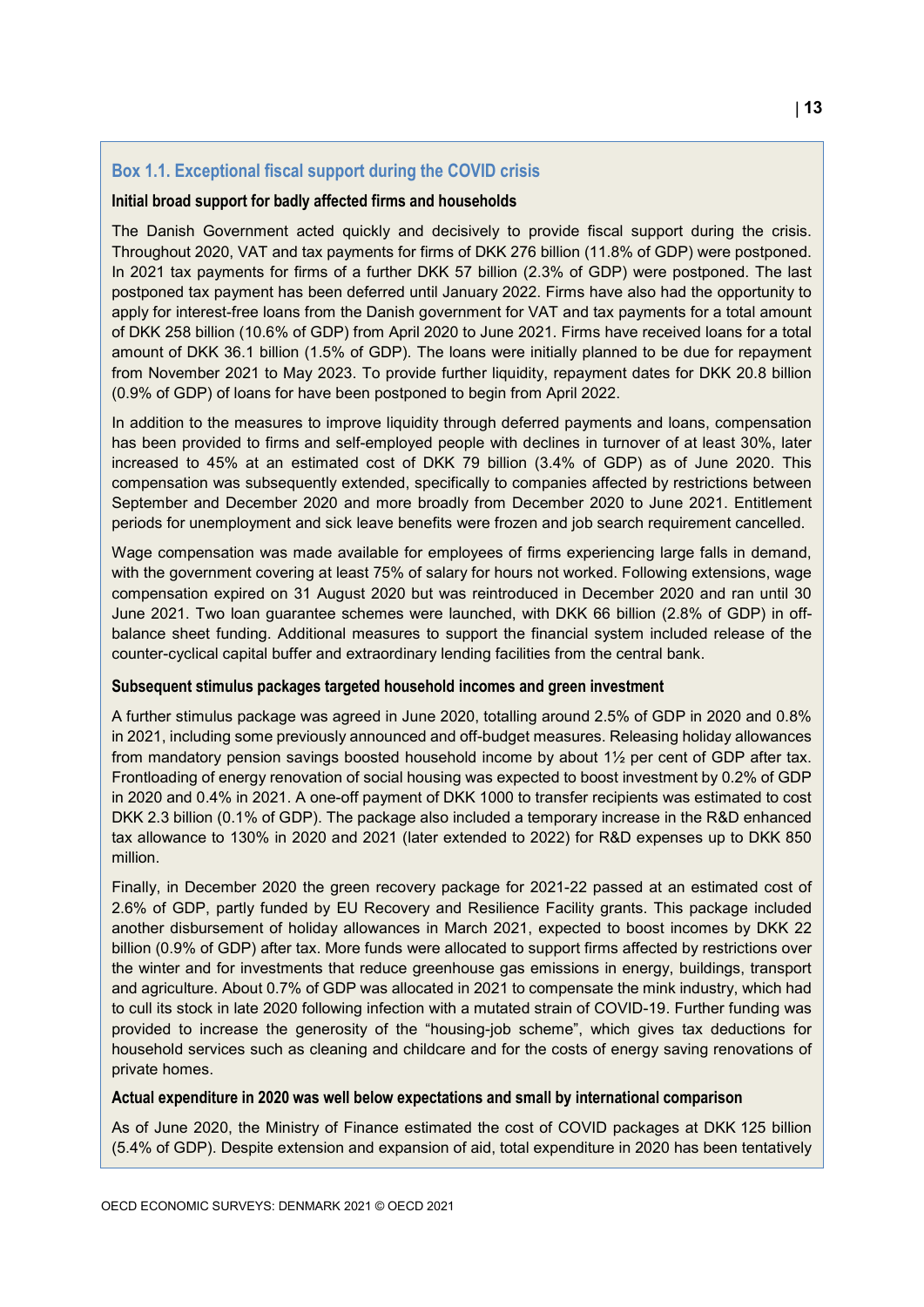estimated by the Danish Economic Councils  $(2021_{[2]})$  at less than DKK 50 billion (2.2% of GDP). Public consumption, wage compensation and transfers increased roughly in line with expectations, but compensation to badly affected firms and calls on guarantee schemes were substantially less than expected. After accounting for the fall in revenue, the budget balance declined by almost 5% of GDP in 2020, which is large historically but among the smallest declines in OECD countries.

Source: Danish government information releases; Danish Economic Councils (2021<sub>[2]</sub>); OECD Economic Outlook database.

A rapid recovery in consumption began in March 2021 as virus containment measures eased [\(Figure](#page-13-0) 1.4, Panel A). Household consumption exceeded the pre-crisis (2019) level in the second quarter of 2021. However, spending was roughly flat from the start of June as the immediate rebound ended, and additional savings built up during the crisis had not yet been spent by mid-2021 [\(Figure](#page-13-0) 1.4, Panel B). While the decline in private consumption during the crisis was smaller than elsewhere, forced saving during lockdowns in conjunction with an increase in government transfers to households saw a considerable increase in the household saving rate, which reached its highest level in at least 20 years during the second quarter of 2020 and again in the first quarter of 2021. The rapid rebound in consumption spending as constraints ease is consistent with the small role of precautionary saving (Danmarks Nationalbank, 2021 $_{[3]}$ ), reflecting the relatively milder downturn in Denmark and strong social safety net. Consumer confidence has also recovered, turning positive in May for the first time since the pandemic began.



<span id="page-13-0"></span>

Note: The spending data is based on online and offline transactions, both domestically and abroad, with cards and MobilePay in stores for around 1 million Danske Bank Danish personal customers with active accounts. The series shown are two-week centred moving average of daily data. The household saving ratio is underestimated in late 2020 and early 2021 due to tax paid on released holiday allowances. Data for 2021Q1 and 2021Q2 are estimates based on national accounts data released to date. Source: Danske Bank; OECD, Economic Outlook database; and Statistics Denmark

StatLink **<sub>15</sub>P** <https://stat.link/8vnmp4>

The consequences of the crisis varied considerably across the economy, with some industries such as agriculture, manufacturing, construction and information and communication expanding production [\(Figure](#page-15-0) 1.5). Materials shortages were constraining production in about 35% of industrial companies as of mid-2021, although differences in specialisation have meant this problem has not been as severe as in neighbouring countries. Public sector employment expanded, particularly in the health sector as testing and vaccination capacity ramped up. Conversely, industries requiring face-to-face contact were particularly badly hit, such as trade, transport, hotels and restaurants as well as cultural services.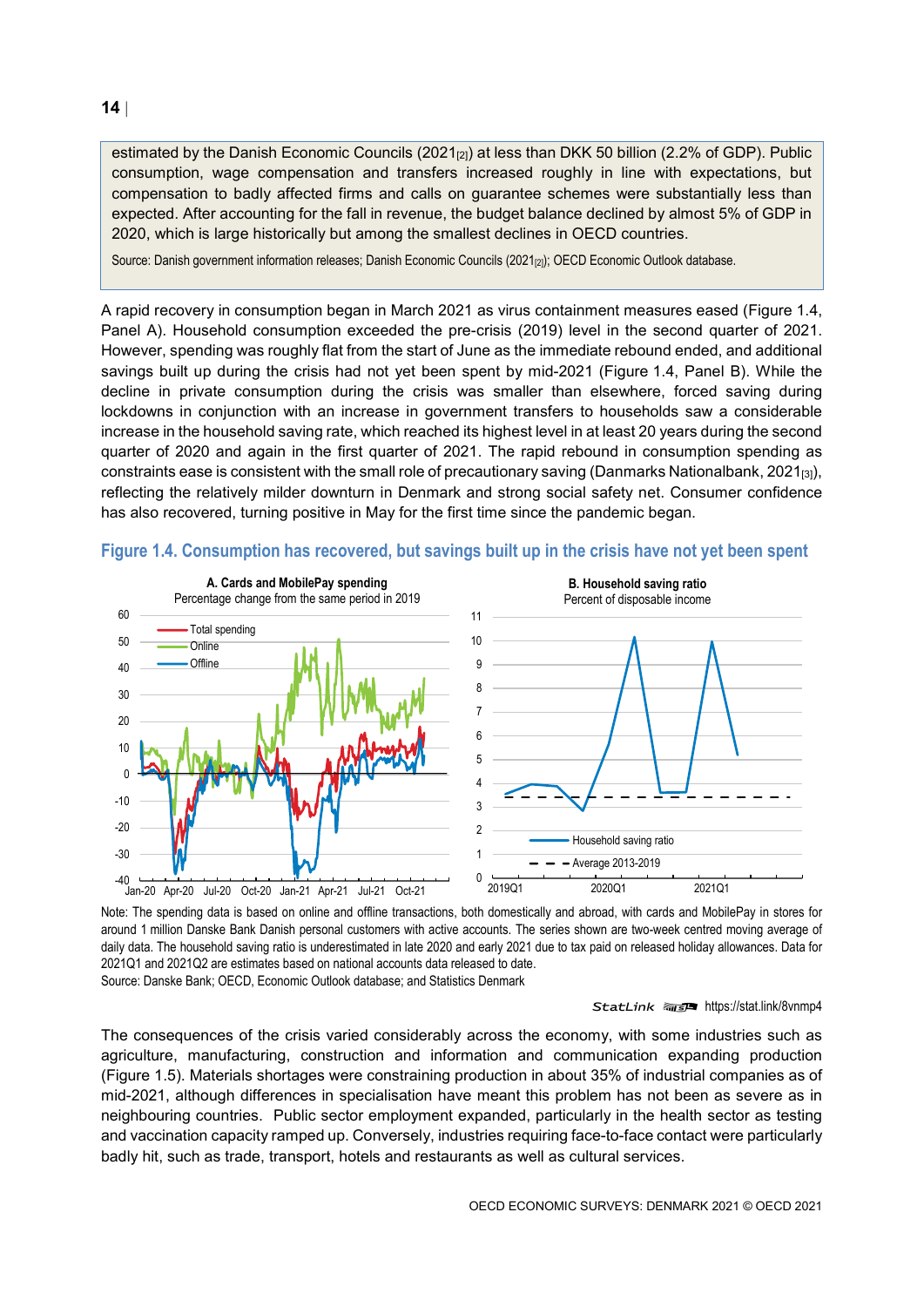The COVID-19 crisis disrupted an almost decade-long strengthening of the labour market, although the increase in unemployment was smaller than in most OECD countries [\(Figure](#page-16-0) 1.6). The small effect on aggregate unemployment reflects the success of the government-supported wage compensation (or job retention) scheme in preventing job separations, as well as rapid recovery once the virus situation improved. Around 250 000 employees (9% of all employees) were on wage compensation in spring 2020 and early estimates indicate that government policy support saved 81,000 jobs (Bennedsen, Birthe Larsen and Scur, 2020[4]). Sectors badly affected by the crisis, such as hospitality, culture, leisure and retail were over-represented in the take-up of wage compensation (Andersen, Svarer and Schrøder, 2020[5]). When the scheme ended temporarily in August 2020, over 90% of those who had been on wage compensation were back in employment by October (Danish Economic Councils, 2021<sub>[21</sub>). The take up of wage compensation was lower during the second wave, peaking at 100 000 in January 2021.

The labour market recovered rapidly from spring 2021, with declining unemployment, a high number of job postings and increasing labour shortages across much of the economy. Shortages can be expected to ease as the immediate rebound ends, the job matching process has time to operate, increases in the retirement age boost participation, and excess labour in the health sector is released. At the same time, decreasing spare capacity will put upward pressure on wages through 2022. Wage pressures remain contained overall (+2.6% in the year to the second quarter of 2021, or +3.1% in the private sector), but are higher in some industries, notably construction, real estate, and information and communication.

By avoiding a larger labour market disruption, the wage compensation scheme has reduced the magnitude of any "scarring" effects on long-term labour market outcomes due to the crisis. Long-term unemployment, which increases the risk of scarring and entrenched labour market disadvantage, rose during the crisis but remains lower than following the Global Financial Crisis (Danish Economic Councils, 2021<sub>[2]</sub>). Long-term unemployment comprises a relatively small share of total unemployment in comparison with other OECD countries. The downside of a wage compensation scheme is the risk of impeding reallocation in response to structural adjustments, which would normally be facilitated by the flexibility, low level of employment protection and high active labour market program spending inherent in Denmark's "flexicurity" model [\(Box](#page-15-1) 1.2). The phase-out of the wage compensation scheme in June 2021 reduces this risk, as does the temporary nature of the COVID crisis. However, there is some evidence that the COVID shock may have accelerated labour reallocation already underway in the Danish economy, with relatively low-skilled occupational groups that were already in decline prior to the crisis most likely to see high take-up of wage compensation (Mattana, Smeets and Warzynski, 2020<sub>[6]</sub>).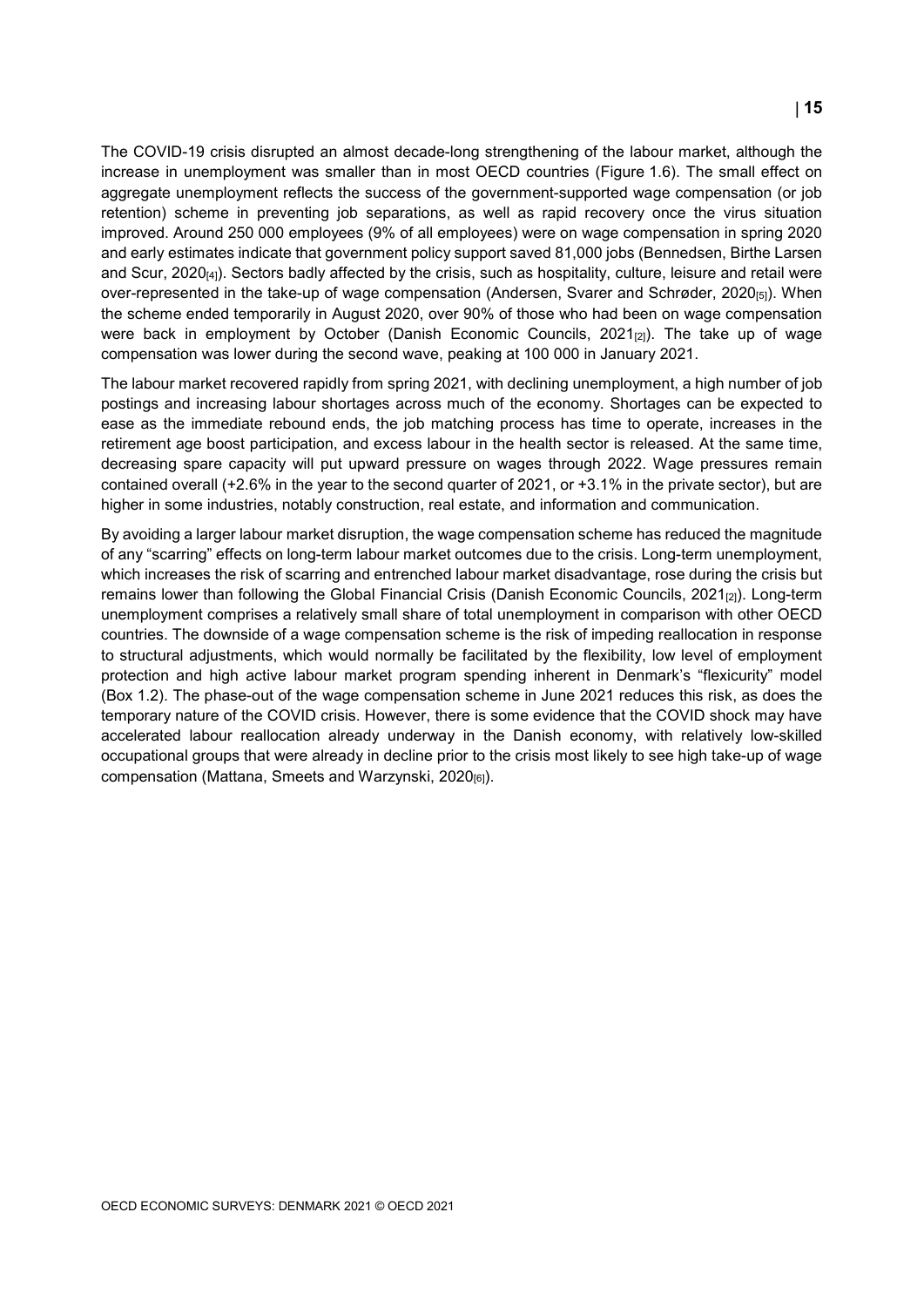#### <span id="page-15-1"></span>**Box 1.2. The Danish "flexicurity" labour market model**

The Danish flexicurity model is characterised by three core elements: flexible rules for hiring and dismissals, generous replacement rates of unemployment insurance benefits, and substantial active labour market policies. Furthermore, the labour market is largely organised by social partners, through broad based collective agreements. Two thirds of Danish workers are union members and labour issues such as minimum wages, working hours and holidays are mainly covered by collective agreements rather than Danish law.

The flexicurity model in its current form was largely developed through the 1990s. A substantial decrease in the duration of unemployment benefits and a much stronger emphasis on active labour market policies was implemented to promote return to work through upskilling and to ensure that the unemployed are available to the labour market. Together with a prolonged economic boom, these adjustments are seen as a major driver of the decrease in structural and actual unemployment since the mid-1990s (Unemployment Benefit Commission, 2015<sup>[7]</sup>).

The main advantage of flexicurity is that it limits the financial risk to both employers and employees. The high degree of flexibility allows companies to make quick adjustments to their work force in the different phases of the business cycle, reducing the risk associated with hiring new staff. At the same time, the high unemployment replacement rate limits the risk for employees when taking up a new job, and allows for consumption smoothing in case of joblessness. The model delivers a high rate of job turnover and low skills mismatches compared with other OECD countries. During the global financial crisis, a sustained increase in structural unemployment was avoided as the flexicurity system enabled a large proportion of the jobless to find employment relatively quickly (Eriksson, 2012 $_{\text{[8]}}$ ).

The Danish flexicurity system is nevertheless expensive, due to the high replacement rate of unemployment benefits and the highest spending on active labour market policies in the OECD.

Source: OECD (2016), *OECD Economic Surveys: Denmark*, Ministry of Foreign Affairs of Denmark (2021), *The Danish Labour Market*.

<span id="page-15-0"></span>**Figure 1.5. Outcomes during the COVID crisis have varied considerably by industry**



Real value added, percentage change between 2021 Q1 and 2019 Q4

Source: OECD, Quarterly National Accounts database.

StatLink  $\sqrt{2\pi}$  <https://stat.link/xuf9my>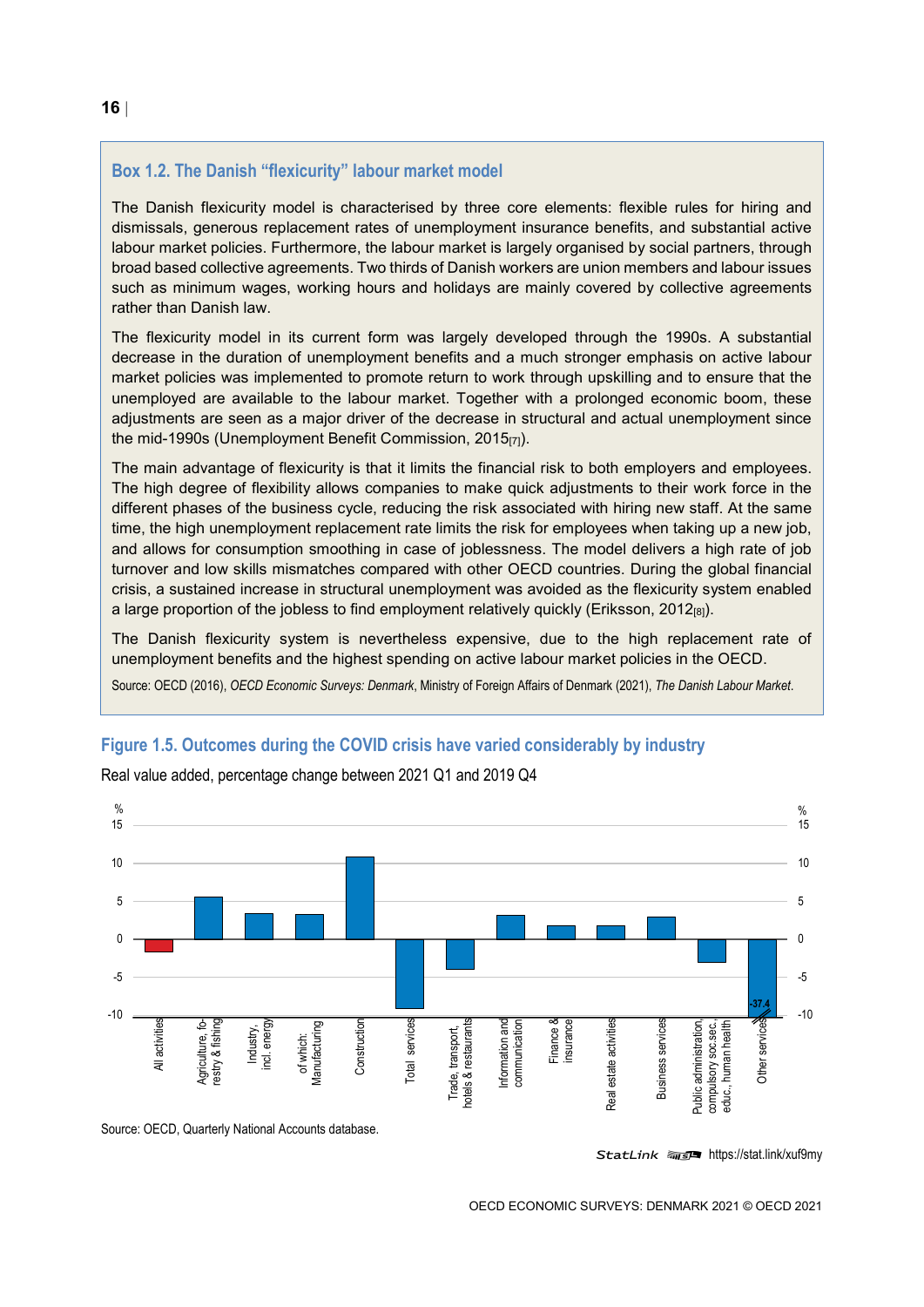#### <span id="page-16-0"></span>**Figure 1.6. The increase in unemployment was smaller than in most OECD countries**



Increase in unemployment rate from 2019 Q4

Note: As of 8 December 2021, 2021 Q3 data are estimates for Austria, France, Greece, Slovak Republic, Slovenia and Switzerland. Source: OECD, Economic Outlook database.

#### StatLink **anset** <https://stat.link/drwch7>

Danish trade is diversified in terms of destinations and commodities [\(Figure](#page-17-0) 1.7). Products that are less sensitive to fluctuations in foreign activity, such as agriculture, pharmaceuticals and green technologies, underpinned an increase in Danish export market share during 2020, even as exports declined overall due to the collapse of foreign demand. Uncertainty around the exit of the United Kingdom from the EU was significantly reduced by the finalisation of a trade agreement, avoiding a worst case scenario that could have seen Danish exports to the UK fall by 17% (Smith, Hermansen and Malthe-Thagaard, 2019[9]).

Exports of services fell more than goods during the crisis, in part due to the collapse in international tourism. Shipping is Denmark's biggest service export and the value of sea transport exports declined but then recovered (in part driven by price increases from global supply constraints), whereas exports of travel, construction and business services have been recovering more slowly (Statistics Denmark, 2021 $_{100}$ ). As for neighbouring countries, Denmark was a net importer of travel services prior to the crisis, as Danes spent more on travel abroad than international visitors spent in Denmark (OECD,  $2020_{[11]}$ ). During the crisis, exports of travel services declined to a similar extent as imports, with little change in the overall balance.

Denmark's large current account surplus fell slightly to 8.2% of GDP in 2020 as exports contracted by more than imports. The current account surplus reflects the gap between (particularly) high saving and low domestic investment, as strong returns on international investment combine with a trade surplus, and is assessed by the IMF  $(2021_{112})$  to be stronger than implied by medium-term fundamentals and desirable policies. The strong peg of the Danish Krone to the Euro may also contribute to the current account surplus if it contributes to undervaluation of the currency, though evidence on valuation relative to fundamentals is mixed (IMF, 2021 $_{[12]}$ ). The external imbalance acts as a drain on demand elsewhere in the European Union but also provides a source of financing for investment in other countries. Denmark had a current account deficit as recently as 1998, building up a substantial surplus since then as a consequence of tax revenue from North Sea oil production, tax reforms that have reduced interest rate deductability and pension reforms. The pension system has been gradually shifting from a pay-as-you-go system to a generous fully funded system, which is associated with an increase in national saving and therefore an increasing current account balance (Koomen and Wicht,  $2021_{[13]}$ ).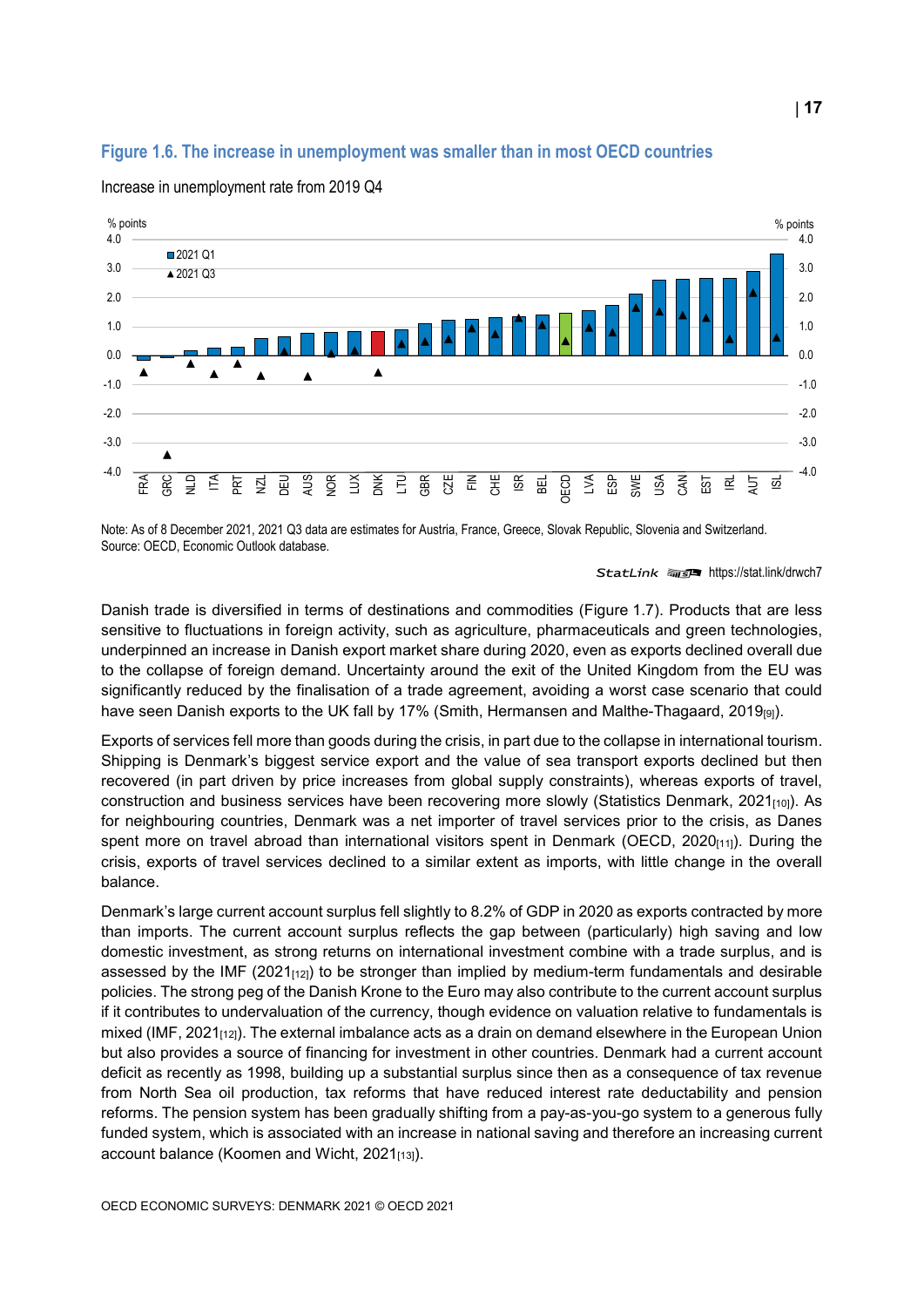The demographic shift to a higher share of older people with a low propensity to save is set to reduce the current account via the saving rate, but this effect is likely to be small (Leszczuk and Pojar, 2016 $_{[14]}$ ). A sustainable increase in public and private investment would bring the current account closer to balance and several recommendations in this *Survey* push in this direction, including shifting towards less distortionary taxation that creates less disincentives to investment, providing more support to green investment and R&D, and relaxing the medium-term deficit limit in the Budget Law. Conversely, recommendations to tighten macroprudential policy and mortgage interest deductions could increase already high saving rates.

Consumer price inflation picked up to 3% in October 2021, following weak price growth in 2020. The pickup reflects a recovery in commodity prices and supply constraints (particularly affecting container shipping) as economies reopen globally. A gradual acceleration in wage growth, notably in construction where annual wage growth approached 4% in mid-2021, is set to underpin more durable price growth as the recovery of the economy sees spare capacity used up. Policy measures that support industries, such as construction, with little spare capacity should be better targeted, for example by reforming the housing-job scheme (BoligJobordningen) to better support cost-effective energy savings (Chapter 3).

GDP is forecast to grow by 2.4% in 2022 and 1.7% in 2023 [\(Table](#page-11-0) 1.1 above). A contraction in the first quarter of 2021 gave way to strong growth as vaccination enabled a gradual relaxation of containment measures, with economic activity further supported by the global recovery. The recovery is now well established, with output and labour market indicators consistent in showing that little spare capacity remained in the second half of 2021.

The divergence between economic conditions in Denmark and the Euro Area is likely to see expansionary ECB monetary policy becoming less well-suited to Denmark. Denmark has maintained a fixed currency peg for almost 40 years, which has reduced uncertainty from exchange rate volatility and enjoys broad political support. The peg to the euro means that Denmark's monetary policy is *de facto* set by the ECB, with negative real interest rates contributing to credit growth. As the recovery in Denmark picks up speed, the level of interest rates will be lower than indicated by the level of inflation and extent of spare capacity [\(Figure](#page-18-0) 1.8). Fiscal and/or macroprudential policy may need to be tighter to prevent overheating, though inflation is still projected to remain contained in the near term.



#### <span id="page-17-0"></span>**Figure 1.7. Trade is diverse in terms of recipient countries and products**

Share of total exports, 2020

Source: Statistics Denmark.

StatLink **2018** <https://stat.link/432vrp>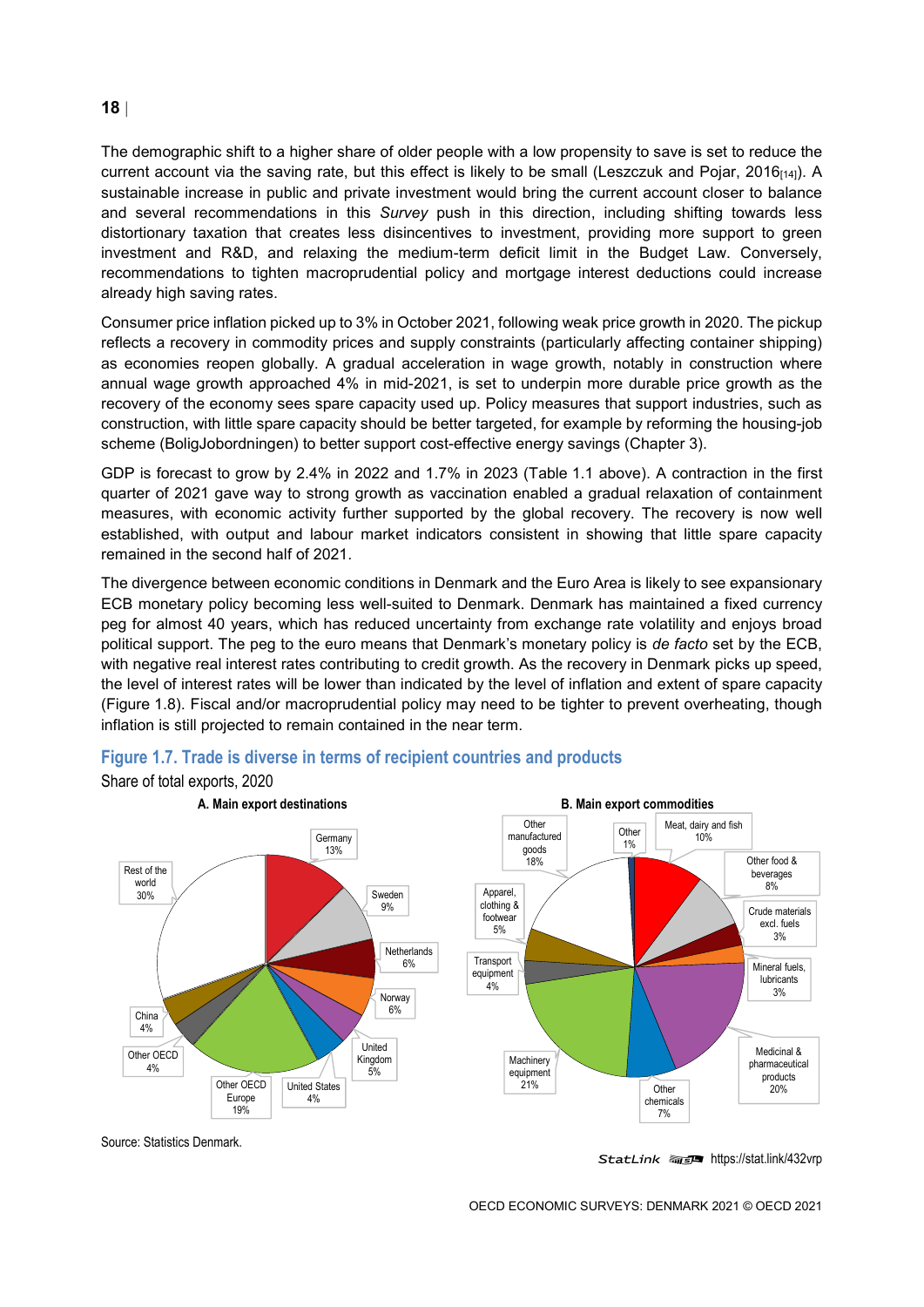

#### <span id="page-18-0"></span>**Figure 1.8. Interest rates are lower than befitting economic conditions in Denmark**

Note: The Taylor rule rate is calculated as: i = annual real potential GDP growth + core inflation + 0.5 × output gap + 0.5 × (core inflation - 1.9). Source: OECD, Economic Outlook 110 database.

StatLink **2018** <https://stat.link/nhzw5p>

The volatility of economic activity during 2020 and early 2021 points to substantial risks around the forecast. Slower progress in bringing the pandemic under control globally is the key downside risk, with potential under a worst case scenario for further substantial outbreaks [\(Table](#page-18-1) 1.2). Like other OECD countries, Denmark should re-orient its development assistance to contribute further to global efforts to reduce the risk of new strains and protect people in less developed countries, including by expanding its pledge to provide 1 million vaccine doses and USD 16 million to the COVAX initiative. A larger-thanexpected increase in insolvencies as exceptional fiscal support is removed (see below) would slow jobs growth and put pressure on banks' balance sheets, potentially combining with low bank profitability to constrain the availability of finance for new activity. On the upside, household spending of excess saving during the crisis would boost private expenditure and profits, with potential for positive feedback loops via faster wage growth as labour shortages intensify. Risks of overheating and accelerating price growth have increased with the fast pace of the recovery in 2021. A globally synchronised recovery could further boost demand for Danish exports and in particular Denmark could benefit from an upturn in demand for renewable energy technologies if green recovery packages become more extensive.

#### <span id="page-18-1"></span>**Table 1.2. Events that could lead to major changes in the outlook**

| Vulnerability                                                                                                                                                                                                   | Possible outcomes                                                                                                                                                                                                                                                                                                                                                                                                                                                                                                                     |
|-----------------------------------------------------------------------------------------------------------------------------------------------------------------------------------------------------------------|---------------------------------------------------------------------------------------------------------------------------------------------------------------------------------------------------------------------------------------------------------------------------------------------------------------------------------------------------------------------------------------------------------------------------------------------------------------------------------------------------------------------------------------|
| Multiple COVID-19 outbreaks over several years, for<br>example due to vaccine-resistant strains.                                                                                                                | Curtailment of activities where distancing is a concern, leading to firm failures and increased<br>unemployment. Consumer and business uncertainty holding back consumption demand and<br>investment, while depressed global demand weighs on exports.                                                                                                                                                                                                                                                                                |
| Financial disruption spilling over to the housing<br>market.                                                                                                                                                    | Interest rate rises or tightened credit conditions could adversely affect highly leveraged<br>households, triggering house price falls spilling over to aggregate demand via negative<br>wealth effects.                                                                                                                                                                                                                                                                                                                              |
| "Green swan" event: unexpected, catastrophic,<br>irreversible and largely unhedgeable shock to the<br>financial system due to physical or transition risks<br>from climate change (Svartzman et al., 2020[15]). | Physical risks could see insurance claims and revaluation of assets exposed to sea level<br>rise and flooding, potentially destabilising the financial sector and creating fiscal costs. The<br>systemic shift inherent in large-scale structural change during the transition to a low-<br>emissions economy may have major repercussions for the stability of financial systems, via<br>abrupt asset revaluations, defaults on debt, and the creation of bubbles in rising industries<br>(Semieniuk et al., 2020 <sub>[16]</sub> ). |
| Further increases in trade barriers globally.                                                                                                                                                                   | A new wave of protectionism would lower global trade and would be particularly harmful for<br>Denmark's small open economy.                                                                                                                                                                                                                                                                                                                                                                                                           |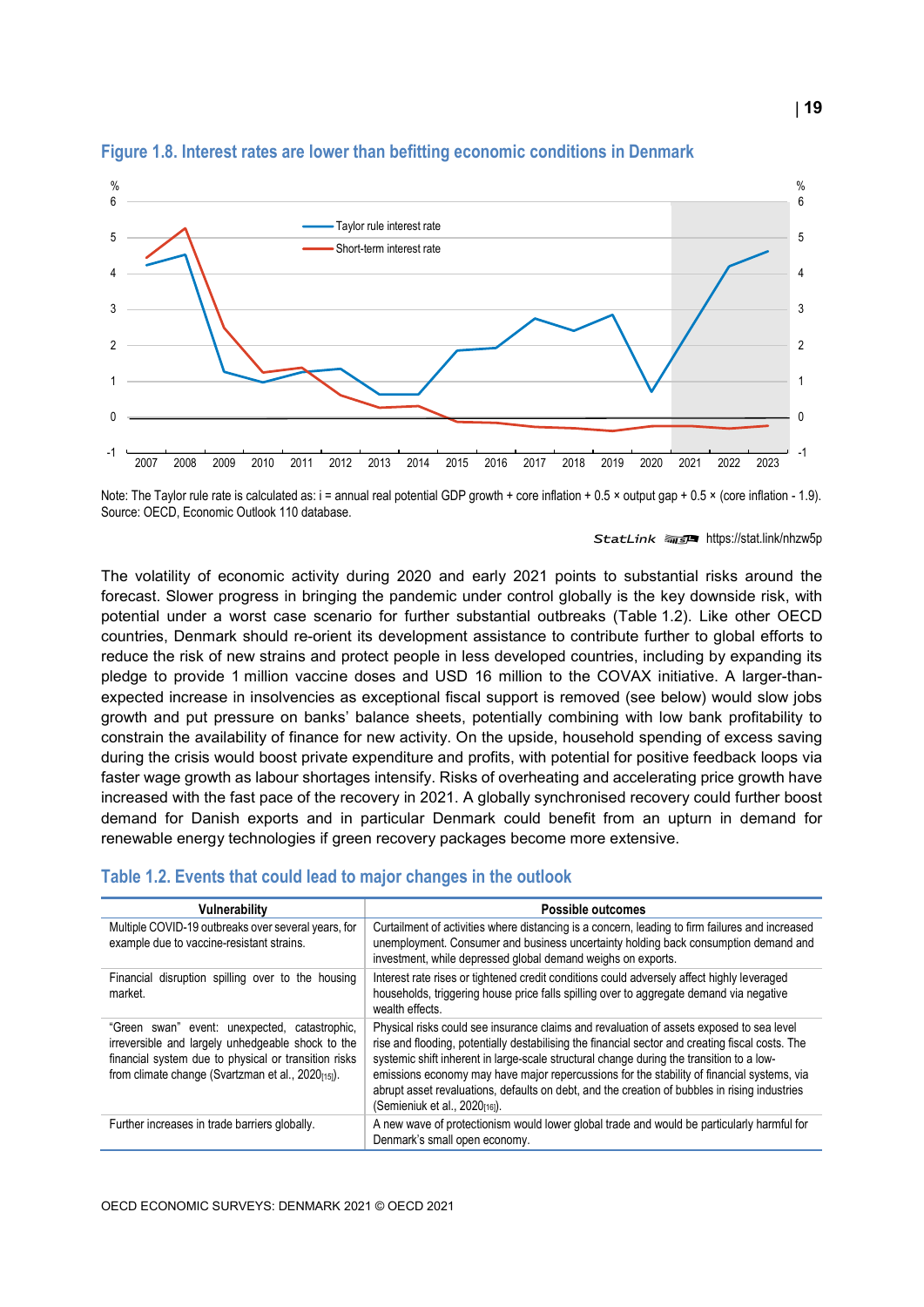#### *House prices have risen rapidly*

As in many other countries house price growth stepped up during the crisis [\(Figure](#page-20-0) 1.9), as low interest rates, household income growth and forced saving increased the flow of money into housing despite the economic contraction. Price growth was particularly marked in Copenhagen [\(Figure](#page-20-1) 1.10), while demand and prices for rural summer houses also spiked, though both account for only a small share of the national housing stock. Price growth has been partly credit-fuelled, as outstanding mortgages expanded by 3.4% in the year to March 2021. Rental prices have also risen. Since 2010, nationwide rents have increased by just more than average per capita incomes. The rate of increase has been much faster in Copenhagen [\(Figure](#page-21-0) 1.11), with estimated average rent levels for flats in Copenhagen the second highest in major EU cities in 2020 (Eurostat and iSRP, 2021 $_{[17]}$ ).

House price and rental growth in excess of incomes exacerbates affordability problems and increases inequality. The distribution of housing assets and expenses makes a relatively large contribution to inequality of income (after housing expenditure) compared with other EU countries (ElFayoumi et al.,  $2021_{[18]}$ ). Challenges are greatest for the young and low-income households, whose labour market outcomes were worst affected by the COVID crisis. Households on average spend 23% of their gross adjusted disposable income on housing, including utilities and repairs, which is among the highest in OECD countries (OECD, 2020[19]). More than 80% of private renters in the bottom quintile of the income distribution spend over 40% of their disposable income on total housing costs. This partly reflects a high share of students living apart from their parents due to generous support for students, as well as high utility costs due to energy taxation (Chapter 2) – the housing cost overburden rate for low income earners falls around the middle of OECD countries when only taking rent expenses into account (OECD,  $2021_{[20]}$ ).

Denmark's large social housing sector plays an important role in making housing affordable for those at the bottom of the income distribution, but these benefits should be enhanced through better targeting while monitoring any negative effects from reduced social mixing. Social rental housing accounts for of 21% of dwellings, the third highest share in the OECD behind the Netherlands and Austria (OECD,  $2021_{[20]}$ ). Social housing is referred to as general housing, reflecting its aim to house a broad range of the population. All households are eligible for waiting lists, with wait timesreaching several decades for the most popular estates (Phillips, 2020 $_{[21]}$ ). There are no income thresholds, although priority can be given to those in acute need. The quality, size, age and location of social housing typically nonetheless mean that tenants predominantly have low incomes, with 80% of tenants in the bottom half of the income distribution (Folketinget, 2016[22]). The lack of means testing is similar to municipal housing in Sweden or the universal model traditionally in place in the Netherlands and Austria, albeit some targeting has been implemented in these two countries to exclude approximately the top half and top 20% of income earners respectively (OECD, 2020[23]).

Another important factor in improving housing affordability is removing impediments to the delivery of more supply in response to higher prices, particularly in Copenhagen. The supply elasticity is estimated to be at the upper end among OECD countries (Cavalleri, Cournède and Özsöğüt, 2019<sub>[24]</sub>) and unlike in many OECD countries residential construction expanded during the crisis, supported by energy renovations of social housing. However, strict rent regulation impedes growth of the private rental market and spatial mobility. There are four different rent regulation systems, with non-rent-regulated letting of buildings built since 1991. The coexistence of controlled and flexible rent sectors has been shown to increase spatial misallocation (Chapelle, Wasmer and Bono, 2019<sub>[25]</sub>; Skak and Bloze, 2013<sub>[26]</sub>). Reducing the strictness of rent regulation is unlikely to lead to a large increase in inequality: while recent analysis is lacking, historical data indicate that, among renters, the biggest beneficiaries among renters from regulated rent have been high-income households (Svarer, Rosholm and Munch,  $2005_{[27]}$ ); and in the long term lower house prices imply lower rent levels, even if rents may rise temporarily after controls are eased (Cournède, Ziemann and De Pace, 2020<sub>[28]</sub>). More stringent rental market regulations are also associated with severe downturns that are more likely and more protracted, which may be related to bottlenecks in housing supply and lower labour mobility (Cournède, Sakha and Ziemann, 2019<sub>[29]</sub>).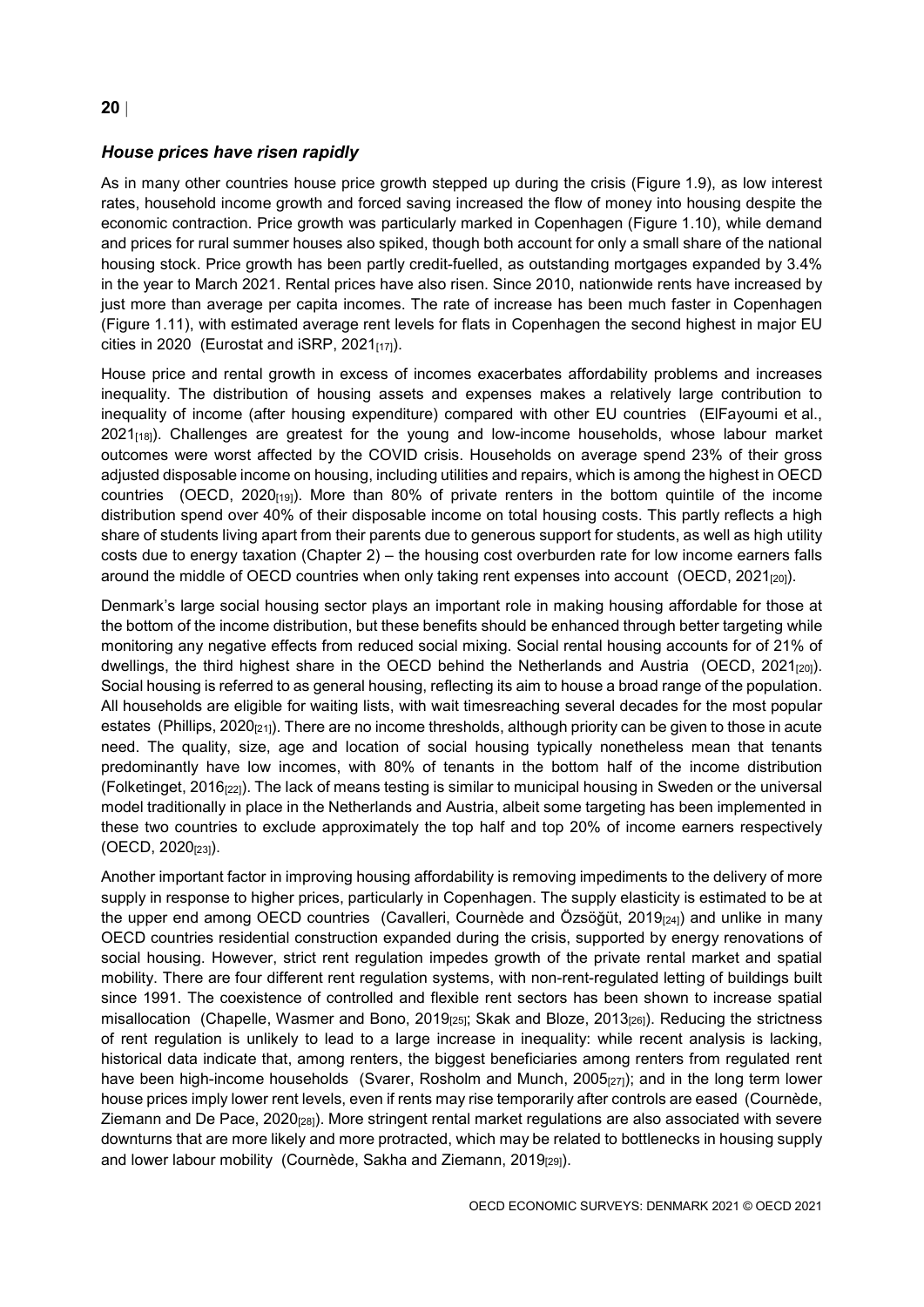#### <span id="page-20-0"></span>**Figure 1.9. House price growth picked up during the COVID crisis**



#### House price-to-income ratio

StatLink **2018** <https://stat.link/819leh>

#### <span id="page-20-1"></span>**Figure 1.10. House price growth has been particularly strong in Copenhagen**

Index 2000 = 100



Note: The house price index for Copenhagen is based on owner-occupied flats. For Amsterdam, Oslo and Stockholm available house price indices based on existing dwellings for permanent living are used. The private consumption deflator from the national accounts is used to deflate nominal house prices.

Source: Systemic Risk Council of Denmark ; Statistics Denmark; OECD Economic Outlook Database; Statistics Sweden; Statistics Norway; Statistics Netherlands.

StatLink **2018** <https://stat.link/si7e30>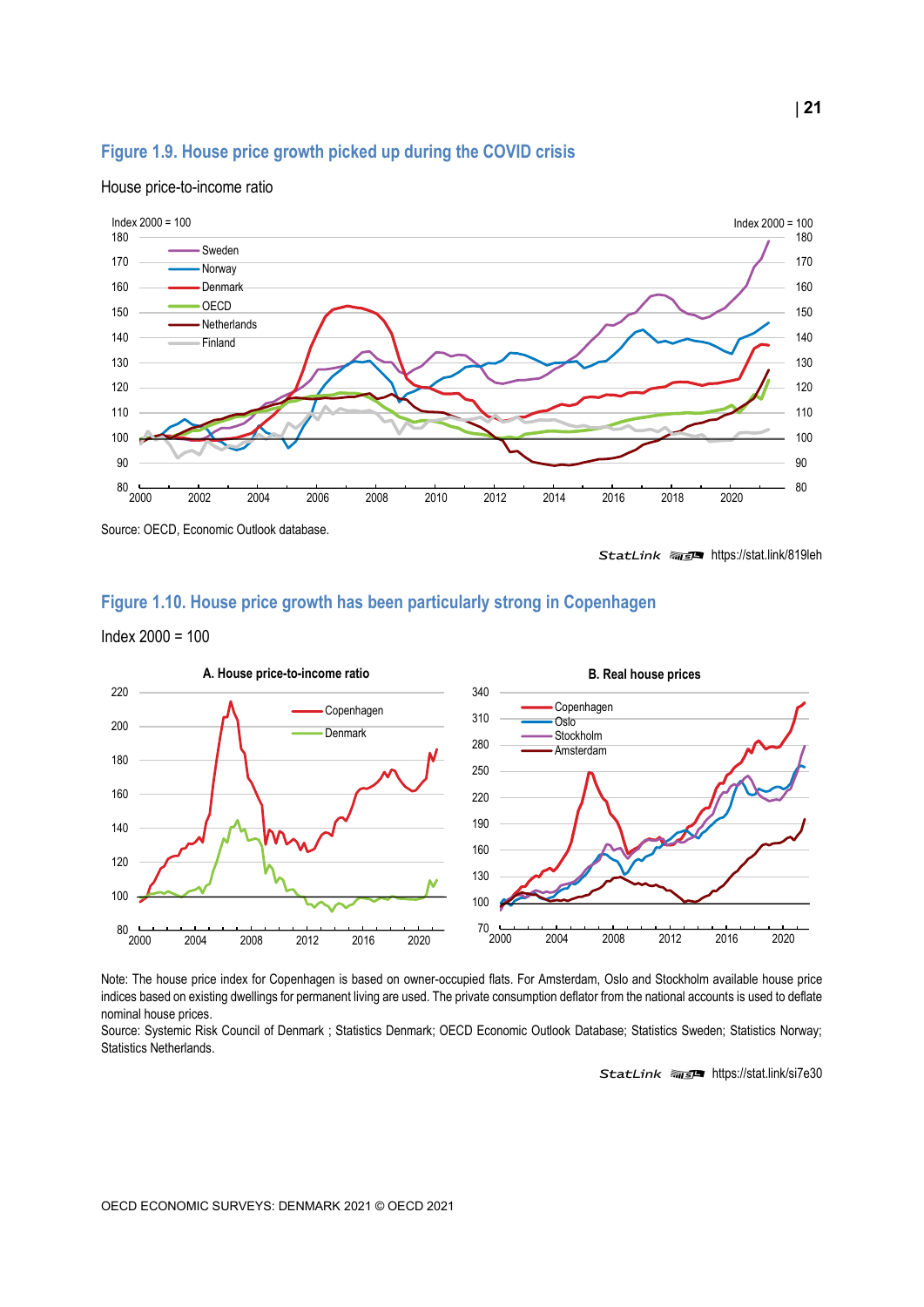#### <span id="page-21-0"></span>**Figure 1.11. Rental price growth has been high in Copenhagen**



Annual average growth, 2010-2020

Note: National rent prices represent all social, private and cooperative rentals. City rent prices are for private 2-bedroom flats constructed or subject to major modernisation in the past 10 years and therefore, for Copenhagen, are for a subset of rentals that is not subject to rent regulation. Source: OECD, Analytical House Price Indicators database; Eurostat, Estate Agency Rent Surveys [\(https://ec.europa.eu/eurostat/web/civil](https://ec.europa.eu/eurostat/web/civil-servants-remuneration/estate-agency-rent-surveys)[servants-remuneration/estate-agency-rent-surveys\).](https://ec.europa.eu/eurostat/web/civil-servants-remuneration/estate-agency-rent-surveys)

StatLink **<sub>200</sub>0** <https://stat.link/jzb05e>

#### *Asset price growth is increasing financial stability risks*

Strong asset price growth during the downturn raises the prospect of credit risks reaching high levels as the economy recovers. The primary source of financial stability risk is the acceleration of house prices amid high household gross debt, though equity prices have also increased with the Danish C25 index reaching record highs in 2021. Household debt is high by international comparison, though risks are reduced by the distribution of that debt, with most held by high income earners and substantial asset holdings [\(Figure](#page-22-0) 1.12). However, even without directly adverse effects on the financial system, high levels of debt amplify macroeconomic volatility (Sutherland and Hoeller, 2012[30]).

Credit growth has outpaced GDP since the start of 2018 and continued to do so during the crisis. The credit-to-GDP ratio offers no evidence of excess credit growth as it remains below its long-term trend [\(Figure](#page-23-0) 1.13, Panel A), although in level terms the credit-to GDP ratio at the end of 2020 was still among the half dozen highest for OECD countries where data are available (BIS,  $2021_{[31]}$ ). Credit standards have been largely unchanged in 2020 and early 2021, although there are some signs of increased risk-taking, with loans to highly indebted home buyers representing an increasing share of new lending, especially in Copenhagen (Danmarks Nationalbank, 2021<sub>[32]</sub>). Banks are liquid and well capitalised [\(Figure](#page-23-0) 1.13, Panel B), though profitability has fallen under the low interest environment since 2017. Loan impairment changes increased in 2020, but are expected to decline in 2021 (Danmarks Nationalbank, 2021<sub>[32]</sub>). Danmarks Nationalbank's  $(2020<sub>[33]</sub>)$  stress test shows that a few systemic institutions breach the requirements for their capital buffers in the most severe recession scenario. Mortgage credit institutions, which are responsible for the bulk of mortgage lending and fund this lending through issuing bonds, are strongly dependent on the health of the housing sector and highly interconnected with pension and insurance companies (IMF, 2021<sub>[12]</sub>). As recommended in the 2019 *Economic Survey*, Denmark should improve prudential regulation and enable cross-border banking by joining the European Banking Union [\(Table](#page-24-0) 1.3).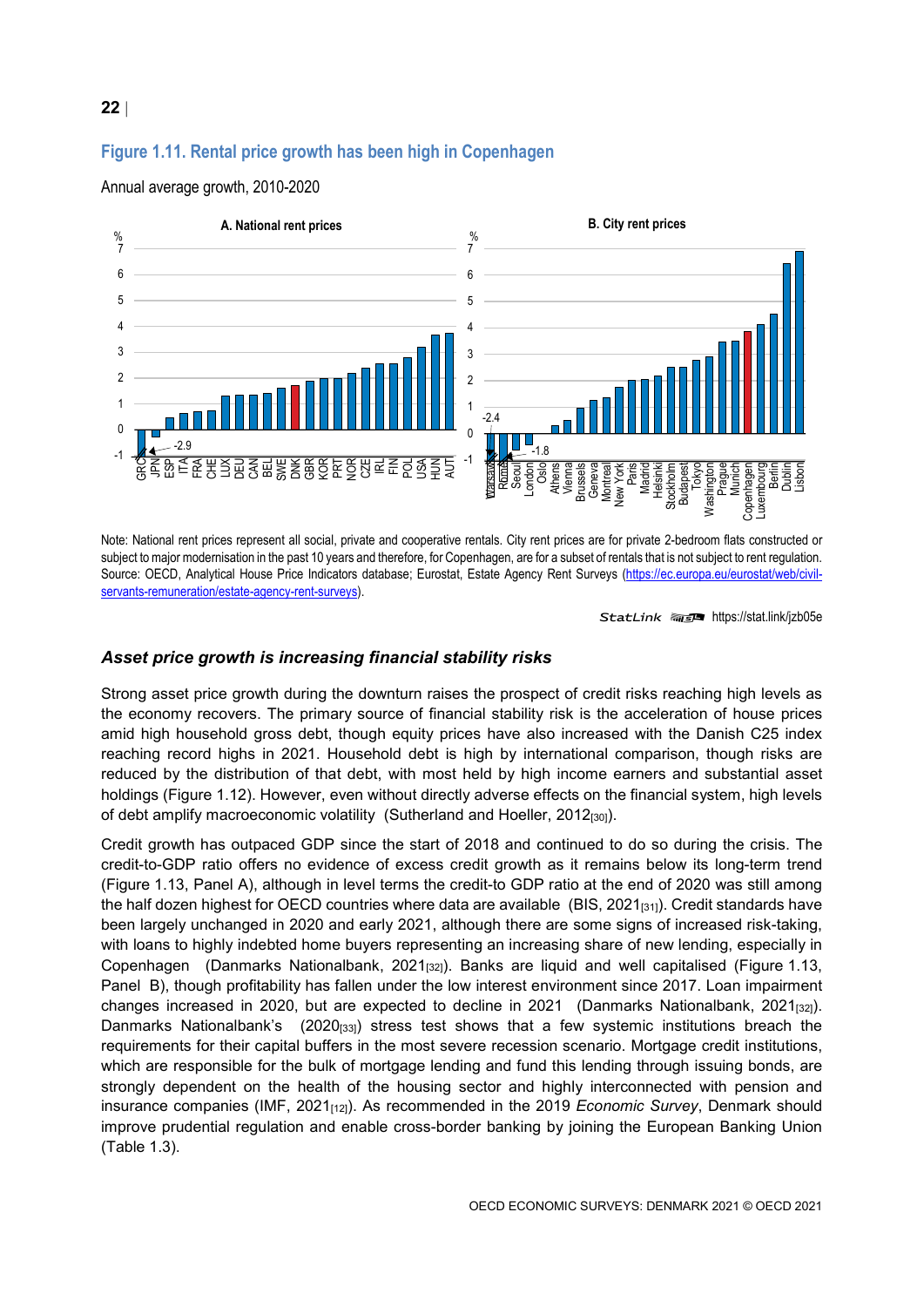#### <span id="page-22-0"></span>**Figure 1.12. Household debt is high and held predominantly by high income groups**



As a percentage of disposable income

Note: In panel C, the self-employed households or households with zero or negative tax have been removed. Source: OECD, Economic Outlook and National Accounts databases; Danmarks Nationalbank.

Exposure of households to interest rate increases is heightened because around half of mortgage loans are at variable interest rates and just under half of mortgage debt is on deferred amortisation (interestonly) terms (Danmarks Nationalbank, 2021 $_{[34]}$ ). However, the composition of mortgage lending to households has recently shifted towards fixed interest rate loans [\(Figure](#page-24-1) 1.14), in part due to guidelines introduced between 2016 and 2018 that restrict the capacity of highly indebted households to take out variable interest rate loans without amortisation. The share of mortgage loans with deferred amortisation has increased since late 2020, and such loans are most widespread in the major cities of Copenhagen and Aarhus.

Denmark should be ready to further tighten macroprudential regulation, in order to stem risks from the combination of high asset prices, highly indebted households and "low for long" interest rates that are not calibrated to Danish economic conditions [\(Figure](#page-18-0) 1.8 above). A tighter macroprudential stance is generally linked to a lower likelihood of economic crises (Cournède, Sakha and Ziemann, 2019<sub>[29]</sub>) and restrictions

StatLink **anset** <https://stat.link/21o0iy>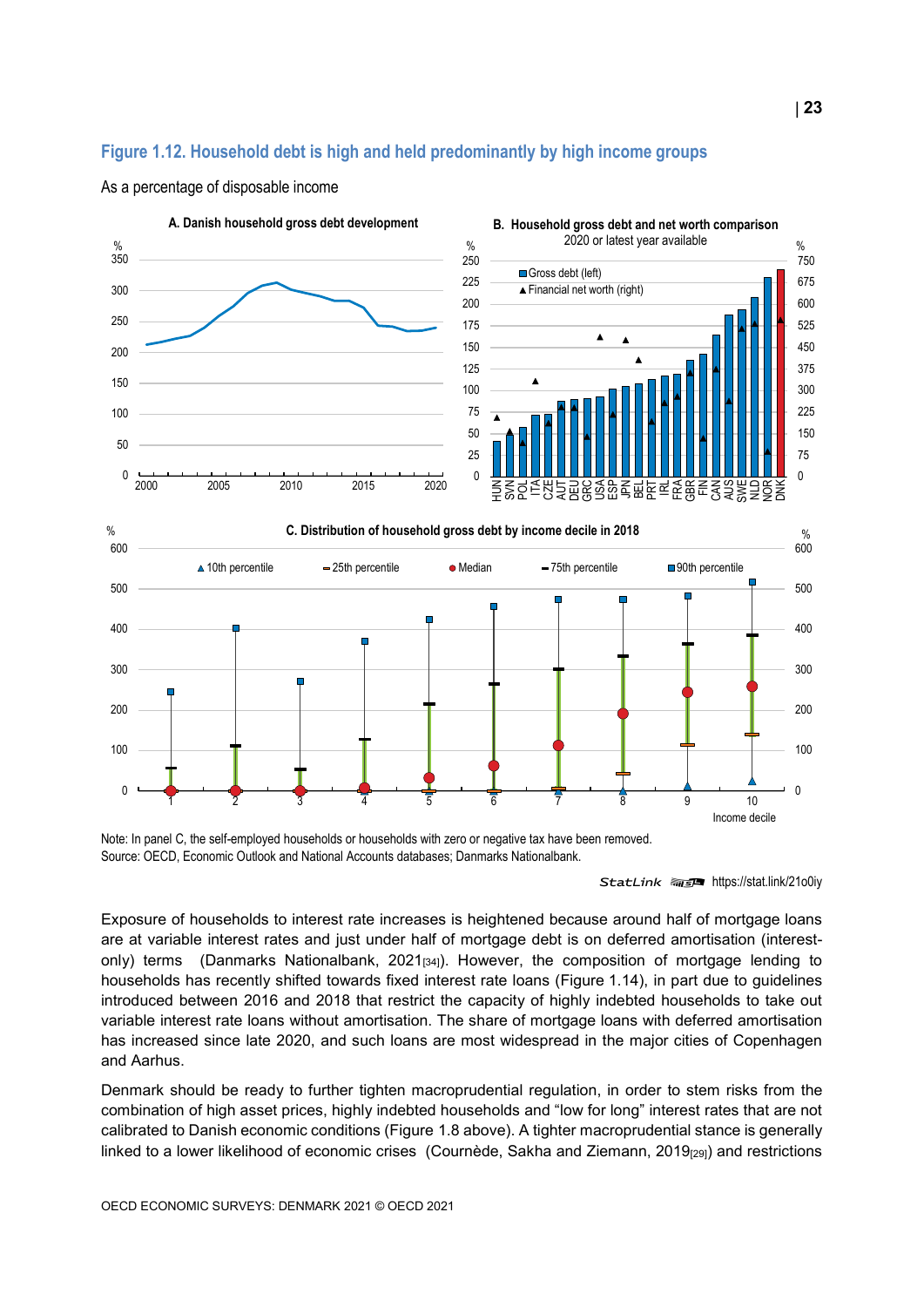on loan-to-value and debt-to-income ratios are effective at curbing credit growth (Cerutti, Claessens and Laeven, 2017<sub>[35]</sub>; Carreras, Davis and Piggott, 2018<sub>[36]</sub>). However, distributional effects also need to be taken into account as tighter restrictions can prevent house purchases for people with low incomes and wealth. Consideration should be given to tightening loan-to-value restrictions, which are most effective preceding or during the build-up of risks (OECD, 2021 $_{[37]}$ ), particularly as the Danish requirement of a 5% down payment is low relative to the other Nordic countries and the vast majority of first-time buyers borrow right up to the threshold. Work should begin to implement the possibility of restrictions on debt-to-income (or as applied more commonly, on debt servicing) to complement loan-to-value caps by ensuring households have sufficient income to service their debt as valuations soar. Households with high debt-toincome ratios are restricted from loans with variable interest rates and deferred amortisation [\(Table](#page-24-0) 1.3), which reduces interest rate sensitivity. The government has not taken up the Systemic Risk Council's recommedation in June 2021 to limit access to interest-only loans for borrowers with a loan-to-value ratio above 60%, but has acted on its recommendation to raise the countercyclical buffer to 1% from 30 September 2022.



#### <span id="page-23-0"></span>**Figure 1.13. Credit has picked up but is contained, while financial institutions are well capitalised**

Source: BIS, Statistics Warehouse; IMF, Financial Soundness Indicators database.

StatLink **2018** <https://stat.link/4ja56l>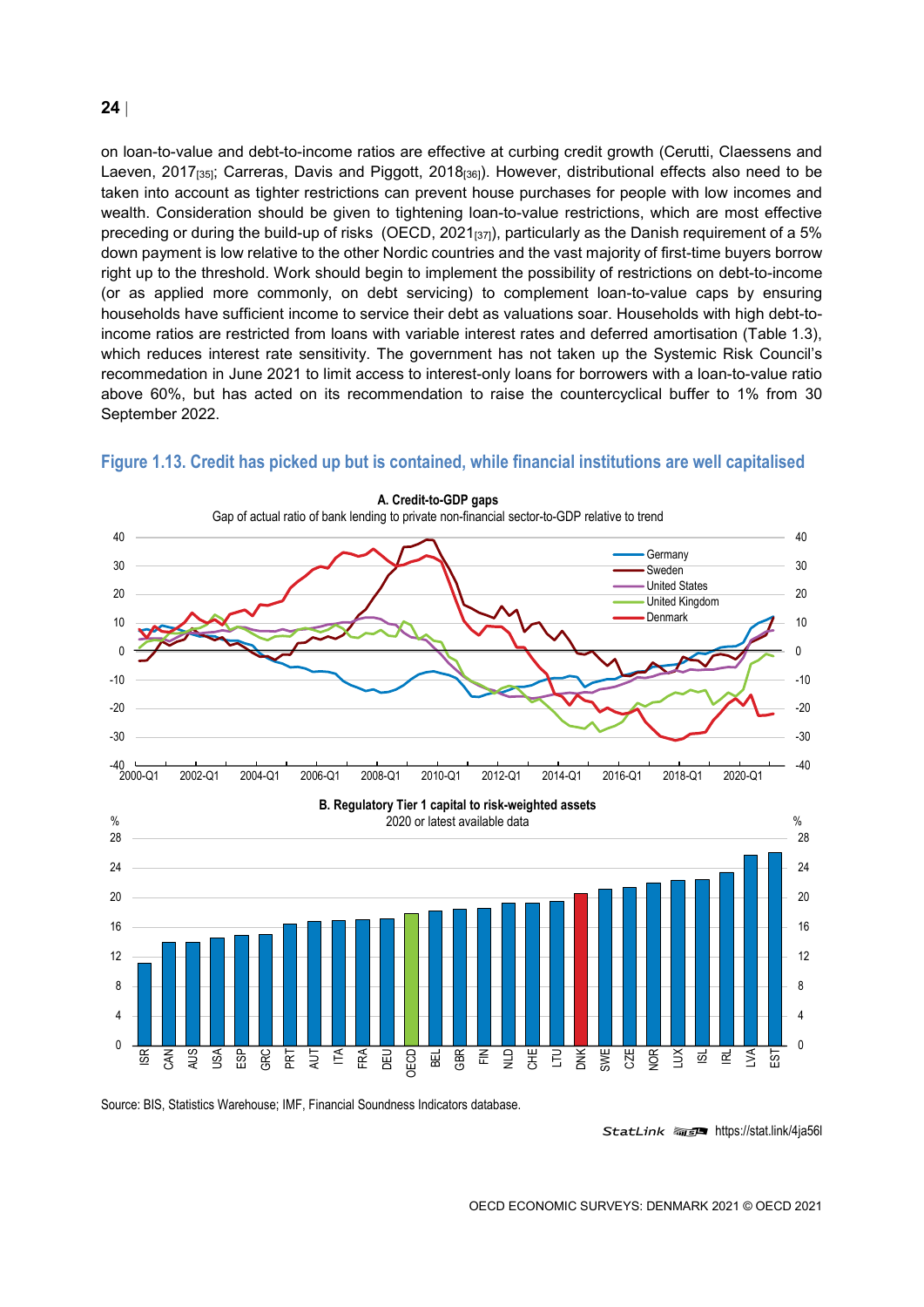#### <span id="page-24-1"></span>**Figure 1.14. The share of loans with variable interest rates and deferred amortisation is high but falling**



Outstanding domestic mortgage loans from mortgage banks, share by interest rate type and instalment

Source: Danmarks Nationalbank, Banking and Mortgage Lending, Table DNRUDDKI.

StatLink **anset** <https://stat.link/m7d1vl>

#### <span id="page-24-0"></span>**Table 1.3. Past recommendations and actions taken on housing and financial regulation**

| <b>Recommendations</b>                                                                                                                                                                                                | Action taken since 2019 survey                                                                                                                                                                                                                                                |
|-----------------------------------------------------------------------------------------------------------------------------------------------------------------------------------------------------------------------|-------------------------------------------------------------------------------------------------------------------------------------------------------------------------------------------------------------------------------------------------------------------------------|
| Deregulate the rental market and remove favourable conditions for<br>parents to buy-to-let flats to their children. Establish a commission to<br>investigate the scope for developing a bigger private rental market. | From January 2021, some of the favourable taxation conditions for<br>parents to buy-to-let flats to their children were removed, such as a<br>reduction of the basis of the capital return and of the tax value of the<br>interest expenses.                                  |
| Support a bigger private rental housing market by easing rent regulation<br>while striking a balance between landlord and tenant protection.                                                                          | No action taken.                                                                                                                                                                                                                                                              |
| Introduce local comparison rents for rent adjustments of existing<br>contracts.                                                                                                                                       | No action taken.                                                                                                                                                                                                                                                              |
| Review financial regulation for pension funds to remove barriers for<br>investments in the domestic equity market, including innovative startups<br>and SMEs through investment funds.                                | No action taken.                                                                                                                                                                                                                                                              |
| Give consideration to extending some of the locally targeted "Best"<br>practices" introduced by the regulator for granting a mortgage in hotspot<br>areas to the whole country.                                       | No action taken.                                                                                                                                                                                                                                                              |
| Encourage mortgage institutions to strengthen the use of debt-service-to-<br>income ratios.                                                                                                                           | No further action since January 2018, when households with debt-to<br>income ratios above 400% became required to fix interest rates for at<br>least five years if the loan-to-value ratio is above 60%.                                                                      |
| Improve prudential supervision and international collaboration by joining<br>the European Banking Union.                                                                                                              | In late 2020, the government announced its decision to postpone the<br>decision about potential participation in the European Banking Union<br>until the union's function area is clearer. The prime minister also made<br>it clear that participation requires a referendum. |
| Increase scrutiny and implement more severe penalties for money-<br>laundering activities.                                                                                                                            | Implementation of initiatives to help prevent money-laundering has<br>continued since a new agreement was reached in September 2018,<br>including development of a new institutional risk assessment model<br>that became operational in June 2021.                           |
| Encourage a further decrease of the maturity mismatch<br>in variable-rate mortgage bonds.                                                                                                                             | From 2020, the share of lending which is refinanced each quarter must<br>be less than 12.5% of the total lending portfolio. Annual refinancing<br>must be less than 25% of the total lending portfolio.                                                                       |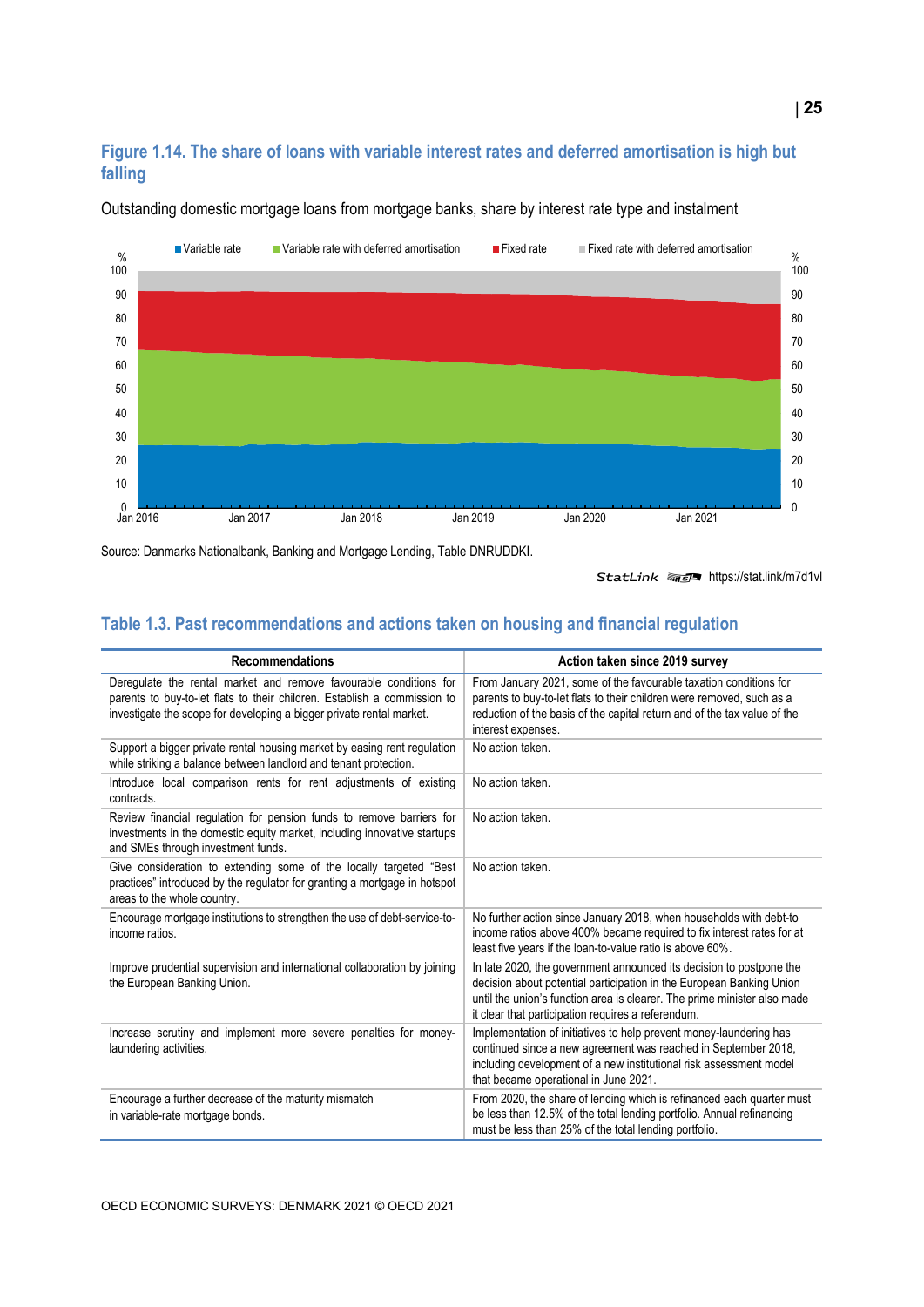Improvements to preventive measures and supervision under Denmark's anti-money laundering framework need to continue. Denmark has tightened its anti-money laundering framework since largescale money laundering was disclosed in the Estonian branch of Denmark's largest bank in 2018. While reforms have continued since the last Financial Action Task Force assessment [\(Figure](#page-25-0) 1.15), there is still scope to further intensify penalties for non-compliance and scrutiny, for example through more on-site inspection of higher-risk financial institutions and application of technological innovations (IMF,  $2021_{[12]}$ ).

Control of corruption is perceived to be among the best in the OECD across a broad range of indices [\(Figure](#page-26-0) 1.16). There is room for improvement on foreign bribery, where there has been a failure to thoroughly investigate foreign bribery allegations involving major Danish companies, with sanctions rarely imposed (OECD, 2015[38]). Legal changes are still needed to reduce the difficulty of imposing corporate liability for the actions of employees and more tightly define the defence for small "facilitation payments".



#### <span id="page-25-0"></span>**Figure 1.15. Denmark could improve further its tax transparency and preventive anti-money laundering measures**



Note: Panel A summarises the overall assessment on the exchange of information in practice from peer reviews by the Global Forum on Transparency and Exchange of Information for Tax Purposes. Peer reviews assess member jurisdictions' ability to ensure the transparency of their legal entities and arrangements and to co-operate with other tax administrations in accordance with the internationally agreed standard. The figure shows first round results; a second round is ongoing. Panel B shows ratings from the FATF peer reviews of each member to assess levels of implementation of the FATF Recommendations. The ratings reflect the extent to which a country's measures are effective against 11 immediate outcomes. "Investigation and prosecution<sup>1</sup>" refers to money laundering. "Investigation and prosecution<sup>2</sup>" refers to terrorist financing. Source: OECD Secretariat's own calculation based on the materials from the Global Forum on Transparency and Exchange of Information for Tax Purposes; and OECD, Financial Action Task Force (FATF).

StatLink **2018** <https://stat.link/nxemd8>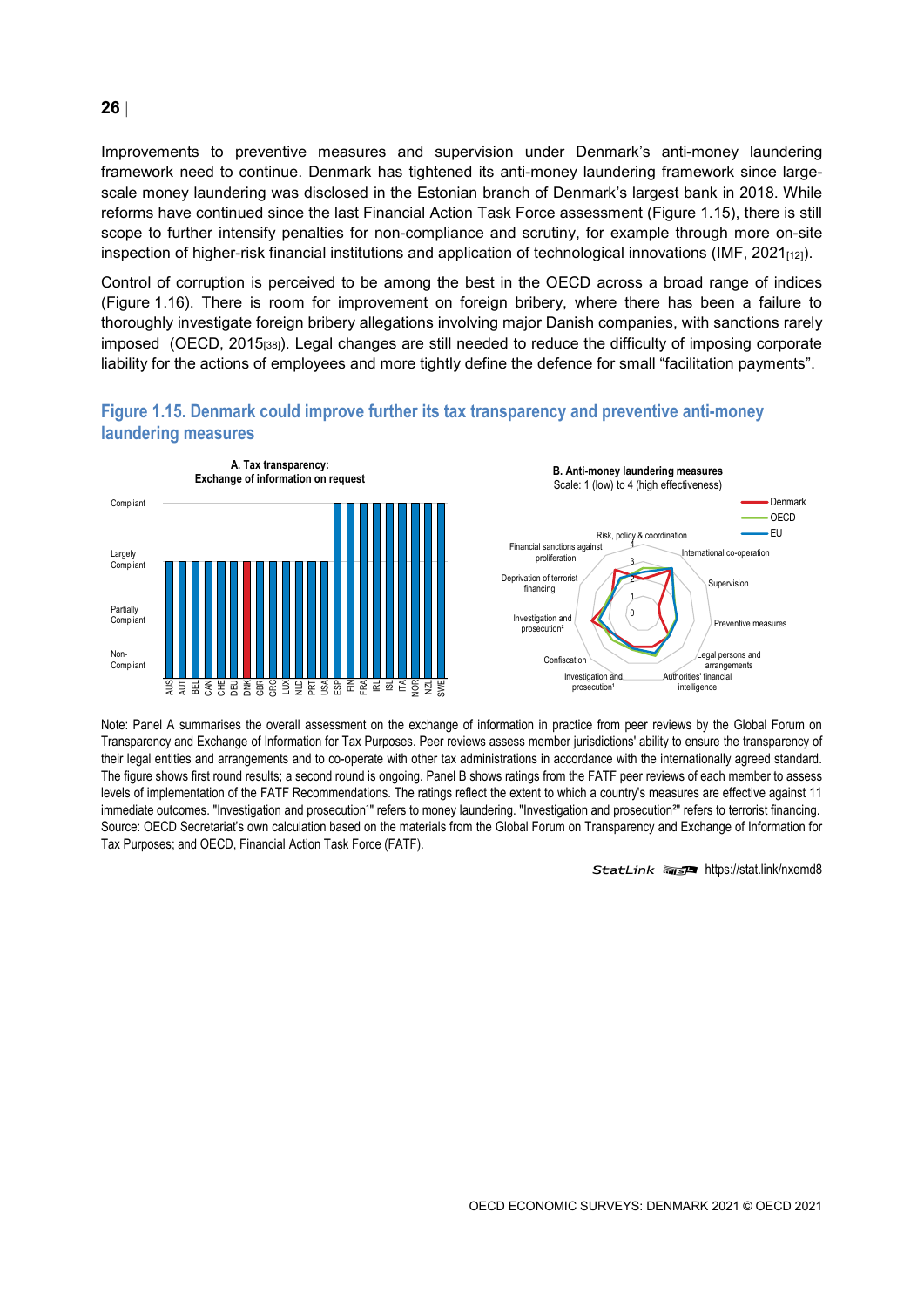

#### <span id="page-26-0"></span>**Figure 1.16. Control of corruption is perceived to be among the best in the OECD**

Note: Panel B shows the point estimate and the margin of error. Panel D shows sector-based subcomponents of the "Control of Corruption" indicator by the Varieties of Democracy Project.

Source: Panel A: Transparency International; Panels B & C: World Bank, Worldwide Governance Indicators; Panel D: Varieties of Democracy Project, V-Dem Dataset v11.

StatLink <sub>2003</sub> <https://stat.link/7va03i>

#### **Fiscal policy to support wellbeing**

#### *Government spending supported the economy during the crisis*

Significant fiscal support during the COVID crisis [\(Box](#page-12-0) 1.1 above) prevented a wave of insolvencies or a big decline in employment, yet the structural balance remained in surplus in 2020. This reflected a strong budget position entering the crisis along with under-spending relative to government plans, which contributed to a deterioration in the budget balance that was smaller than most OECD countries [\(Figure](#page-27-0) 1.17). Strong revenue collection was partly due to taxation of holiday pay disbursements and the tax on pension yields, which depends on highly variable investment returns and reached 2.1% of GDP in 2020, substantially above the average of 1.3% of GDP over the past two decades. Despite strong automatic stabilisers – the budget balance semi-elasticity is the largest in the OECD, along with Belgium and Sweden (Price, Dang and Botev, 2015<sub>[39]</sub>) – Denmark in 2020 had the smallest general government deficit as a share of GDP in the OECD. Almost all of the 2% of GDP in discretionary fiscal easing in 2020 was due to one-off COVID-related measures.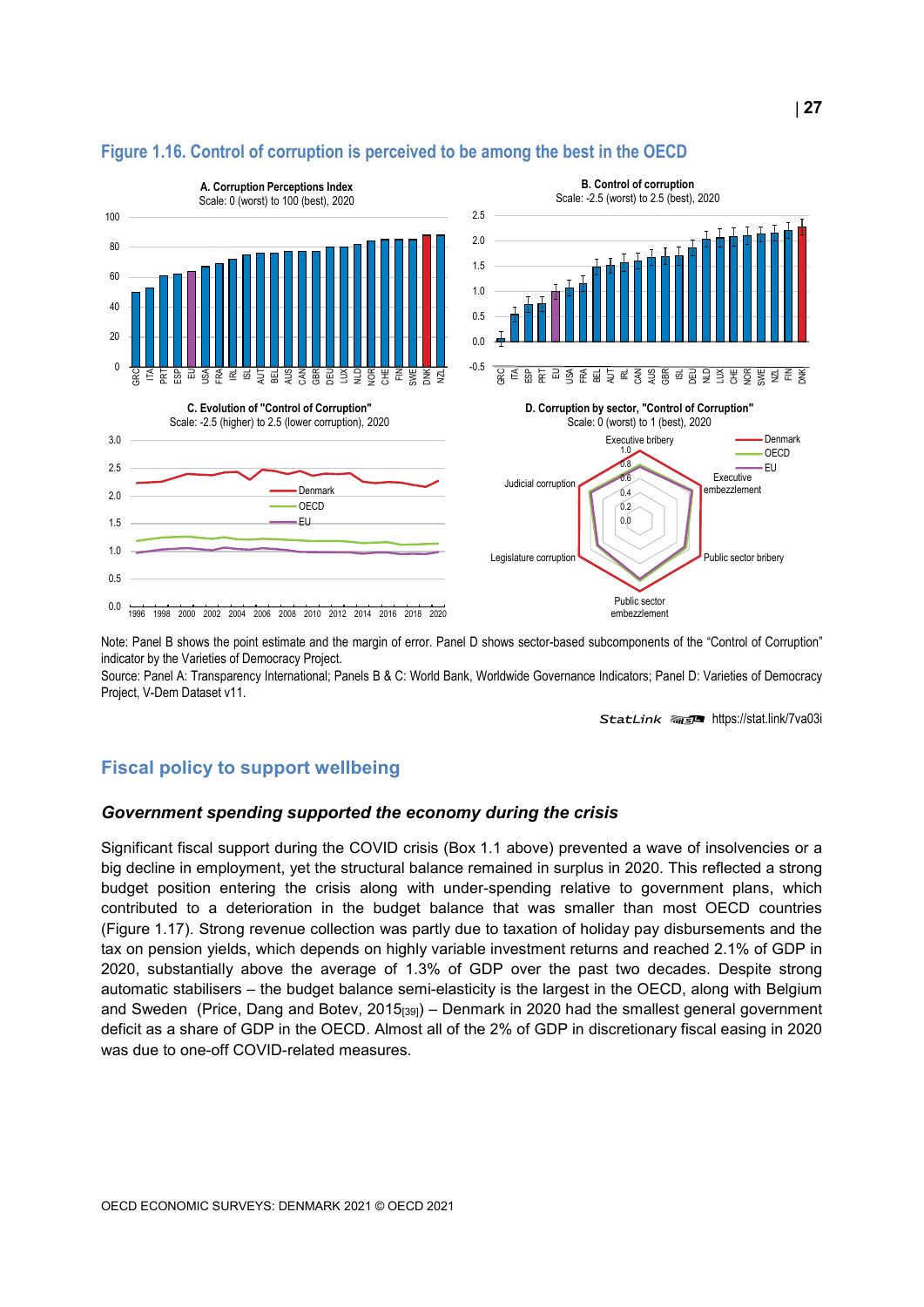

<span id="page-27-0"></span>**Figure 1.17. Fiscal support was substantial, but smaller than in most OECD countries**

Change in general government budget balance between the first half of 2019 and 2021, % points of GDP

Note: Outcomes for 2019, projections for 2021 for most countries. Source: OECD, Economic Outlook 110 database.

#### StatLink **anset** <https://stat.link/5mca1n>

A larger budget deficit in 2021 reflects substantial temporary factors. Temporary spending due to COVID-19 is estimated by the Ministry of Finance (2021) at 1.5% of GDP, just below the 2020 level. A further 0.7% of GDP relates to one-off support to compensate the mink industry for culling, while revenue from the pension yield tax is expected to be lower than in 2020. Several initiatives boosted public investment in 2021 and will see it remain at an elevated level thereafter, including the Green Recovery Package, Digitisation Fund and EU Recovery and Resilience Facility. Unlike many recovery packages in other OECD countries, Denmark has not implemented any measures likely to worsen environmental outcomes (OECD,  $2021_{[40]}$ ), and at around 60% the share of recovery spending directed towards environmental goals is high by international comparison (O'Callaghan,, Yau and Murdock,  $2021_{[41]}$ ; European Commission, 2021[42]).

The Danish government should continue to remove exceptional COVID-related support where economic activity has recovered. This entails first making support more targeted. For example, the governmentappointed Economic Expert Group  $(2021_{[43]})$  has recommended targeting to firms still affected by a significant decrease in turnover. The recovery is well underway, with the output gap closed and unemployment below its pre-crisis low as of the third quarter of 2021. There is evidence of capacity pressures in some sectors, notably in construction where there are increasing reports of skill shortages. Ending temporary COVID-19 spending (including one-off mink industry compensation) will be sufficient to return to close to structural balance in 2022, consistent with the government's strategy to rapidly deploy substantial support and then withdraw support quickly once it is no longer necessary. The government's budget proposal for 2022 would see the structural deficit reduced to 0.2% of GDP, including DKK 4 billion (0.17% of GDP) reserved for additional COVID-related measures. The government needs to be ready to restore substantial stimulus should the health situation deteriorate, which could threaten domestic and external demand.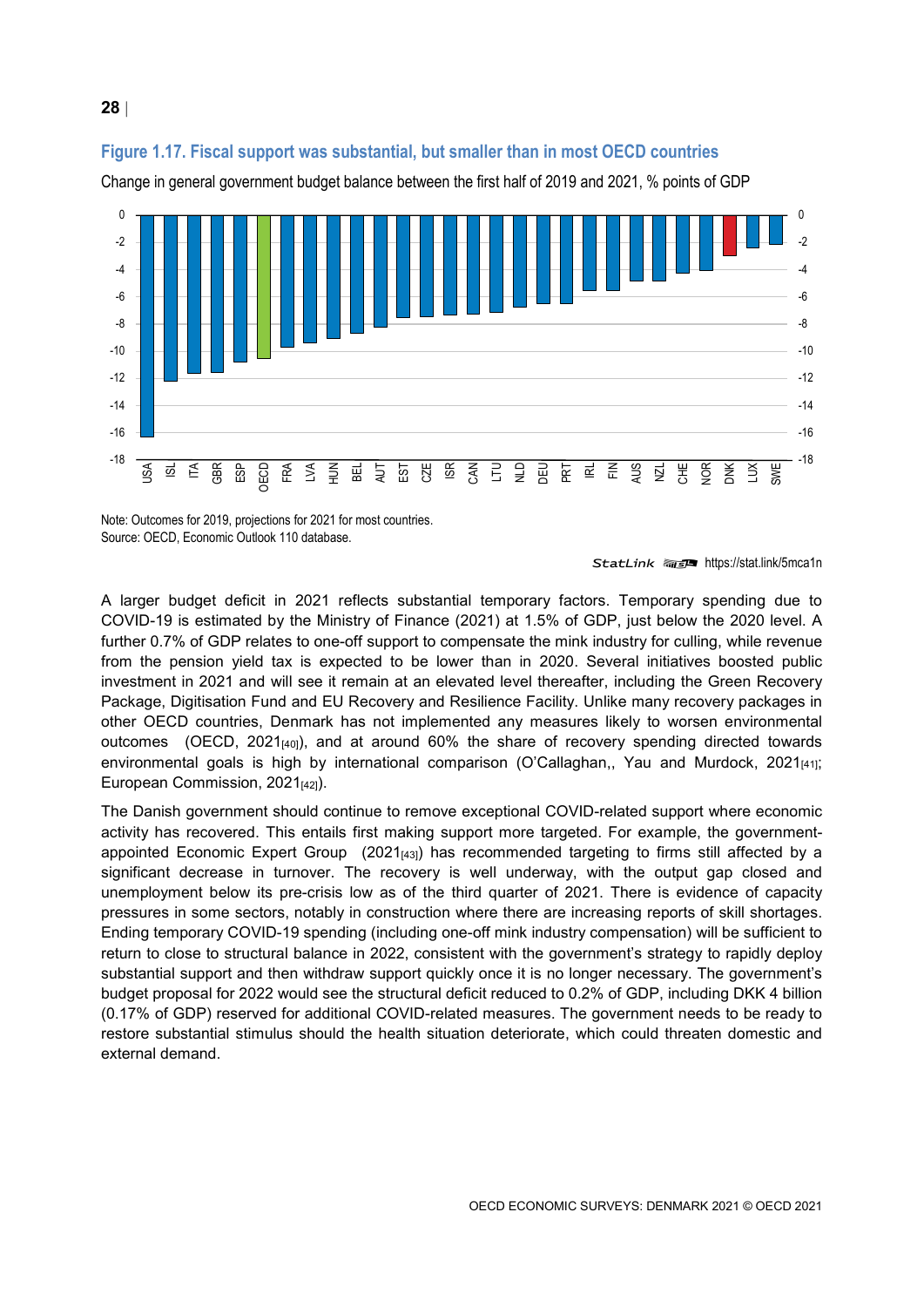#### *Sustainable public finances over the long term*

Based on current settings, Danish fiscal policy is sustainable [\(Figure](#page-29-0) 1.18, Panel A). The re-imposition of the Budget Law structural deficit limit of 0.5% of GDP from 2022 will see public debt declining again as a share of GDP. The decline is set to accelerate after 2040, as strong indexation of retirement ages to increases in life expectancy combine with a relaxation of demographic headwinds following the retirement of the large baby boom generation [\(Figure](#page-30-0) 1.19). As set out in the 2019 *Survey*, long-term sustainability is contingent on the continued implementation of retirement age increases as life expectancy grows, under which the statutory retirement age is projected to reach 70 years in 2040 and 73 years in 2060. For someone starting work in 2018, Denmark is projected to have the highest retirement age in the OECD when they retire, which contributes to the affordability of high pension replacement rates (in excess of 100% for low-income earners) (OECD, 2019[44]). Already in 2016, 18% of males from the lowest socioeconomic quintile were not expected to survive from 50 to retirement age, compared with 4% of high socioeconomic females (Alvarez, Kallestrup-Lamb and Kjærgaard, 2021<sub>[45]</sub>). Under strong indexation, the effect of increasing retirement ages on lower socioeconomic groups needs to be monitored to ensure that disadvantaged older workers have sufficient access to lifelong learning, job opportunities and flexible work arrangements, with adequate safety net provisions such as disability benefits as a fall-back.

As a small open economy with its own currency and strong automatic stabilisers, Denmark needs to remain fiscally cautious. The Budget Law provided a strong starting point entering the crisis and has helped to reduce overspending by municipalities. That said, the temporary nature of adjusting to the retirement of a single large generation argues against overly restrictive policy settings in the medium term, as debt financing of the transition period would not put long-term sustainability at risk. There is also a need for substantial public investment in research and development as well as infrastructure to underpin the energy transition (Chapters 2 and 3), some of which should be debt funded to align the recovery of costs with benefits accruing well into the future. Finally, under low real interest rates, debt declines more quickly for a given primary balance and the costs of debt are lower (Blanchard, 2019). Current and expected interest rates are considerably lower than when the Budget Law was agreed in 2012, strengthening the budget balance, though this could change if high debt and rising inflation globally triggered an increase in interest rates. A review of the Budget Law after five years was planned as part of its introduction and is currently ongoing. Periodic evaluation and review can be valuable to update fiscal rules to changing circumstances, as in Sweden where the fiscal policy framework is re-evaluated every eight years.

Relaxing the structural deficit limit under the Budget Law to around 1% of GDP would provide space to address longer-term challenges from demographic headwinds (particularly between 2025 and 2040) and investment needs, without threatening fiscal sustainability or the capacity for active fiscal policy. Independent Danish institutions including the Central Bank and Economic Councils support such a move, which would keep the Budget Law in line with the EU Fiscal Compact structural limit of 1% of GDP for countries with a debt-to-GDP ratio well below 60%. There would also be benefits from increasing budget flexibility for municipalities. In particular, allowing a surplus from one year to be carried over would provide flexibility to react to the specific timing of local issues.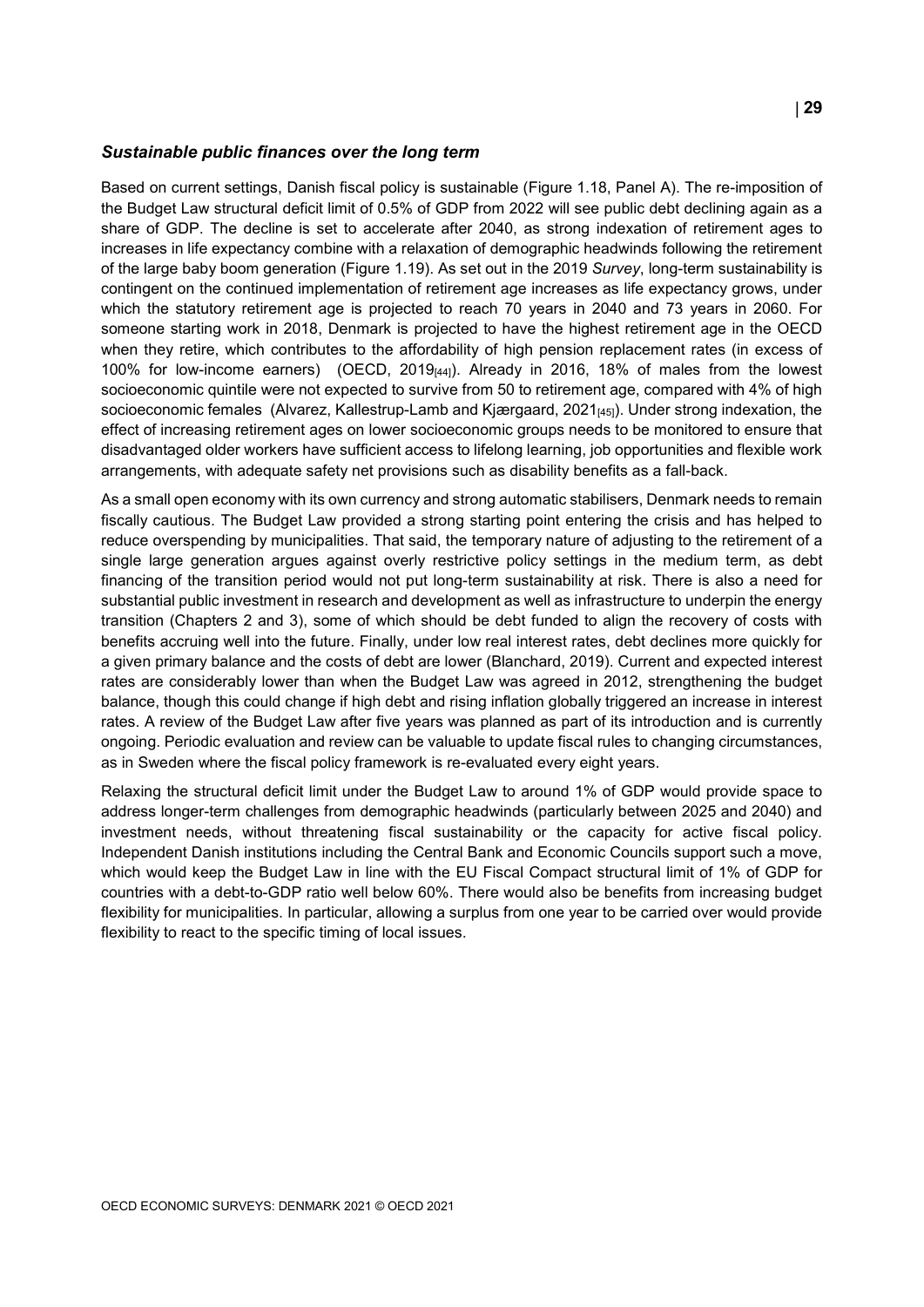#### <span id="page-29-0"></span>**Figure 1.18. Debt is more than sustainable under a number of scenarios**







Note: The baseline ("Meeting then exceeding fiscal rule by offsetting ageing-related costs") scenario assumes a structural budget deficit at the Budget Law limit of 0.5% of GDP from 2023, before more favourable demographics and strong indexation of retirement ages deliver budget improvement after 2035, based on Danish Economic Councils (2020<sub>[46]</sub>). GDP is assumed to grow at close to the potential rate of around 1.5%, declining to just above 1.0% in 2035 before recovering back to almost 1.5% in 2060. Inflation is assumed to converge to 1.8% in 2024 and interest rates on government debt gradually increase from 0.5% in 2022 to 3% in 2060. In the "Not offsetting ageing-related costs" scenario, the Budget Law limit no longer holds and additional government debt is issued to cover the net increase relative to 2019 in long-term and health care plus education expenditure due to ageing, based on European Commission  $(2021_{[47]})$  projections. The "More flexible budget law" scenario is based on a 1% structural deficit until more favourable demographics and strong indexation of retirement ages improve the budget balance from 2035. The "revenue-neutral emissions tax" involves recycling tax revenue via reduced energy taxes and transfers to households, with no net effect on the budget balance but a small (0.3%) decline in GDP based on modelling by the Danish Economic Councils (2021<sub>[48]</sub>). Costs of adaptation in the "debt financing of adaptation" scenario are based on Denmark-specific estimates from IMF (2021<sub>[12]</sub>) but with retrofitting and coastal protection investment spread uniformly over the period 2021-2060. This yields an estimate of 0.35% of GDP, which is broadly consistent with estimates for developed countries in (UNEP, 2021<sub>[49]</sub>) and Stern (2006<sub>[50]</sub>) but higher than Denmark-specific estimates of the cost of adapting to sea level rise in Hinkel et al (2010[51]) and estimates for Western Europe from Agrawala et al (2010[52]). Fiscal costs and growth effects of "subsidy-based mitigation" increase linearly to 2030 and are assumed to remain fixed as a share of GDP thereafter, with the 2030 figure based on estimates from the Danish Economic Councils (2021<sub>[48]</sub>).

Source: OECD calculations based on OECD Economic Outlook 110 database and Y. Guillemette and D. Turner (2017), "The Fiscal Projection Framework in Long-Term Scenarios", OECD Economics Department Working Papers, No. 1440, OECD Publishing, Paris.

StatLink **anset** <https://stat.link/hi1py2>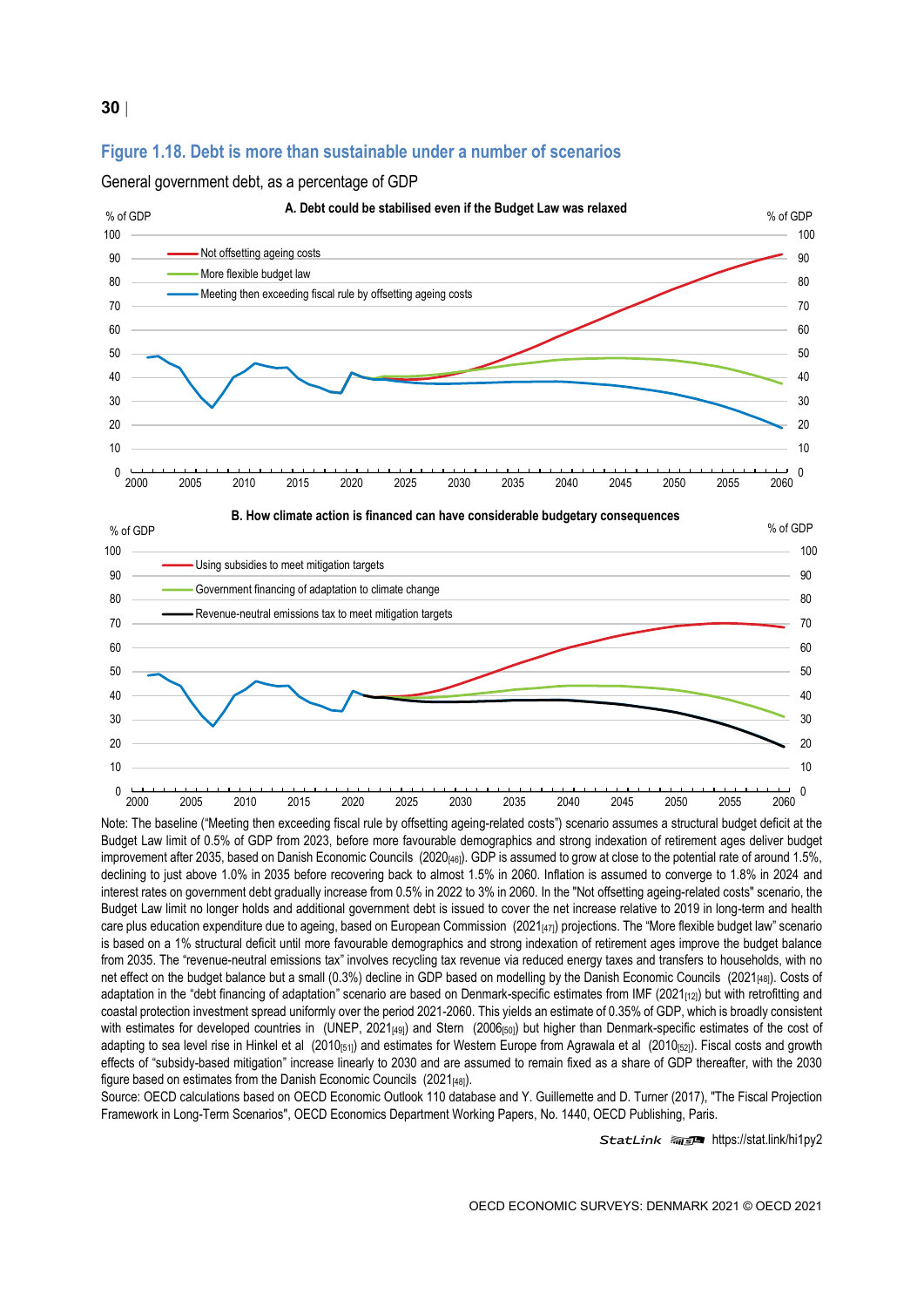The budgetary ramifications of climate change depend critically on policy choices [\(Figure](#page-29-0) 1.18 above, Panel B). A revenue-neutral carbon tax is estimated to have only a very small effect on debt dynamics via slightly lower GDP growth, which is due to the increased cost of producing greenhouse-gas intensive goods in Denmark. Revenue neutrality is feasible by using additional revenue to address distributional and leakage concerns (Chapter 2), and desirable as the tax base will be eroded by the long-term shift to net zero emissions. By contrast, relying heavily on subsidies could have a negative and enduring effect on public finances. Public funding of adaptation costs would worsen the budgetary position, but, on its own, would be unlikely to disrupt the declining trend in debt as a share of GDP. Municipalities have concerns around their capacity to deal with climate adaptation such as flood protection, where the costs could be too big for a single municipality to handle. A clear framework should be developed setting out where private, local or central authorities are responsible for the costs of adaptation, taking into account the limited fiscal capacity of municipalities. Integrating environmental risk into longer-term fiscal assessments, as in the UK and Germany, would help Denmark to identify and, if possible, quantify potential risks as well as opportunities for budget planning by the public sector (OECD, 2020[53]).



#### <span id="page-30-0"></span>**Figure 1.19. The fiscal costs of the demographic transition will be concentrated from 2025 to 2040**

The Danish tax system is overall well-designed and efficient, with limited use of tax expenditures and a total tax wedge around the OECD average [\(Figure](#page-31-0) 1.20, Panel A). Marginal tax rates are below the OECD average for low- and middle-income earners, but well above for high income earners due to the 55.9% top marginal tax rate [\(Figure](#page-31-0) 1.20, Panel B). Such high tax rates reduce the incentive to increase earnings through more working hours or further education. When benefits are also taken into account, marginal effective tax rates are high, at close to 100% between two-thirds of the average wage and the average wage for a couple with two children as social assistance payments are phased out [\(Figure](#page-32-0) 1.21). Tax rates are also high on capital income, blunting incentives for entrepreneurship, investment and job creation.

Top marginal tax rates should be reduced as recommended in past surveys [\(Table](#page-32-1) 1.4), but consideration should also be given to reducing high effective marginal tax rates faced by middle income families receiving social benefits. Further in-work tax benefits could be used to reduce marginal tax rates as benefits are withdrawn, though payoffs are smaller when the distribution of earnings is narrow, as in Denmark, or where tax rates or benefits are high (Immervoll and Pearson, 2009[54]).

Note: AWG: Ageing Working Group. Source: Danish Economic Council (2020), Danish Economy - Autumn 2020 Report, Table III.1; European Commission (2020), The 2021 Ageing Report - Underlying Assumptions & Projection Methodologies, Institutional Paper 142, European Economy, Table III.1.137.

StatLink <sub>200</sub>5 <https://stat.link/wj907x>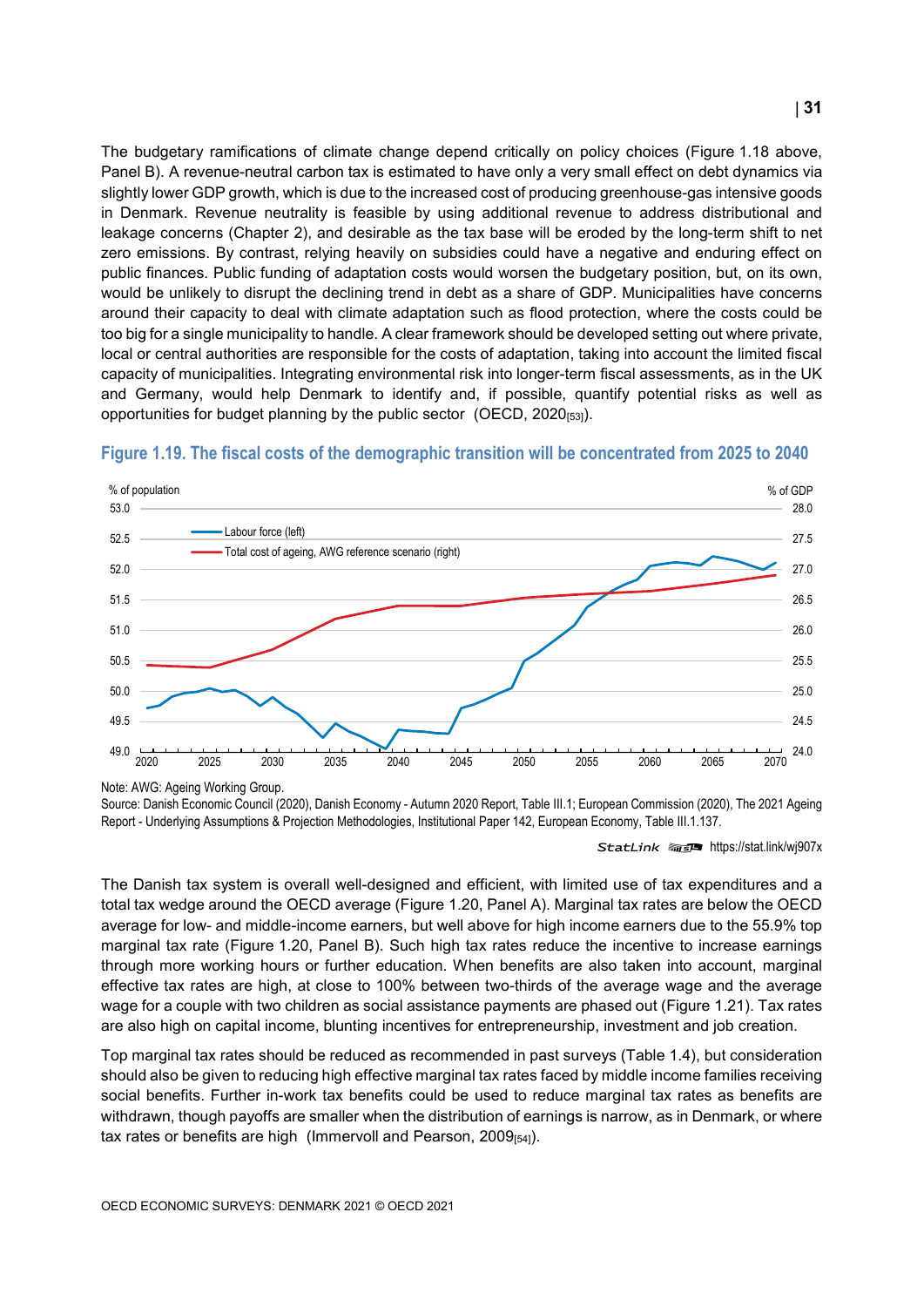To offset the negative revenue consequences of lower income taxation, planned updating of property valuations in 2024 should occur as soon as possible, in conjunction with a reduction of mortgage interest deductibility. Reducing mortgage tax deductibility, as recommended in previous surveys, would reduce incentives for high household leverage, easing housing demand and contributing to smoother housing cycles (Cournède, Sakha and Ziemann, 2019<sub>[29]</sub>). Taxation of housing (especially owner-occupied housing) is presently low, both relative to other forms of saving and by international comparison (OECD, 2018<sub>[55]</sub>), so that increasing taxation of housing will improve the overall efficiency of the tax system. Environmental taxes should continue to increase, in particular through broad-based greenhouse gas emissions pricing (Chapter 2) and better aligning incentives for woody biomass use with its environmental impacts (Chapter 3). Overall the tax and other recommendations in this survey would have a small long-term negative budgetary impact [\(Table](#page-33-0) 1.5), which as discussed above could be accommodated without threatening fiscal sustainability. Increasing taxation of housing will offset some of the negative distributional effect of reducing income taxation, though some tradeoff between equity and efficiency of the tax system is likely to remain for substantive reductions (2 percentage points or more) in the top marginal tax rate.

#### <span id="page-31-0"></span>**Figure 1.20. The total tax wedge is around average, but top income taxes are high**



Single individual at the income level of the average worker, without children



Note: The threshold is the gross wage earnings threshold at which the top statutory rate first applies (measured as a multiple of the average wage).

Source: OECD, Taxing Wages database.

StatLink **anset** <https://stat.link/a02dbt>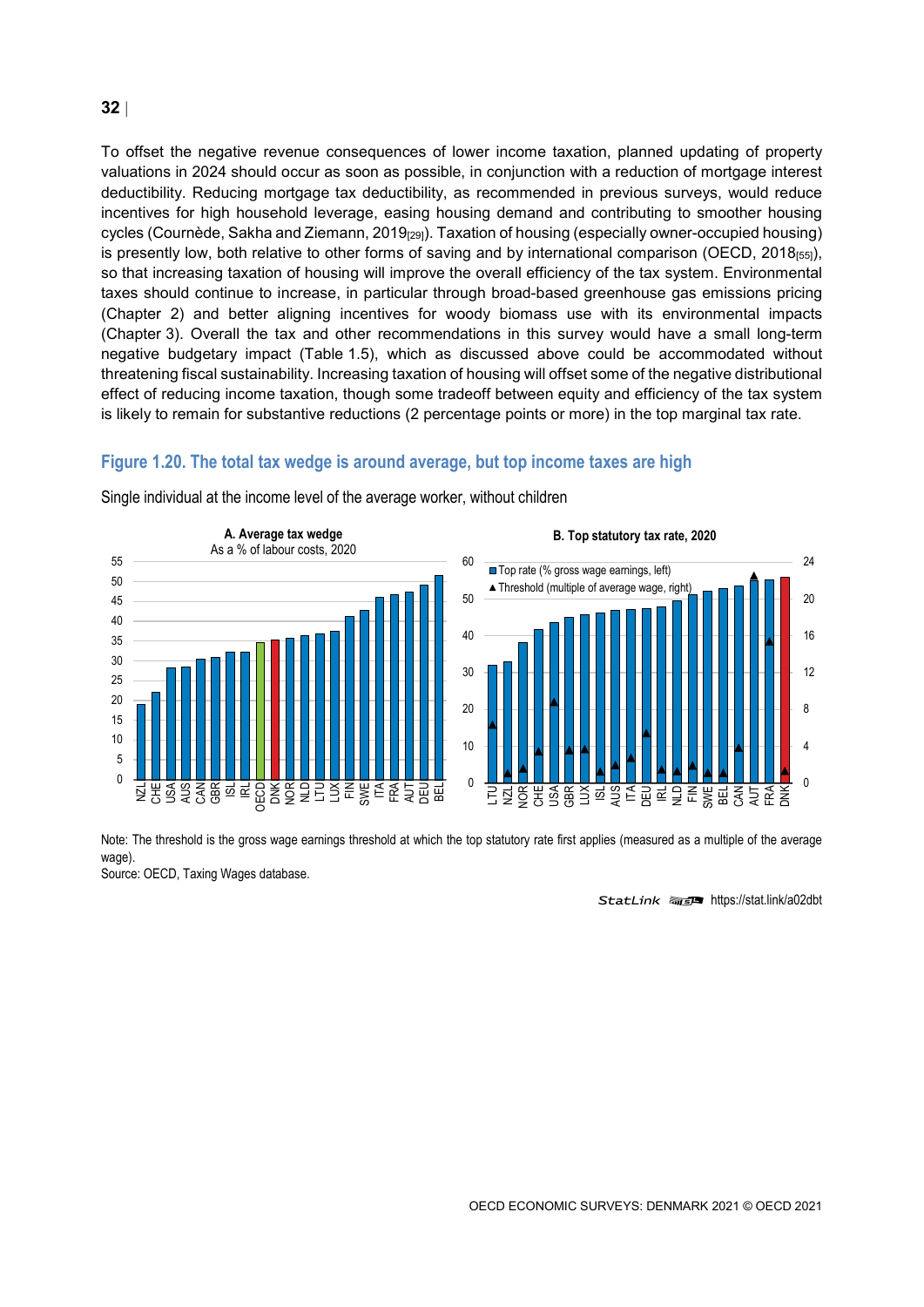#### <span id="page-32-0"></span>**Figure 1.21. Net income for families increases very slowly over some earnings ranges**



#### Couple with two children, 2020 data

Note: AW stands for average wage for an individual and SS for social security. Source: OECD, Tax-Benefit Models database.

StatLink **2018** <https://stat.link/vp78zw>

#### <span id="page-32-1"></span>**Table 1.4. Past recommendations and actions taken on the fiscal framework, taxation and social institutions**

| <b>Recommendations</b>                                                                                                                                                                                           | Action taken since 2019 survey                                                                                 |
|------------------------------------------------------------------------------------------------------------------------------------------------------------------------------------------------------------------|----------------------------------------------------------------------------------------------------------------|
| Reform public sector collective bargaining, in collaboration with trade<br>unions, towards broader and higher-level agreements, allowing more<br>bargaining at the local level.                                  | No action taken.                                                                                               |
| Allocate a permanent disability pension only to those with permanent<br>incapacity to work regardless of age. Review existing exceptions, and<br>reassess eligibility to disability benefits on a regular basis. | No action taken.                                                                                               |
| Review the pension and tax system and implement reform to increase<br>transparency and ease personal financial planning.                                                                                         | In August 2020, a pension commission was set up in order to look<br>more closely at the Danish pension system. |
| Implement an allowance for corporate equity (ACE) in the corporate<br>income tax, accompanied by a sufficient anti-avoidance framework.                                                                          | No action taken.                                                                                               |
| Reduce top marginal tax rates on labour and capital income. Withdraw<br>reduced inheritance taxation of family-owned businesses.                                                                                 | Reduced inheritance taxation of family-owned businesses was<br>withdrawn in 2020.                              |
| Reduce deductibility of interest expenses in personal income taxation.                                                                                                                                           | No action taken.                                                                                               |
| Limit the use of retroactive tax deductions for improving energy efficiency<br>of housing to credit constrained households and exclude other house-<br>work such as cleaning and gardening services.             | No action taken.                                                                                               |
| Assess the lifetime pattern of benefit recipients and the costs of their<br>inactivity.                                                                                                                          | No action taken.                                                                                               |
| Support competition on welfare services, notably by revising exemptions<br>to the Competition Act in the public sector and relaxing regulation in the<br>pharmaceutical sector.                                  | No action taken.                                                                                               |
| Consider diversifying funding sources of healthcare and long-term care<br>by raising co-payments, mean-testing public support for home care, and<br>expanding "sin taxes".                                       | The tax on tobacco increased from April 2020.                                                                  |
| Monitor work requirements for social assistance recipients.                                                                                                                                                      | No action taken.                                                                                               |
| Promote diversity in firms with information campaigns, audits on<br>management policies, programmes for early identification and prevention<br>of work-related health issues.                                    | No action taken.                                                                                               |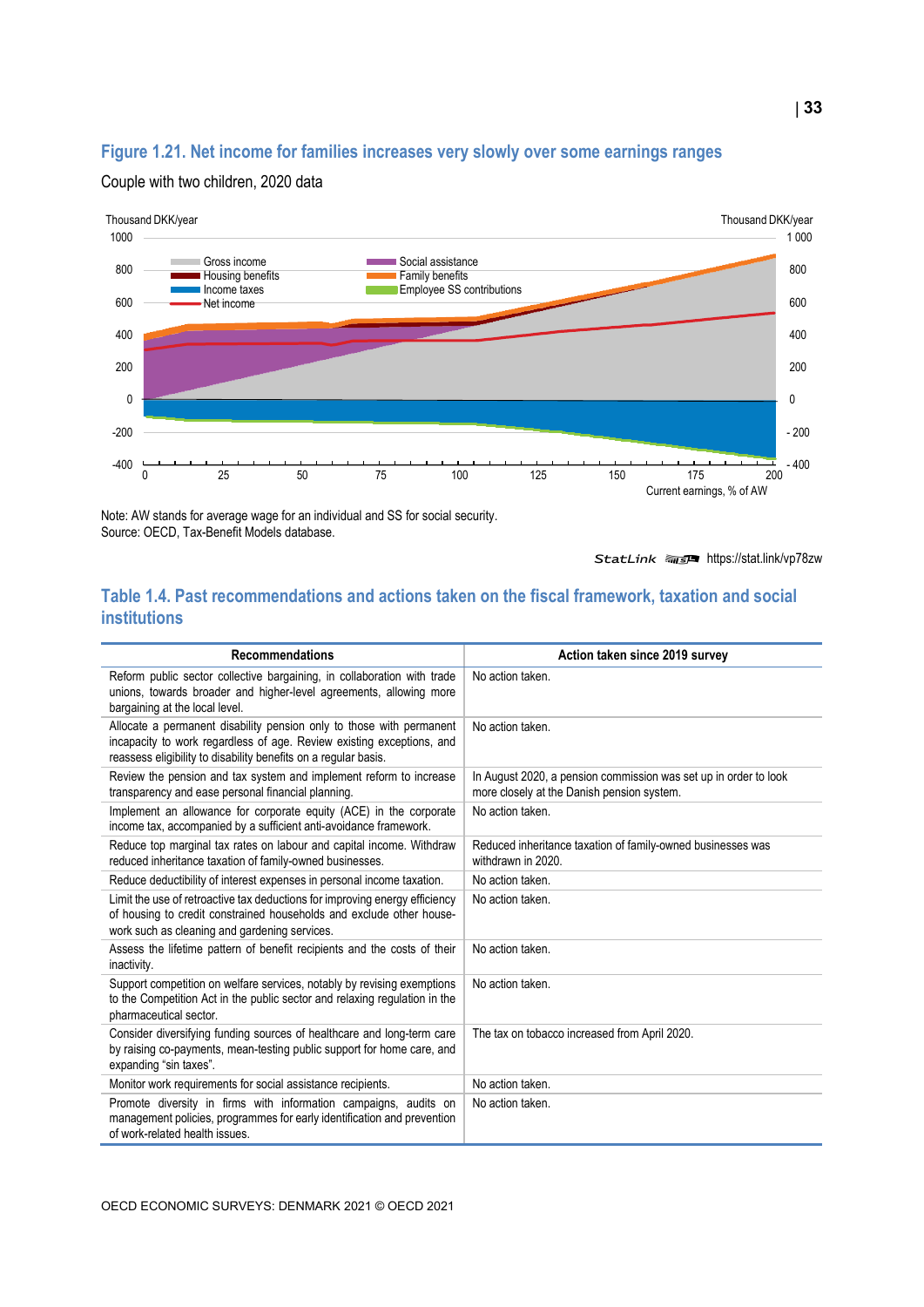| Table 1.J. Putential fiscal impact of OEGD recommendations |                                                                                                                                                                                                 |                                               |  |  |  |
|------------------------------------------------------------|-------------------------------------------------------------------------------------------------------------------------------------------------------------------------------------------------|-----------------------------------------------|--|--|--|
| <b>Policy recommendation</b>                               | <b>Measure</b>                                                                                                                                                                                  | Long-term budgetary<br>impact (% of GDP 2030) |  |  |  |
| Reduce marginal income tax rates.                          | Reduce top marginal tax rate on wages, dividends and capital<br>gains by 5ppts while allocating further revenue to reducing high<br>effective marginal tax rates for social benefit recipients. | $-0.25$                                       |  |  |  |
| Increase personal taxation of housing.                     | Reduce tax relief of interest expenses to a uniform 20%.                                                                                                                                        | $+0.25$                                       |  |  |  |
| More access to capital in the scale-up phase.              | Increase venture capital and private equity growth capital to match<br>the average of the top 3 European countries <sup>1</sup> .                                                               | $-0.06$                                       |  |  |  |
| for<br>integration<br>Improve<br>programmes<br>migrants.   | Expand funding of integration programmes by 20%.                                                                                                                                                | $-0.06$                                       |  |  |  |

Reduce tax advantage of biomass & biofuels. Tax lifecycle  $CO<sub>2</sub>$  emissions from solid biomass<sup>2</sup>.  $+0.07$ Revenue-neutral GHG pricing, comprising: GHG emissions pricing and use of revenue as follows: 0.00 A uniform emissions price **Emissions pricing consistent with Denmark's 2030 target<sup>3</sup> +0.80** + 0.80 Temporary rebates to reduce leakage Compensation of 21% of emissions exposed to leakage<sup>4</sup> -0.17 Reduced electricity taxation **Reduce taxation of electricity to the EU** minimum **Reduced electricity taxation**  $-0.35$  Compensation of households Distribute DKK 800/person lump sum *-0.14* Compensation of low-income households Further means-tested compensation to low-income households *-0.14* **Total -0.05**

#### <span id="page-33-0"></span>**Table 1.5. Potential fiscal impact of OECD recommendations**

1. Based on estimates for 2016 to 2020 from Invest Europe (2021<sub>[56]</sub>), with half of additional financing assumed to be public. 2. Lifecycle biomass CO2 emissions assumed to be 25% of fossil fuel emissions as forest regeneration offsets emissions from burning biomass (Chapter 2, Table 2.3), with no dynamic effect from higher taxation. 3. Based on modelling by the Danish Economic Councils ( $2021_{[48]}$ ), including dynamic effect of lower emissions due to pricing. Revenue will continue to decline over time as Denmark approaches its goal of climate neutrality by 2050. 4. Upper bound estimate as compensation should be time-limited and progressively phased out.

Source: OECD calculations.

#### **Reforms to increase productivity growth and labour market inclusion**

Strong productivity is critical to underpin wellbeing as Denmark confronts structural challenges from the energy transition, digitalisation and an ageing population. Productivity is set to be the main driver of income growth as participation rates stabilise or fall, providing individuals with the option to work less or consume more and society with revenue to fund Denmark's social welfare model. Policy settings that promote productivity are thus critical [\(Box](#page-35-0) 1.3), including via cost-effective climate policy (Chapter 2).

As in other countries, productivity growth has slowed in recent decades, though Denmark has maintained its relatively high level of labour productivity [\(Figure](#page-8-0) 1.1 above) due to a relatively strong productivity performance in the manufacturing industry over the past decade. Strong multifactor productivity growth in manufacturing has been partly driven by an increase in operations of Danish companies abroad, including an increase from 2% to 14% of manufacturing gross value added from exports of goods that do not cross the Danish border but rather are processed abroad. Manufacturing productivity would be around 14% lower if processing abroad was excluded, but as it is not possible to fully separate related income and expenses, productivity could also be a similar extent higher depending on how domestic labour is allocated to operations abroad (Danish National Productivity Board,  $2020_{[57]}$ ). Meanwhile, as in other countries productivity growth has stagnated in services, particularly in less knowledge-intensive services including trade, transport, and food and accommodation. Firms at the bottom of the productivity distribution are falling behind and innovation is lacking altogether in services, as even the most productive firms have experienced persistently slow productivity growth (OECD, 2020[58]).

Denmark has among the lowest income inequality and relative poverty rates in the OECD [\(Figure](#page-34-0) 1.22, Panels A to C). The bigger hit to youth employment during the COVID crisis will exacerbate the trend over the past decade for relative poverty risks to increase for those aged under 40, while relative poverty rates have declined among those aged 65 and above (OECD, 2021<sub>[59]</sub>). The income hit to vulnerable groups and rapid asset price growth are also likely to have increased wealth inequality, which has been stable on a moderate level over the last two decades in advance of the crisis but higher if large employment-based pension assets are excluded [\(Figure](#page-34-0) 1.22, Panel D).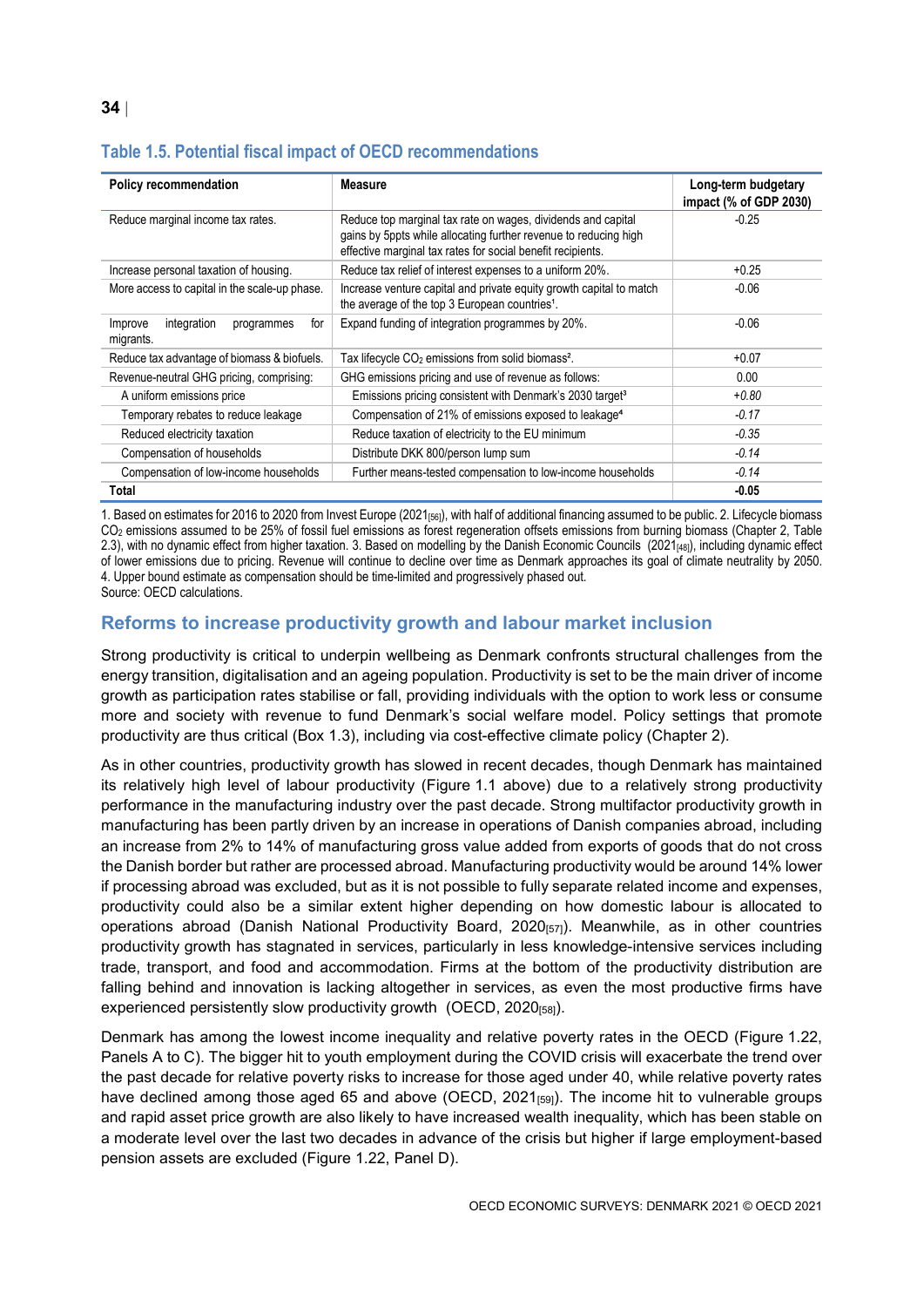#### <span id="page-34-0"></span>**Figure 1.22. Income inequality and relative poverty rates are low, but wealth inequality is higher**

Household disposable income, 2020 or latest year available



Note: Data refer to the working-age population in panels A and B, and to the population over 65 in panel C. The Gini coefficient has a range from zero (when everybody has identical income) to 100 (when all income goes to only one person). Relative poverty refers to the proportion below 50% of median household disposable income. Extended net wealth takes into account wealth accumulated in voluntary and mandatory occupational pensions, but excludes social security entitlements (such as old age pensions, disability pensions and unemployment benefits). Source: OECD, Income and Wealth Distribution databases.

StatLink **2012** <https://stat.link/c9kpwq>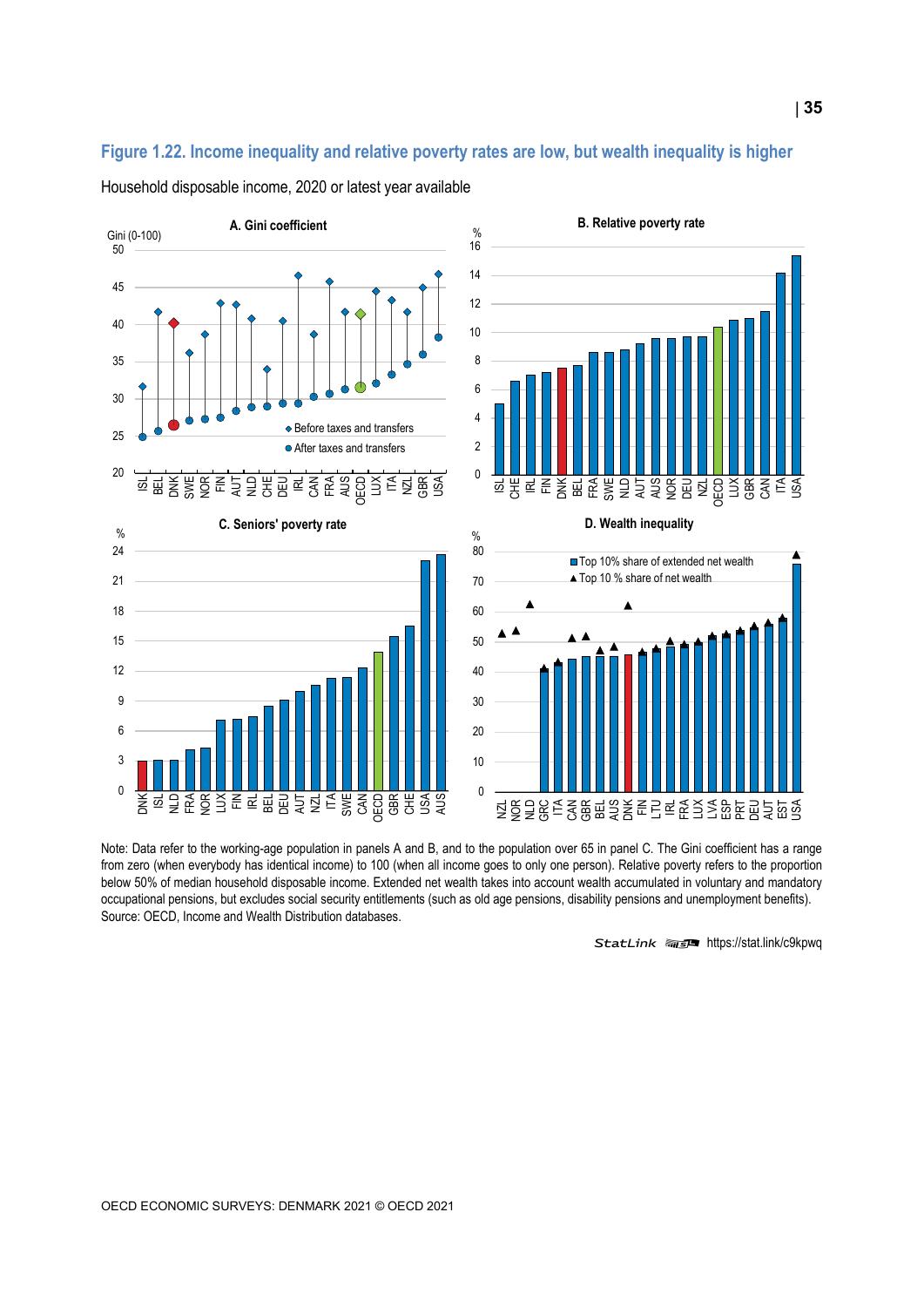#### <span id="page-35-0"></span>**Box 1.3. Simulation of the potential effect of structural reforms**

The estimated impact of some key structural reforms proposed in this Survey are calculated using historical relationships between reforms and growth in OECD countries [\(Table](#page-35-1) 1.6). As these simulations abstract from detail in the policy recommendations, are based on swift and full implementation of the proposed reforms and do not reflect Denmark's particular institutional settings, the estimates should be seen as purely illustrative.

<span id="page-35-1"></span>

|  |  | Table 1.6. Illustrative economic impact of some reforms proposed in this survey, after 10 years |  |  |  |  |  |
|--|--|-------------------------------------------------------------------------------------------------|--|--|--|--|--|
|--|--|-------------------------------------------------------------------------------------------------|--|--|--|--|--|

|                                                                                                         | GDP per capita<br>$(\%)$ | Through employment<br>(percentage points) | <b>Through productivity</b><br>(percentage points) |
|---------------------------------------------------------------------------------------------------------|--------------------------|-------------------------------------------|----------------------------------------------------|
| Increase parental leave for fathers <sup>1</sup> .                                                      | 0.5                      | 0.3                                       | 0.2                                                |
| Reduce marginal tax rates on labour and capital<br>income while increasing less distortionary<br>taxes. | 0.2                      | 0.2                                       |                                                    |
| Implement an allowance for corporate equity.                                                            | 0.6                      |                                           | 0.6                                                |
| Reduce rent control to close half the gap to the<br>lowest level (Finland) <sup>2</sup> .               | 0.7                      |                                           | 0.7                                                |
| Expand support for young firms to scale-up and<br>reduce barriers to digital trade.                     | 0.7                      |                                           | 0.7                                                |
| Achieve 70% greenhouse gas emissions cut by<br>2030 using efficient policy3.                            | $-0.3$                   |                                           | $-0.3$                                             |
| <b>Total</b>                                                                                            | 2.4                      | 0.5                                       | 1.9                                                |

1. Based on a temporary increase in employment and productivity for partnered women for the first three years after birth of a child from a six week increase in paternity leave entitlement drawing on Patnaik (2019<sub>[60]</sub>), with offsetting reduction in fathers' employment.

2. Long-term gain in productivity from reducing skills mismatch as a consequence of greater labour mobility.

3. Reduction in gross value added from a uniform emissions price with a phase out of existing energy taxes (Danish Economic Councils, 2021[48]).

Source: OECD calculations based on the framework in Égert and Gal (2017), "The Quantification of Structural Reforms in OECD Countries: A New Framework", *OECD Economics Department Working Papers*, No. 1354; Adalet McGowan and Andrews (2017), "Skills mismatch, productivity and policies: Evidence from the second wave of PIAAC", *OECD Economics Department Working Papers*, No. 1403; Sorbe, Gal, Nicoletti and Timiliotis (2019), "Digital Dividend: Policies to Harness the Productivity Potential of Digital Technologies", *OECD Economic Policy Paper*, No. 26; Danish Economic Councils (2021), *Economy and Environment, 2020*.

Enhancing the benefits of digital transformation (section 1.4.1) and strong female labour force participation, (section 1.4.2) while improving the integration of migrants (section 1.4.3), are key steps to broaden Denmark's productivity success. The latter two groups are also important for inclusiveness, as is the indigenous population in Greenland [\(Box](#page-36-0) 1.4). Lack of competition has been identified as one factor in weak productivity growth in some domestic-focused sectors, so implementation of the European Competition Network directive is welcome [\(Table](#page-43-0) 1.7). Sound infrastructure governance, including good project selection and planning, is associated with a significant boost in productivity growth among firms in infrastructure industries and in industries that use infrastructure intensively (Demmou and Franco,  $2020_{[61]}$ ). Denmark ranks highly for infrastructure governance, but is among the bottom third of countries for national infrastructure planning (Oprisor, Hammerschmid and Löffler, 2015<sub>[62]</sub>). Consideration should be given to introducing an independent infrastructure advisory body, as in the United Kingdom and Australia (ITF, 2017[63]), to help prioritise projects according to cost-benefit analysis. Danish municipalities often have difficulty planning key infrastructure projects as they have limited capacity, and lessons from one region have not been used to inform others (for example when building new hospitals simultaneously).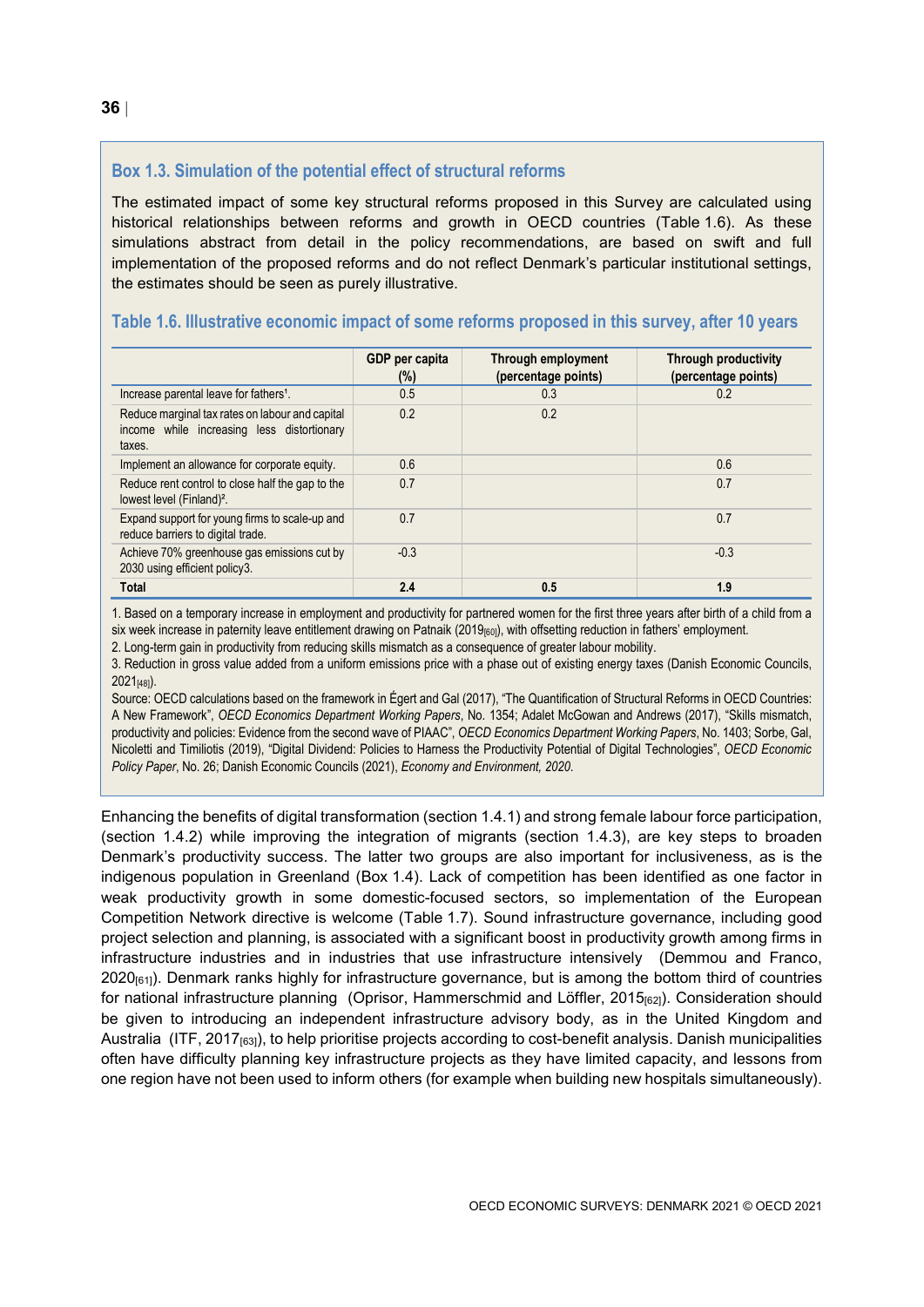#### *Supporting diffusion of the benefits from the digital transformation*

Danish firms are well-placed to benefit from digital transformation [\(Figure](#page-37-0) 1.23). Broadband and mobile internet speeds are high and growth in internet bandwidth in 2020 was well above the OECD average (OECD, 2021<sub>[64]</sub>), which is even more impressive given the solid starting point. Among 27 EU and 18 non-EU countries, Denmark ranked behind only Finland on the European Commission's (2021<sub>[65]</sub>) International Digital Economy and Society Index, which summarises indexes of digital performance and competitiveness. There is strong uptake of digital security measures (Eurostat, 2021<sub>[66]</sub>). Denmark also has a high share of STEM graduates (Eurostat,  $2021_{[67]}$ ) and Danish adults are among the top-performers in problem solving in technology-rich environments (OECD, 2019<sub>[68]</sub>). A digital growth reform package was introduced in 2018 and a new digitalisation strategy will be launched in early 2022 on the basis of of the Digitization Partnership (2021<sub>[69]</sub>) recommendations released in October 2021.

Denmark performs less well on barriers to cross-border data flows (ECIPE, 2019<sub>[70]</sub>). There are legitimate reasons to protect data privacy and Denmark should continue to comply with the General Data Protection Regulation. However, there are also examples where decisions by the Danish data protection agency have curtailed the use of digital tools, notably cloud computing (ECIPE,  $2019_{[70]}$ ). Less trade restrictive measures, such as rules on how rather than where data are stored, should be considered. Denmark should also promote international discussions with a view to finding greater interoperability with other countries' approaches to cross-border data flows, including in the context of the WTO's Joint Statement Initiative on e-commerce.

#### <span id="page-36-0"></span>**Box 1.4. The Inuit in Greenland**

Greenland is the world's largest island and home to Denmark's only recognised Indigenous group, the Inuit, who make up 85% of its population of just over 55 000. Greenland became a self-governing entity within the Kingdom of Denmark with the Home Rule Act of 1979 and autonomy in all areas except foreign and monetary affairs was reinforced with the 2009 Act of Self-Government. About half of the Greenland budget is financed by Denmark.

Socio-economic outcomes for the largely Inuit population of Greenland lag those for Denmark as a whole. Life expectancy is more than 10% lower in Greenland, which is similar to the gap for the indigenous population in Australia but larger than that for New Zealand, Canada, the United States and Mexico (OECD, 2019<sub>[71]</sub>). Relatively short life expectancy is primarily due to a high mortality rate from accidents and suicide. The life expectancy gap has changed little over the past two decades after rapid improvement between the late 1940s and early 1960s and more gradual convergence thereafter. Educational attainment is well below that in other Nordic countries, with about half of adults in Greenland aged 25-64 having no education beyond lower secondary school. Educational attainment is reflected in incomes, with average gross income for prime aged people with higher or general upper secondary education more than double that of those without upper secondary education, and overall average incomes consistently 30% lower than in Denmark over the past decade. Income inequality is high compared with the rest of Denmark. The unemployment rate halved between 2014 and 2019 to match that in Denmark as a whole at 5.1%. A lack of systematic data collection by indigenous status makes it difficult to make comparisons for the indigenous population specifically, including Inuit living elsewhere in Denmark.

Source: Statistics Greenland (various issues), Greenland in Figures; IWGIA (2021) The Indigenous World 2021: Kalaallit Nunaat (Greenland); StatBank Greenland.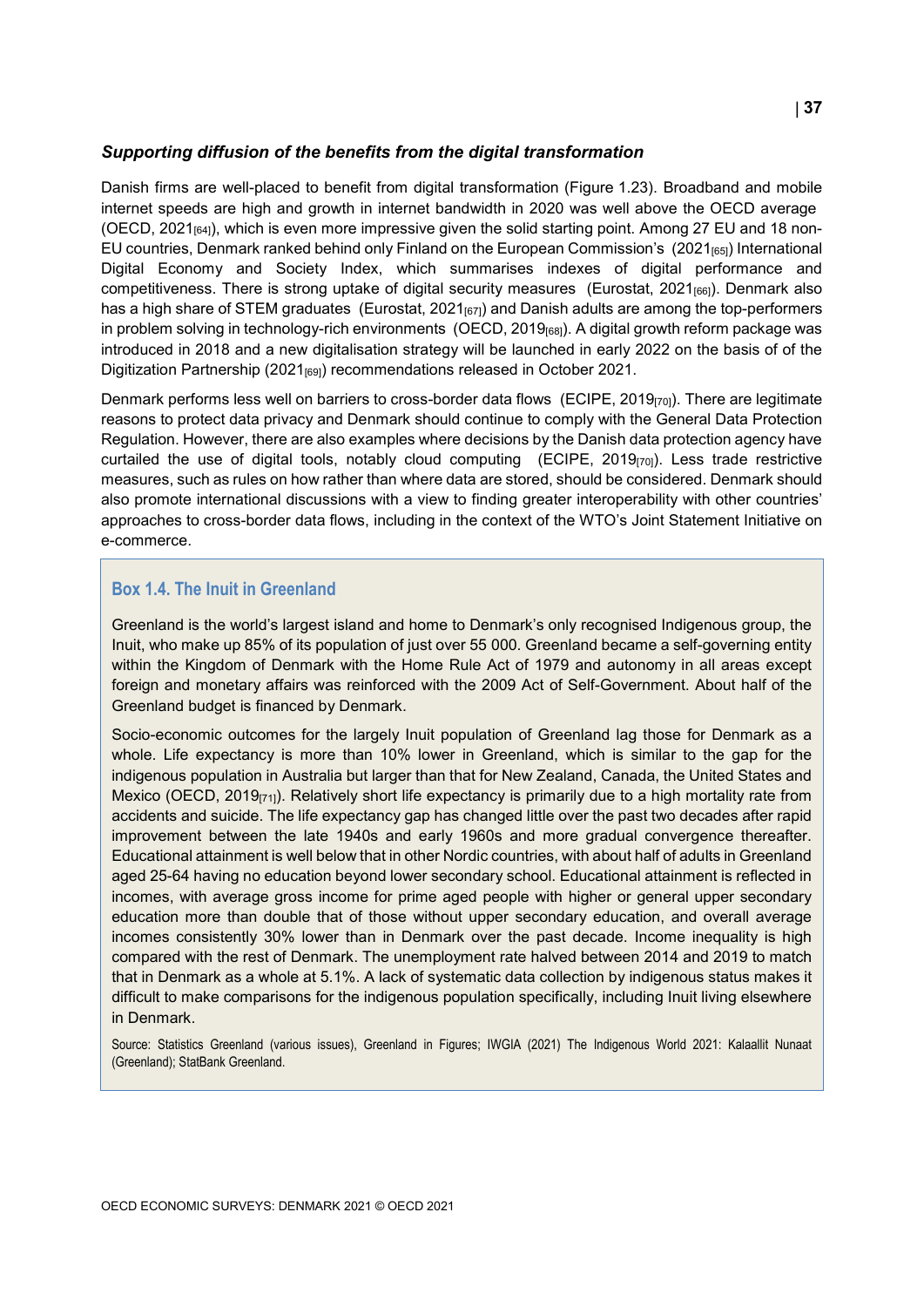Weak business dynamism reduces the scope for entry of new firms to boost the diffusion of ICT tools and productivity, heightening the importance of quickly phasing out COVID support measures that favour preexisting firms as the economy reopens. New business entries have failed to reach the 2007 peak and have been falling since 2015, both of which are worse than the average of 14 OECD countries for which comparable data are available (OECD,  $2021_{[72]}$ ). Entry and job reallocation rates declined between 2000 and 2015, with the magnitude of decline falling around the middle of OECD countries (Calvino, Criscuolo and Verlhac, 2020 $_{[73]}$ ). This contributes to a relatively low share of start-up firms (OECD, 2021 $_{[74]}$ ). Denmark generally performs well on key policy factors for business dynamism such as regulatory burdens and red tape, judicial and bankruptcy efficiency, innovation, and skills. However, there is scope to improve access to finance: early stage companies find it difficult to raise equity finance and access to capital in the scale-up phase is limited (EC, 2019 $_{[75]}$ ). This is reflected in a low share of new business lending going to SMEs (OECD, 2020 $_{[76]}$ ) and one of the smallest markets for private equity growth capital in EU countries (Invest Europe, 2021[56]). A well-developed venture capital market (though much of this is invested abroad) and public-private equity financing via the Danish Growth Fund are positive features to build upon.

### <span id="page-37-0"></span>**Figure 1.23. Danish firms are well-placed to benefit from digital transformation**





Index 1 = highest digital maturity, 2019

**C. Digital government index**

 $\Omega$ 0.1 0.2 0.3 0.4 0.5 0.6 0.7 0.8

> SWE <u>ದ</u> GRC Z<br>II 2<br>E DEU  $\Xi$  $\vec{\mathbf{r}}$ 55<br>25 n<br>N AUT  $\leq$ EST OECD  $\tilde{\Xi}$ LUX

**D. Young adults able to program**





Note: Panel B refers to firms with 10 or more employees, excluding the financial sector. ERP stands for enterprise resource planning. Source: OECD Going Digital Toolkit[, https://oe.cd/dgi-2019.](https://oe.cd/dgi-2019)

훈격또뚠굕딶옻몿엹

StatLink 2<https://stat.link/gjm7hn>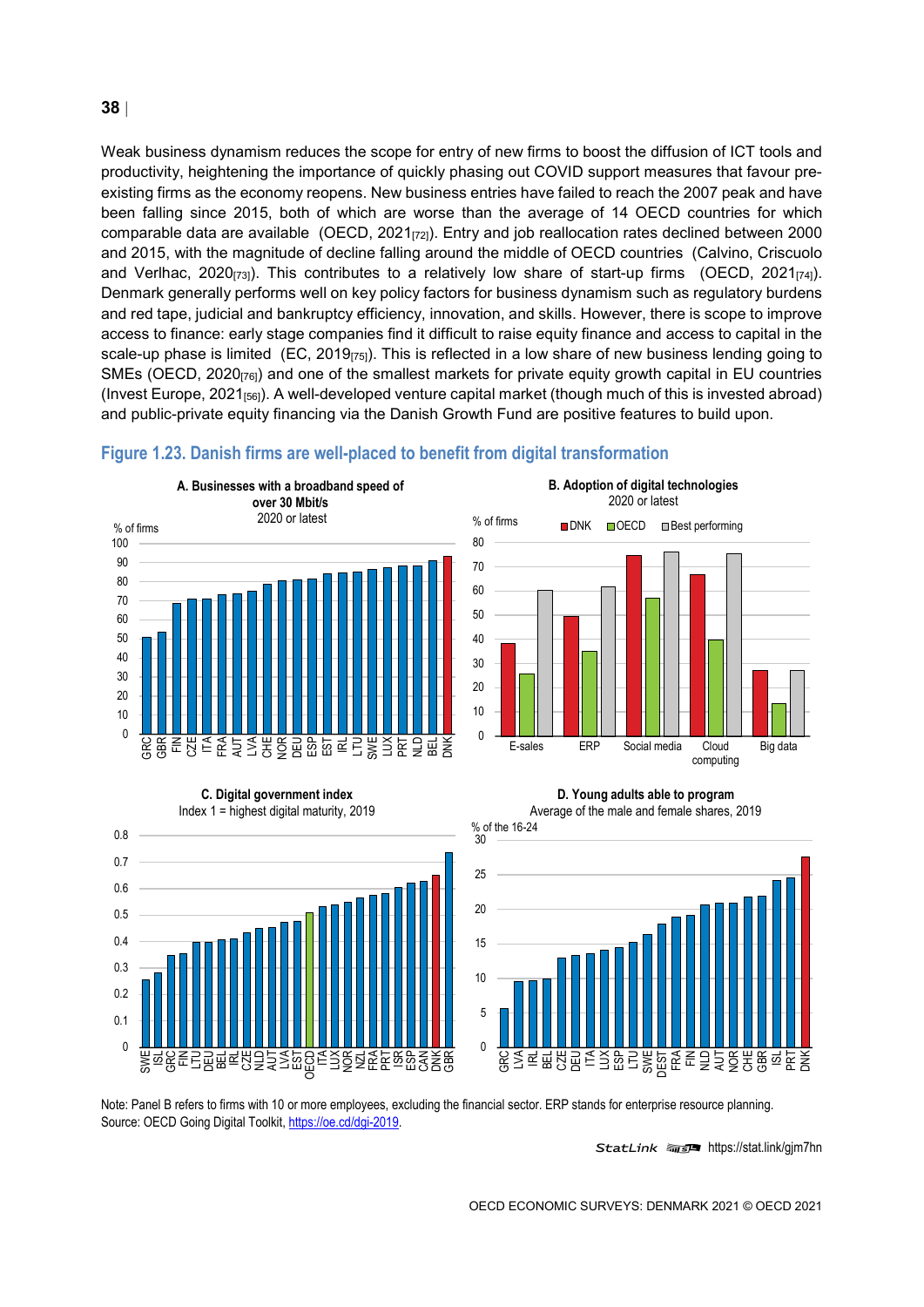Investment in ICTs and knowledge-based capital is around average among peer countries, and intangible knowledge-based capital has not increased nearly as fast as in Finland, France, the Netherlands and Sweden [\(Figure](#page-38-0) 1.24). Intangible investment is typically riskier and harder to use as collateral, heightening the importance of making it easier for firms to raise equity finance. The 2019 *Economic Survey* recommended enabling pension funds to increase the share of investments in unlisted Danish equity [\(Table](#page-43-0) 1.7). Easing access to financing for young innovative firms and reducing barriers to digital trade each have the potential to increase firm productivity in Denmark by around half a per cent through increasing adoption of digital technologies (Sorbe et al., 2019[77]).



<span id="page-38-0"></span>**Figure 1.24. Investment in ICTs and knowledge-based capital is average among peer countries**

Note: Other knowledge based capital assets, including organisational capital and training, are estimated on the basis of INTAN-Invest data and cover all industries excluding real estate activities, public administration, education, health and households. Source: OECD calculations based on OECD National Accounts database and INTAN-Invest data[, http://www.intaninvest.net.](http://www.intaninvest.net/)

StatLink **2018** <https://stat.link/9bgev6>

While Danes in general are highly educated and have strong technical skills, there is a relatively large share of young adults (17% in 2018) who do not finish high school or have a vocational qualification (OECD, 2020[19]). This is higher than the OECD median (13%) and well behind leading countries such as the United States, Canada, the Czech Republic and Korea with less than 10%. Around 38% of young adults who do not finish high school suffer from multiple or complex problems, while many others have been enrolled in further education without finishing it (MoF, 2020). These issues point to the importance of early intervention: Denmark already has among the highest rates of enrolment in Early Childhood Education and Care, but efforts are needed to make the teaching profession more attractive and strengthen the impact of professional development for educators (OECD, 2020<sub>[78]</sub>), including more formal ICT training. Tailoring such training towards engaging children most likely to drop out of school would deliver benefits through broadening the base of strong foundational skills needed to help people to adjust to new technology.

As in other OECD countries, teleworking became more prevalent during the COVID crisis. The Government should continue to take steps to maximise the potential productivity gains and reductions in commuting from more prevalent teleworking while managing the potential downsides. A high share of teleworking before the crisis reflected fast and reliable broadband coverage, high ICT skills as well as a high share of employment in knowledge and ICT-intensive services more amenable to remote work (Milasi, González-Vázquez and Fernández-Macías, 2021 $\pi$ <sub>9</sub>). As high income workers can benefit from a wage premium from working from home, whereas lower income workers are less likely to be able to work from home, teleworking is likely to reinforce existing inequalities (Stantcheva, 2021 $_{[80]}$ ). Rural-urban disparities are likely to be exacerbated by differences in access to teleworking, while gender labour market disparities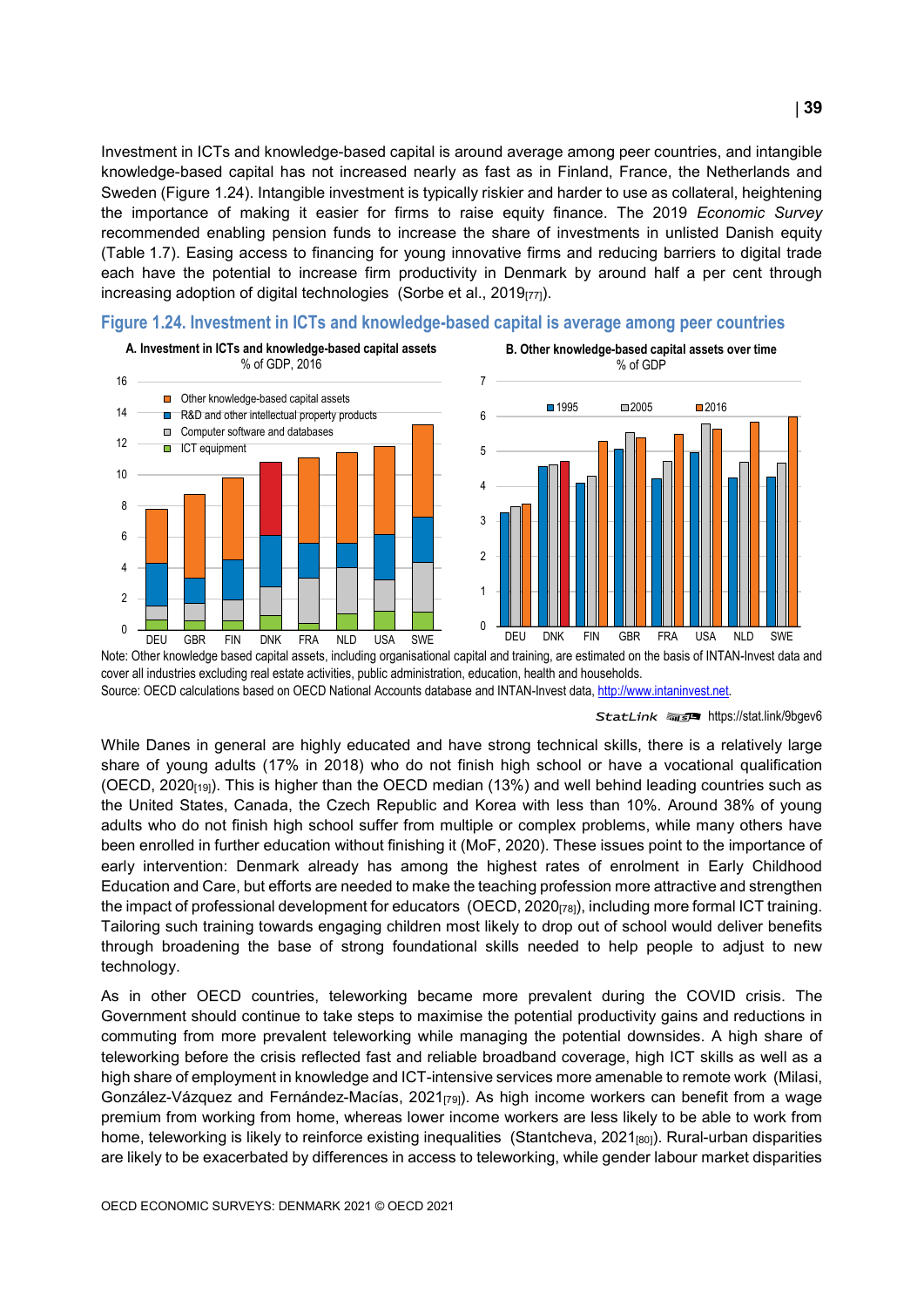can be reduced by the greater likelihood of women in employment to work remotely (Stantcheva, 2021<sub>[80]</sub>). To continue to get the greatest benefits from teleworking, the government should disseminate best management practices for SMEs in particular, while working with social partners to reform labour laws to reflect new tele- and hybrid working arrangements across the income distribution, addressing concerns around issues such as hidden overtime and inappropriate home working environments.

#### *Enhancing the benefits from strong female labour market participation*

Danish women are well-integrated into the labour market thanks to strong educational attainment and supportive policy settings. The gap between employment rates of women and men is among the smallest in the OECD at 5.7 percentage points. The gender gap in employment is similarly low to other Nordic countries for people aged 15-54 but roughly 5 percentage points larger for those aged 55 to 64, suggesting a cohort effect that will bring the gender employment gap down further as this generation retires.The median wage gap for full-time employees of 4.9% is also relatively low (OECD, 2021 $_{[81]}$ ). The decline in women's employment during the COVID crisis was similar to that for men, though a bigger fall in employment for women aged 25-34 is consistent with international evidence that mothers took on the bulk of the additional childcare responsibility when schools and childcare facilities closed (Sevilla and Smith, 2020<sub>[82]</sub>). Good access to parental leave and high-quality early childhood education and care helps support mothers to return to work, fostering gender equality in the labour market, though as recommended in the 2019 survey () more flexibility in the provision of childcare services would reduce the interruption to women's pathway to senior and management positions. Taxes on the incomes of second earners fall around the middle of OECD countries (OECD,  $2021_{[83]}$ ).

Despite the labour market success of Danish women, they still suffer a significant earnings penalty with motherhood [\(Figure](#page-40-0) 1.25, Panel A). One important step to remedy this is a more even split between the share of parental leave taken by mothers and fathers through implementing the EU-wide minimum of two months reserved for each parent [\(Table](#page-43-0) 1.7). Fathers who take leave are more likely to take an active role in childcare, even after they return to work. Danish evidence shows that when fathers take longer leave, mothers reduce their own leave and experience wage gains that increase overall earnings (Andersen, 2018<sub>[84]</sub>), consistent with quasi-experimental evidence from Canada that greater use of parental leave by fathers boosts female participation by more than it reduces male participation (Patnaik, 2019<sub>[60]</sub>). Denmark should monitor uptake after increasing the share of leave reserved for second parents, as the replacement rate of 53% of average earnings is below the OECD average (69%) (OECD, 2021 $_{185}$ ) and there has been low takeup in countries such as Japan, Korea and France with generous leave periods but below-average replacement rates (OECD, 2016[86]).

Danish women account for only a small share of managers [\(Figure](#page-40-0) 1.25, Panel B). Reporting of genderdisaggregated statistics to Statistics Denmark has been successful in reducing pay gaps (Bennedsen et al., 2019 $_{[87]}$ ), but there are no gender-based quotas for supervisory boards, which have been successful in raising the female share in a number of neighbouring countries including Austria, Belgium, France, Germany and Norway, or managers. Providing female role models and mentors is critical to change gender stereotypes, support leadership development and access to networks for women (OECD, 2017<sub>[88]</sub>). Requirements for gender balance in positions of leadership need to be strengthened, potentially including quotas as a transitional tool to drive the shift and provide role models for women. By expanding the overall talent pool, a higher share of women in leadership positions boosts corporate performance in countries with otherwise high gender parity (Post and Byron, 2015 $_{[89]}$ ) and removing barriers to the allocation of women and minorities into high-skilled occupations can have a substantial effect on aggregate economic performance (Hsieh et al., 2019<sub>[90]</sub>). That said, there is little evidence that gender quotas for boards of directors have raised short-term economic efficiency elsewhere, notably in Norway where a 40% quota for the boards of publicly listed companies was introduced in 2008 (Smith, 2018[91]). Complementary reforms may be needed, such as reducing barriers to women working outside the public sector, where the female share of almost 70% is among the highest in the OECD.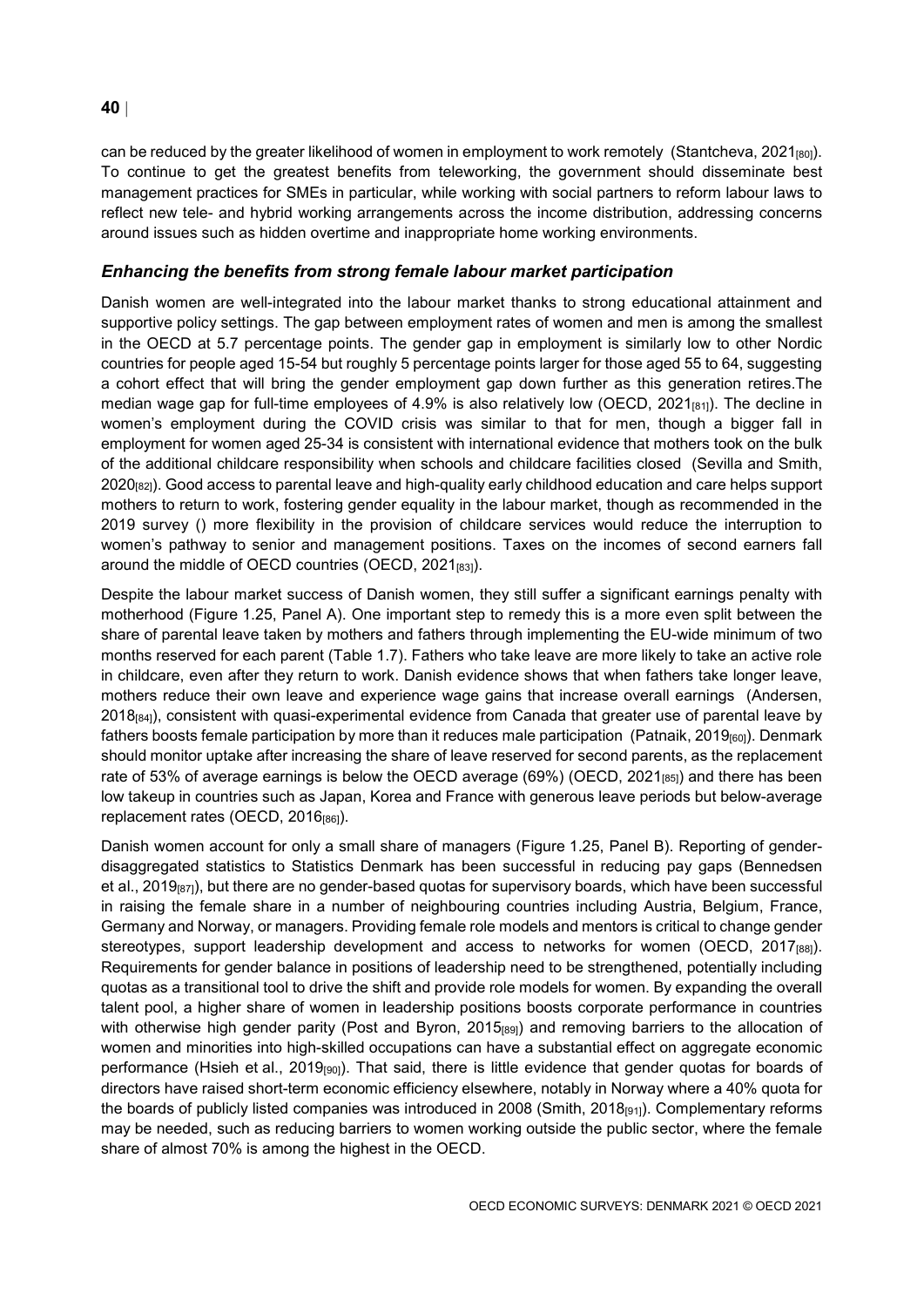#### <span id="page-40-0"></span>**Figure 1.25. Women suffer a motherhood earnings penalty and are under-represented in management positions**





**B. Shares of female managers and of women in** 

Note: Panel A is based on Figure 1, panel A of Kleven (2019). For more details, see Source. Source: H. Kleven, C. Landais and J. E. Søgaard (2019), "Children and Gender Inequality: Evidence from Denmark", American Economic Journal: Applied Economics, vol. 11(4), pages 181-209, Figure 1; OECD, Gender - Employment Statistics database.

StatLink **anset** <https://stat.link/bf7wnd>

#### *Improving the integration of migrants*

A relatively small share of the Danish population was born overseas, with the split between economic, family and humanitarian immigrants tilted towards workers [\(Figure](#page-41-0) 1.26). Foreign labour has the potential to increase productivity through new ideas and knowledge as well as complementary skills, but the benefits to Denmark are hampered by the large gap in employment and educational outcomes between immigrants and the native Danes [\(Figure](#page-42-0) 1.27). Reducing these gaps would benefit immigrants themselves as well as the economy more broadly, while enhancing the fiscal impact of immigrants, which is estimated at about - 1% of GDP (Ministry of Finance,  $2020_{[92]}$ ). Employment during the COVID crisis declined much more for the foreign born (-3.7%) than for people of Danish origin (-2.2%). In part this was because foreign-born people were more likely to be working in badly hit industries, notably transportation, accommodation and food services, and travel, cleaning and other operational services. By the second quarter of 2021, employment of immigrants and natives alike had exceeded the pre-crisis level.

As set out in the 2016 and 2019 *Economic Surveys*, the quality and implementation of integration programs for migrants is unequal across municipalities and should be improved. Subsidised employment schemes have had the largest effect on the rate of movement from social assistance to regular employment (Heinesen, Husted and Rosholm, 2013[93]) but the share of recent migrants in company-oriented employment or internships has fallen from a peak of 28% in 2017 to less than 20% in 2020 and 2021. The two-year Integration Education Programme established in 2016 and due to run until June 2022 has been succesful in building collaboration with employers and educational institutions to develop work experience, skills and networks while reducing hiring reticence on the part of employers (Rambøll, 2018<sub>[94]</sub>). This Programme should be extended and broadened further while working to reduce high dropout rates, partly due to low salaries. Enhanced language training should also be a key aspect of improving integration programmes: historical improvements in Danish language training for refugees had a significant permanent positive effect on earnings, led to better outcomes for their children and carried a benefit-cost ratio of up to 15 to 1 (Arendt et al., 2021<sub>[95]</sub>). Municipalities still see insufficient Danish skills as one of the greatest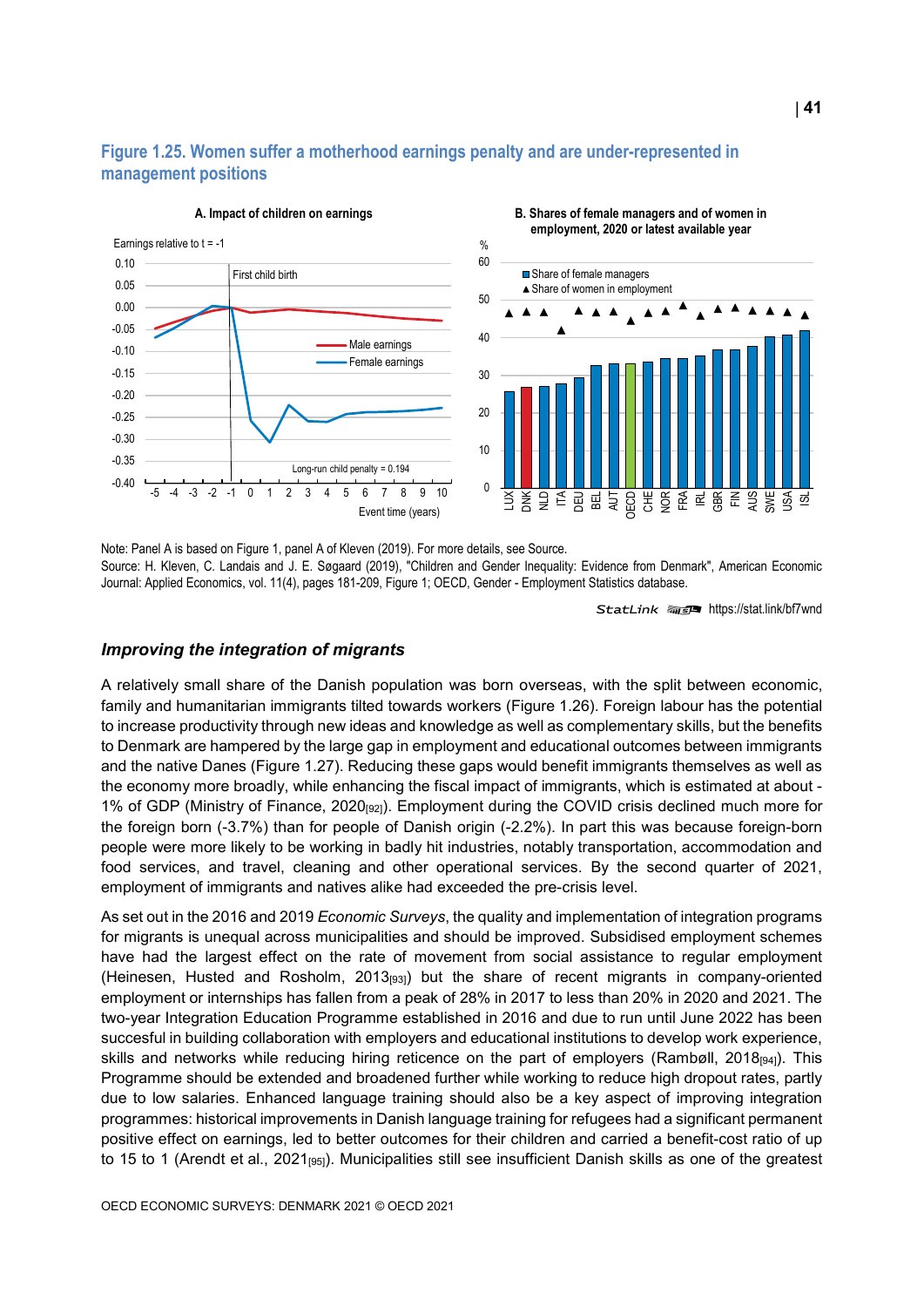barriers facing unemployed immigrants (VIVE, 2021<sub>[96]</sub>) and the Danish Education Association (2015<sub>[97]</sub>) has proposed improving integration through intensive Danish language training during the first 6 months and language mentoring once immigrants are in work. Providing greater certainty to refugees that they will be able to stay in Denmark would increase their incentives to integrate and learn Danish.



#### <span id="page-41-0"></span>**Figure 1.26. Denmark has relatively few immigrants, from a mix of migrant streams**

**B. Permanent migration flows by category**



Note: Economic category is defined as work immigrants and accompanying family of workers. Source: OECD, International Migration database and OECD, International Migration Outlook, various years.

StatLink **anset** <https://stat.link/ugvt1x>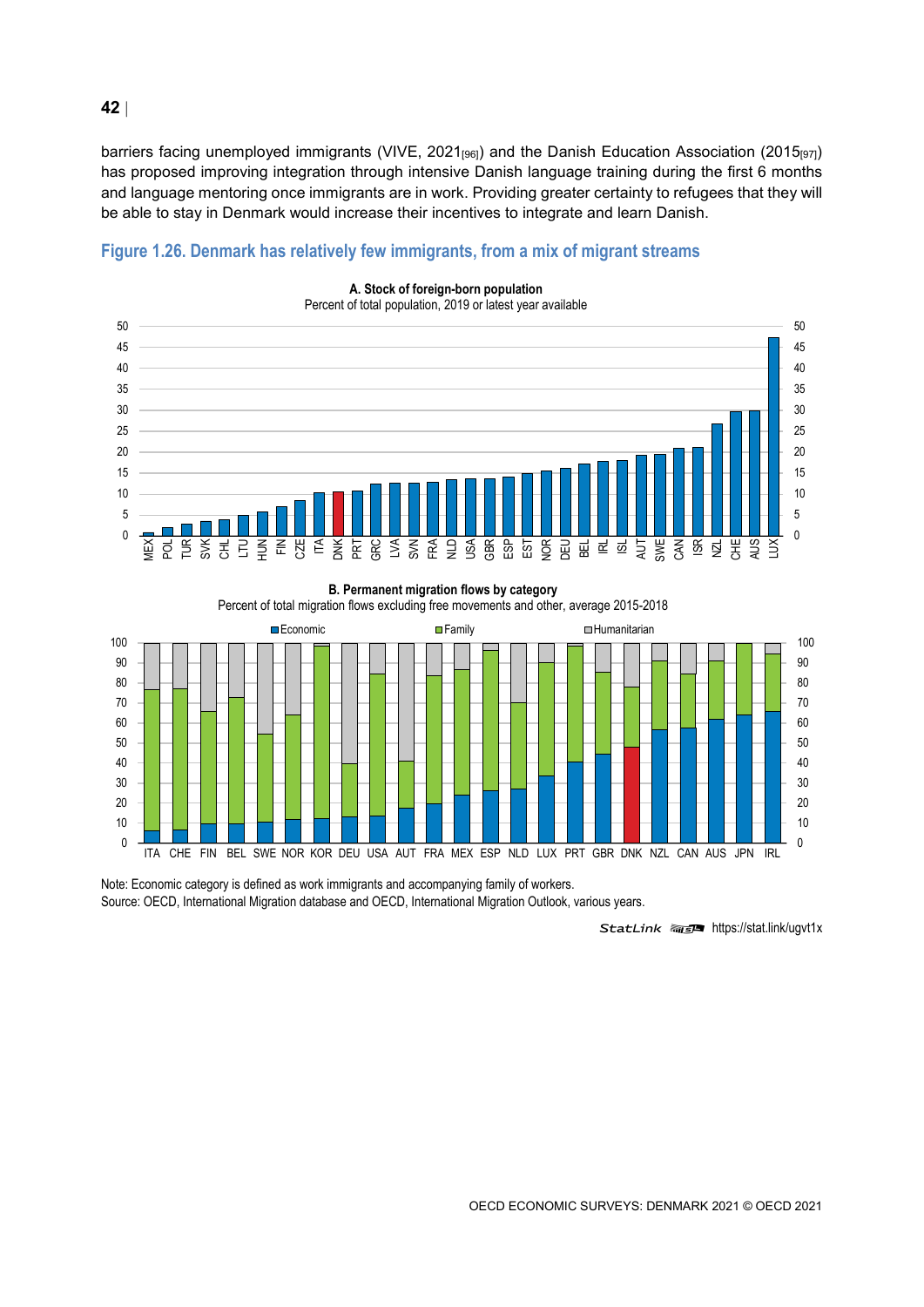

#### <span id="page-42-0"></span>**Figure 1.27. Danish immigrants are behind on skills and employment**

**A. Difference in PISA reading performance between non-immigrant and immigrant students** Score-point difference in reading, after accounting for socio-economic status

Note: In Panel A, a positive score indicates better performance for non-immigrants than (first- and second-generation) immigrants. Source: OECD (2019), PISA 2018 Results (Vol II), Table II.3; OECD, Migration Statistics database.

StatLink **2018** <https://stat.link/l91uoc>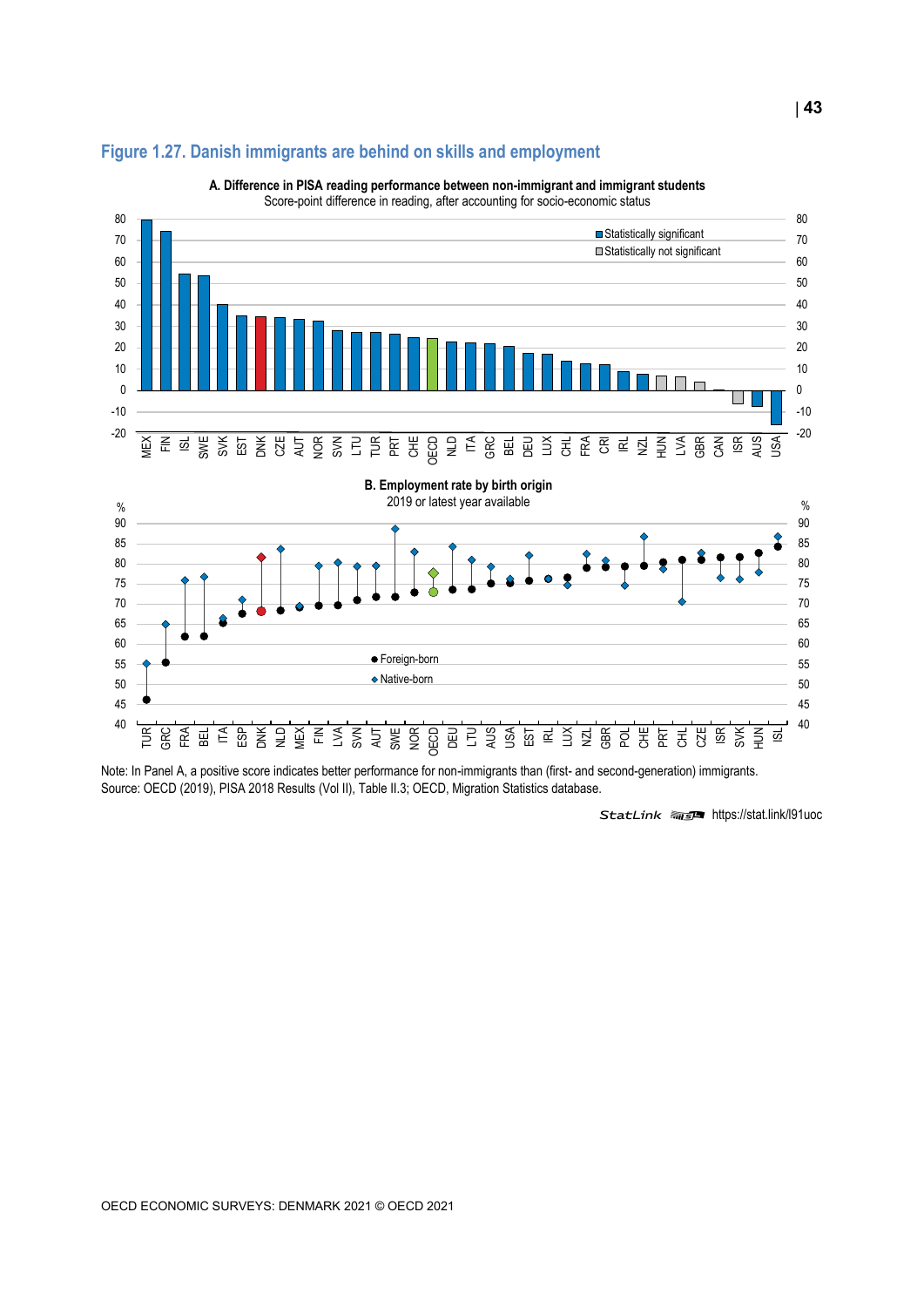#### <span id="page-43-0"></span>**Table 1.7. Past recommendations and actions taken on productivity**

| <b>Recommendations</b>                                                                                                                                                                                                                                                                  | Action taken since 2019 survey                                                                                                                                                                                                                                                                                                                                                                                |
|-----------------------------------------------------------------------------------------------------------------------------------------------------------------------------------------------------------------------------------------------------------------------------------------|---------------------------------------------------------------------------------------------------------------------------------------------------------------------------------------------------------------------------------------------------------------------------------------------------------------------------------------------------------------------------------------------------------------|
| Provide greater power to competition authorities to impose administrative<br>fines and structural remedies within constitutional constraints.                                                                                                                                           | Implementation of the European Competition Network directive in<br>March 2021 will allow civil competition cases to be taken by the Danish<br>Competition and Consumer Authority. The Authority will establish a<br>new Competition Law, Investigation and Litigation Centre to undertake<br>its new responsibilities, including the capacity for unannounced<br>inspections and temporary structural orders. |
| Broaden public support to business R&D through well-designed R&D<br>grants and tax credits for incremental R&D expenses.                                                                                                                                                                | The enhanced tax allowances have been raised to 130 % in 2020-<br>2022 for R&D expenses of up to DKK 850 million                                                                                                                                                                                                                                                                                              |
| Increase flexibility in the provision of childcare services, including outside<br>of regular working hours to further narrow the gender gap.<br>Encourage parents to split parental leave more equally by increasing the<br>share reserved for each parent.                             | In 2019, the European Union decided that each parent should have a<br>minimum of two months reserved parental leave. This directive will<br>become effective in Denmark in June 2022.                                                                                                                                                                                                                         |
| Develop clearer standards for exemptions from the Competition Act and<br>involve competition authorities in their determination.                                                                                                                                                        | No action taken.                                                                                                                                                                                                                                                                                                                                                                                              |
| Improve collaboration between universities and businesses by reducing<br>the complexity of the system regulating cooperation, and improving<br>intellectual property right policies of universities.                                                                                    | No action taken.                                                                                                                                                                                                                                                                                                                                                                                              |
| Reduce student grants for tertiary education and rely more on student<br>loans. Link repayment conditions to subsequent income and labour<br>market status.                                                                                                                             | No action taken.                                                                                                                                                                                                                                                                                                                                                                                              |
| Spread best integration practices across municipalities and strengthen<br>co-ordination of services such as language training and subsidised work<br>to ease integration.<br>Improve the integration-training programme in collaboration with social<br>partners and make it permanent. | No action taken.                                                                                                                                                                                                                                                                                                                                                                                              |
| Assess whether the current visa schemes for non-EU workers sufficiently<br>address skill needs and consider simplifying entry procedures.                                                                                                                                               | No action taken.                                                                                                                                                                                                                                                                                                                                                                                              |
| Proceed with revisions of regulatory frameworks to make them<br>technology-neutral and monitor fast evolving sectors to swiftly respond to<br>emerging market failures.                                                                                                                 | No action taken.                                                                                                                                                                                                                                                                                                                                                                                              |
| Deploy key enabling technology standards in the public sector and make<br>government data more available and usable.                                                                                                                                                                    | Legislative changes passed in May 2021 strengthened access to and<br>availability of government data.                                                                                                                                                                                                                                                                                                         |
| Raise awareness and education for digital risk management in<br>businesses.                                                                                                                                                                                                             | In March 2021, the Danish Business Authority launched an online tool<br>for risk assessment of IT systems, aimed at helping SMEs in their<br>management of digital risk.                                                                                                                                                                                                                                      |

#### **Harnessing synergies between climate action and the local environment**

Demark performs relatively well and has made notable progress across a range of environmental indicators [\(Figure](#page-44-0) 1.28). Apart from being a green energy pioneer, the country has also succeeded at mitigating air and water pollution with ambitious and innovative policies. The development of renewable energy, proactive energy efficiency policies and tightened regulation of vehicles, while reducing greenhouse gas emissions, also contributed to a substantial improvement in air quality. While exposure to particulate air pollution exceeding WHO recommendations (10 micrograms per m3) concerned nearly all inhabitants in 2000, it now affects a minority (36% of the population in Denmark against 74% of the European Union), and premature deaths related to particulate matters have also dropped. However, the average exposure of Denmark's inhabitants still exceeds WHO recommendations, particularly in urban areas.

Denmark is also performing well on a number of waste management indicators. It has succeeded in reducing its share of landfilled waste to less than 1% of municipal waste (against 39% in all OECD countries), with more than half incinerated. Recovery and recycling rates exceed 85% for construction and destruction, end-of-life vehicles, and waste electrical and electronic equipment (OECD, 2019[981]).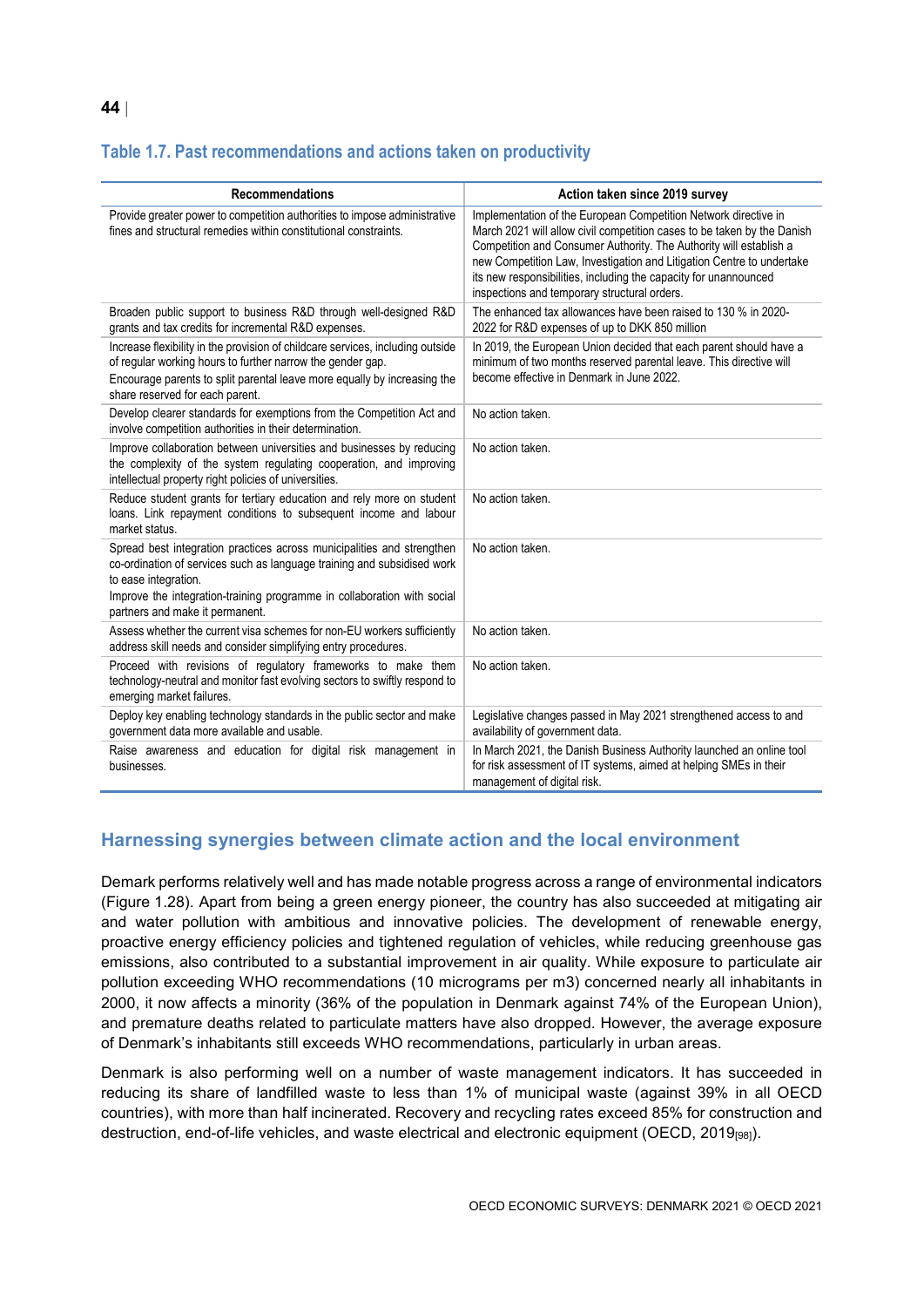#### <span id="page-44-0"></span>**Figure 1.28. Environmental performance**



Source: IEA, Energy - World Energy Balances database; OECD, Environment - Green Growth database.

This success stems from a long tradition of using a policy mix of economic incentives, together with support for innovation and green technologies, ambitious targets and an effective centralised governance for the environment. Environmental taxation amounts to 3.4% of GDP, ranking highly among OECD and European OECD countries (respectively 2.1% and 2.3% of GDP on average), mainly for taxing air emissions (including greenhouse gases, but also NOx and SOx). Taxation on landfilling and incineration succeeded in creating strong incentives and reducing landfilling (though incineration is still high). Denmark is also among the few countries that has implemented a tax on pesticides for agriculture, discouraging the most harmful substances by calibrating rates to their impact on the environment and human health. Finally, water discharge in the countryside is charged relative to the pollution load, applying to nitrogen, phosphorous and organic material (OECD, 2019<sub>[98]</sub>). Conversely, in agriculture, practices allowing for more efficient use of nutrients are subsidised at their cost (Chapter 3).

Despite progress, weaknesses remain with regard to water quality, biodiversity and waste. Although Denmark has successfully reduced its nutrient discharges using regulation and economic incentives, the nutrient balance of agriculture is still higher than the OECD average, contributing to the poor quality of surface water: 27% of all surface waterbodies and 62% of coastal waterbodies are in bad or poor ecological state, according to the Water Framework Directive classification, relative to 16% of all EU surface water

StatLink **2018** <https://stat.link/fw8hlq>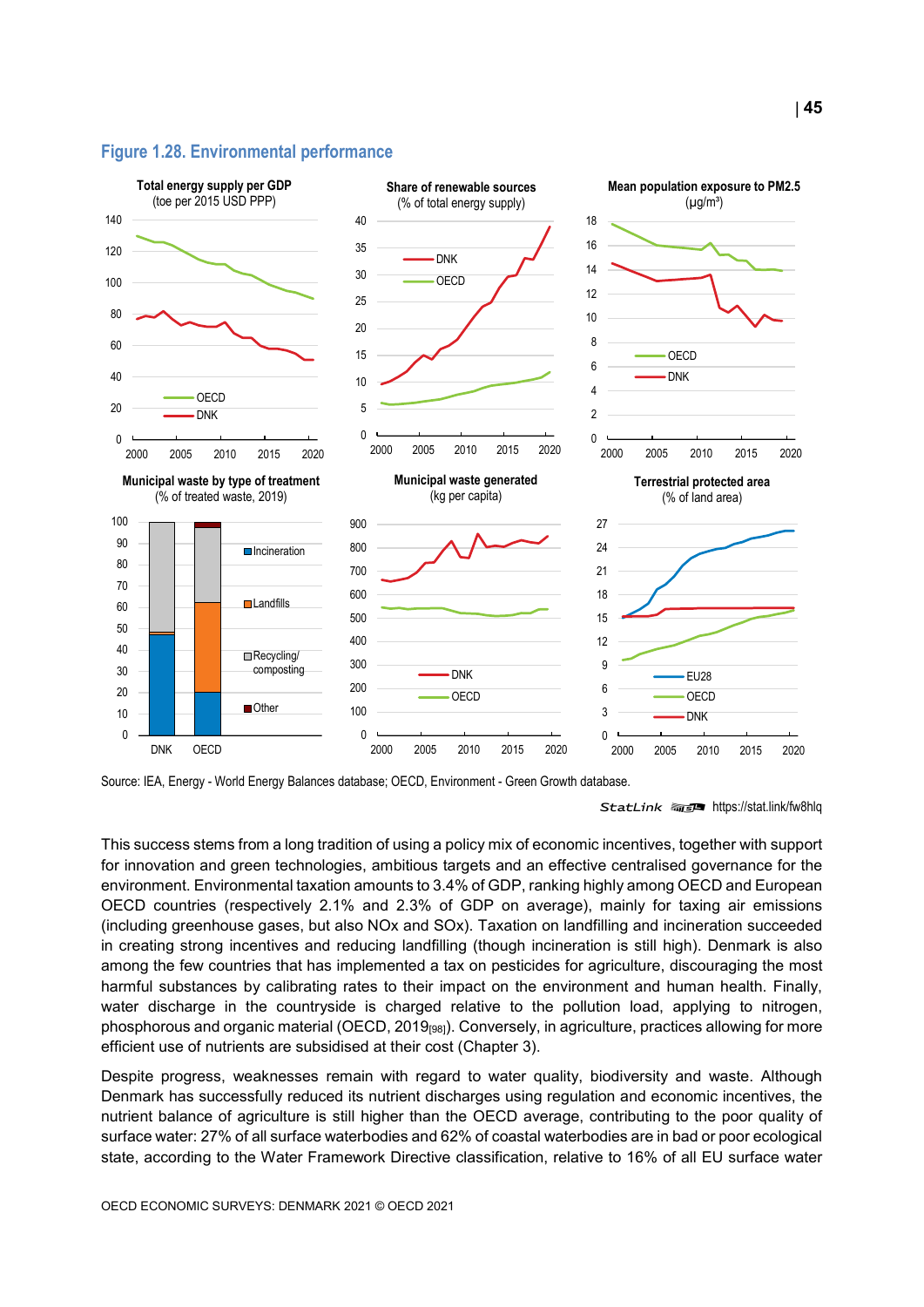bodies and 9% of EU coastal waterbodies (EEA, 2018<sub>[991</sub>). Facing similar issues on nitrogen pollution, the Netherlands in March 2021 adopted a new law with a comprehensive programme of nitrogen-reduction measures, supported by a monitoring system that will allow measures to be adjusted according to EU directives (OECD, 2021<sub>[100]</sub>). In Denmark, the share of protected areas at land is still low relative to other countries [\(Figure](#page-44-0) 1.28 above), particularly as regards to the EU objectives of establishing protected areas for at least 30% of lands and 30% of marine areas. This is partly due to the fact that Denmark is a densely populated country with a high share of land with intensive agricultural production and production forest land. Denmark is in the process of designating 19 new protected areas at sea which will allow to reach the 30% target (form 19% today) Habitats and biodiversity are also under threat, particularly in marine environments, as 55% of known species and 95% of habitats are considered to have a poor or bad conservation status in Demark, both of which are high relative to other EU countries (EEA, 2020<sub>[101]</sub>). In 2020 a broad political agreement was made in Denmark about a Danish Nature and Biodiversity Package, including up to 75 000 hectares of untouched forest, establishment of 15 new nature national park with a DKK 888 million budget for 2021-2024.

Efforts also remain to establish a circular economy, as Denmark has a very high material consumption and municipal waste volume per capita, showing a failure to consume low-material goods and to enhance circular economy patterns for municipal waste. A strategy to prevent or recycle waste is crucial, with clear objectives, milestones and responsibilities and the Action Plan for the Circular Economy published in July 2021 for the period 2020-2030 paves the way for a carbon neutral waste and recycling sector. However, this would require a new waste management pattern in the long term, dealing with the reduced supply of waste for energy generation. The use of large-scale electric heat-pumps and alternative fuels for residential heating, as recommended in Chapter 3, would efficiently address this risk of shortage without recourse to importing more waste for burning.

The large synergies between climate mitigation strategies and other environmental objectives should be harnessed (OECD, 2019<sub>[102]</sub>). Agriculture offers a particularly favourable ground for such synergies, as arable land covers 60% of Danish terrestrial territory (Chapter 3). Practices that contribute to carbon sequestration in soils and reduced nutrient loads in the environment generally also benefit biodiversity, as well as the quality of air, soils and waterbodies. Similarly, many measures that reduce transport or residential CO2 emissions will also improve air quality, such as the restriction of high-emission vehicle use or the electrification of house heating. Denmark has made progress in sustainable fishing practices and the fight against overfishing, notably through strong monitoring of fishing activities and endorsement of the Marine Stewardship Council label (over 85% of Denmark's catch) (OECD, 2019<sub>[98]</sub>). Such action directly benefits marine biodiversity and habitats and secures resources for future economic growth, but can also preserve marine ecosystems and their capacity of to store carbon (Sala et al., 2021<sub>[103]</sub>) (Mariani et al., 2020[104]).

The integration of environmental dimensions other than climate change in policy decisions will help identify synergies and options to enhance them. It will also highlight the risk of trade-offs and help address them so that they do not turn into barriers to action. The material consumption and emissions to build low-carbon technologies (e.g. CCS plants or wind turbines) or non-exhaust pollutions from brakes, clutches, tyres and road surfaces due to electric vehicles use for instance, should be accounted for, even if life-cycle emissions of renewable technologies are overall much lower (IPCC, 2014<sub>[105]</sub>). Assessing the material impact of these technologies would also help anticipate waste management and alleviate detrimental environmental impact, for instance by integrating the material in the circular economy (Wind Denmark International, 2019[106]). Valuing a broad range of natural assets in policy decisions can be a first step forward (Dasgupta, 2021[107]).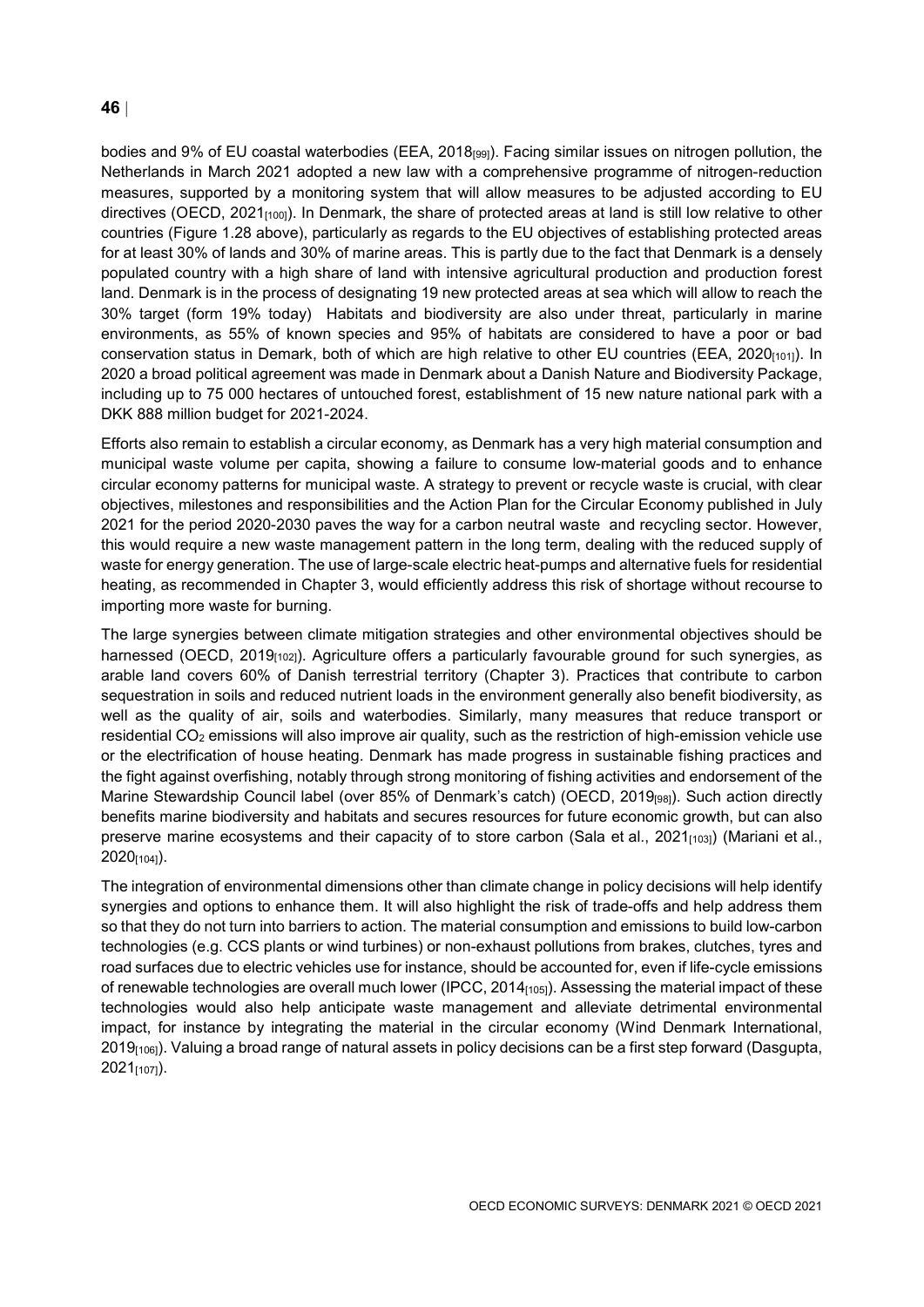| MAIN FINDINGS, key policy insights chapter                                                                                                              | RECOMMENDATIONS (key recommendations in bold)                                                                                                    |  |  |  |  |
|---------------------------------------------------------------------------------------------------------------------------------------------------------|--------------------------------------------------------------------------------------------------------------------------------------------------|--|--|--|--|
| Macroeconomic policies to support the recovery                                                                                                          |                                                                                                                                                  |  |  |  |  |
| The recovery is well established, with important downside risks<br>from further virus outbreaks and upside risks from continued                         | Continue to withdraw exceptional COVID-related measures in<br>2022, as planned.                                                                  |  |  |  |  |
| strong demand and labour market pressures. Fiscal tightening is                                                                                         | Be prepared to resume targeted support if an unexpected                                                                                          |  |  |  |  |
| planned for 2022, with DKK 4 billion (0.17% of GDP) set aside for                                                                                       | deterioration of the health situation threatens domestic and                                                                                     |  |  |  |  |
| <b>COVID-related measures.</b>                                                                                                                          | external demand.                                                                                                                                 |  |  |  |  |
| Fiscal policy is sustainable, but the Budget Law leaves little fiscal                                                                                   | Provide greater flexibility in the fiscal rule over the medium term                                                                              |  |  |  |  |
| space to to meet longer-term challenges.                                                                                                                | by allowing a larger deficit, without threatening fiscal                                                                                         |  |  |  |  |
|                                                                                                                                                         | sustainability.                                                                                                                                  |  |  |  |  |
|                                                                                                                                                         | Allow municipalities to carry forward surpluses for future use.                                                                                  |  |  |  |  |
| Top income tax rates are among the highest in the OECD, with                                                                                            | Reduce top income tax rates while offsetting revenue and                                                                                         |  |  |  |  |
| negative consequences for incentives to increase earnings by<br>working more or further education. High taxes on capital income                         | distributional consequences by increasing taxes on owner-                                                                                        |  |  |  |  |
| blunt incentives for entrepreneurship, investment and job creation.                                                                                     | occupied housing and environmental harm.                                                                                                         |  |  |  |  |
| An acceleration of house and equity prices amid high household                                                                                          | Be ready to tighten macroprudential regulation if risks continue to                                                                              |  |  |  |  |
| debt is increasing macroeconomic and financial stability risks as                                                                                       | build, for example by introducing general debt-to-income limits.                                                                                 |  |  |  |  |
| the economy recovers.                                                                                                                                   |                                                                                                                                                  |  |  |  |  |
| All households are eligible for social housing, with 80% of tenants                                                                                     | Better target social housing to those in need, particularly in high-                                                                             |  |  |  |  |
| in the bottom half of the income distribution. Among private renters                                                                                    | demand urban areas where waiting times are longest. Reduce                                                                                       |  |  |  |  |
| the biggest beneficiaries of regulated rents have been high-income                                                                                      | stringency of rental regulation for buildings built before 1991.                                                                                 |  |  |  |  |
| households.                                                                                                                                             |                                                                                                                                                  |  |  |  |  |
| Boosting labour market inclusion and productivity                                                                                                       |                                                                                                                                                  |  |  |  |  |
| Danish firms are in a strong position to benefit from digital transformation,<br>but weak business dynamism, limited access to capital for young firms, | Expand existing support measures to provide more equity finance and<br>access to capital in the scale-up phase. Reduce barriers to digital trade |  |  |  |  |
| modest investment in intangibles and restrictions on the flow of data                                                                                   | through greater interoperability of approaches to cross-border data                                                                              |  |  |  |  |
| threaten the diffusion of productivity-boosting digital technologies.                                                                                   | flows.                                                                                                                                           |  |  |  |  |
| Female labour force participation is high and the gender wage gap                                                                                       | Implement planned increase in parental leave reserved for fathers                                                                                |  |  |  |  |
| low, but women still suffer a motherhood penalty and there are few                                                                                      | and increase payment rates if take-up disappoints.                                                                                               |  |  |  |  |
| women in leadership positions.                                                                                                                          | Expand mentoring for women and consider quotas in supervisory                                                                                    |  |  |  |  |
|                                                                                                                                                         | and/or management boards as a transitional tool.                                                                                                 |  |  |  |  |
| Benefits from immigration are hampered by the large gap in                                                                                              | Improve immigrant integration programmes by broader adoption                                                                                     |  |  |  |  |
| employment and education between immigrants and native Danes,<br>with immigrants particularly badly affected by the COVID crisis.                       | of best practices across municipalities, especially for language<br>training, and extension of the Integration Education Programme.              |  |  |  |  |
| Exploiting synergies between climate action and the local environment                                                                                   |                                                                                                                                                  |  |  |  |  |
| Strong synergies exist between climate change mitigation and other                                                                                      | Assess and monitor a broad set of environmental performance                                                                                      |  |  |  |  |
| environmental objectives.                                                                                                                               | indicators in order to identify actions with co-benefits and anticipate                                                                          |  |  |  |  |
|                                                                                                                                                         | potential trade-offs.                                                                                                                            |  |  |  |  |
| Water quality is low, particularly in coastal waters, despite strong                                                                                    | Continue to improve the cost-effectiveness of measures to reduce                                                                                 |  |  |  |  |
| improvement in recent decades. Denmark falls short in effectively                                                                                       | nitrate pollution of coastal waters. Update the biodiversity strategy and                                                                        |  |  |  |  |
| preserving biodiversity and habitats.                                                                                                                   | ensure its coherence with EU targets for 2030;                                                                                                   |  |  |  |  |
|                                                                                                                                                         | Set intermediate targets for protected areas and the connectivity of                                                                             |  |  |  |  |
|                                                                                                                                                         | ecosystems.                                                                                                                                      |  |  |  |  |
| Denmark generates a very large amount of municipal waste, while having<br>succeeded to reduce landfilling to near zero.                                 | Reinforce waste prevention as a key priority through expanded pricing<br>based on volume or weight, the facilitation of recycling and composting |  |  |  |  |
|                                                                                                                                                         | and minimising single-use products, such as plastics.                                                                                            |  |  |  |  |
|                                                                                                                                                         |                                                                                                                                                  |  |  |  |  |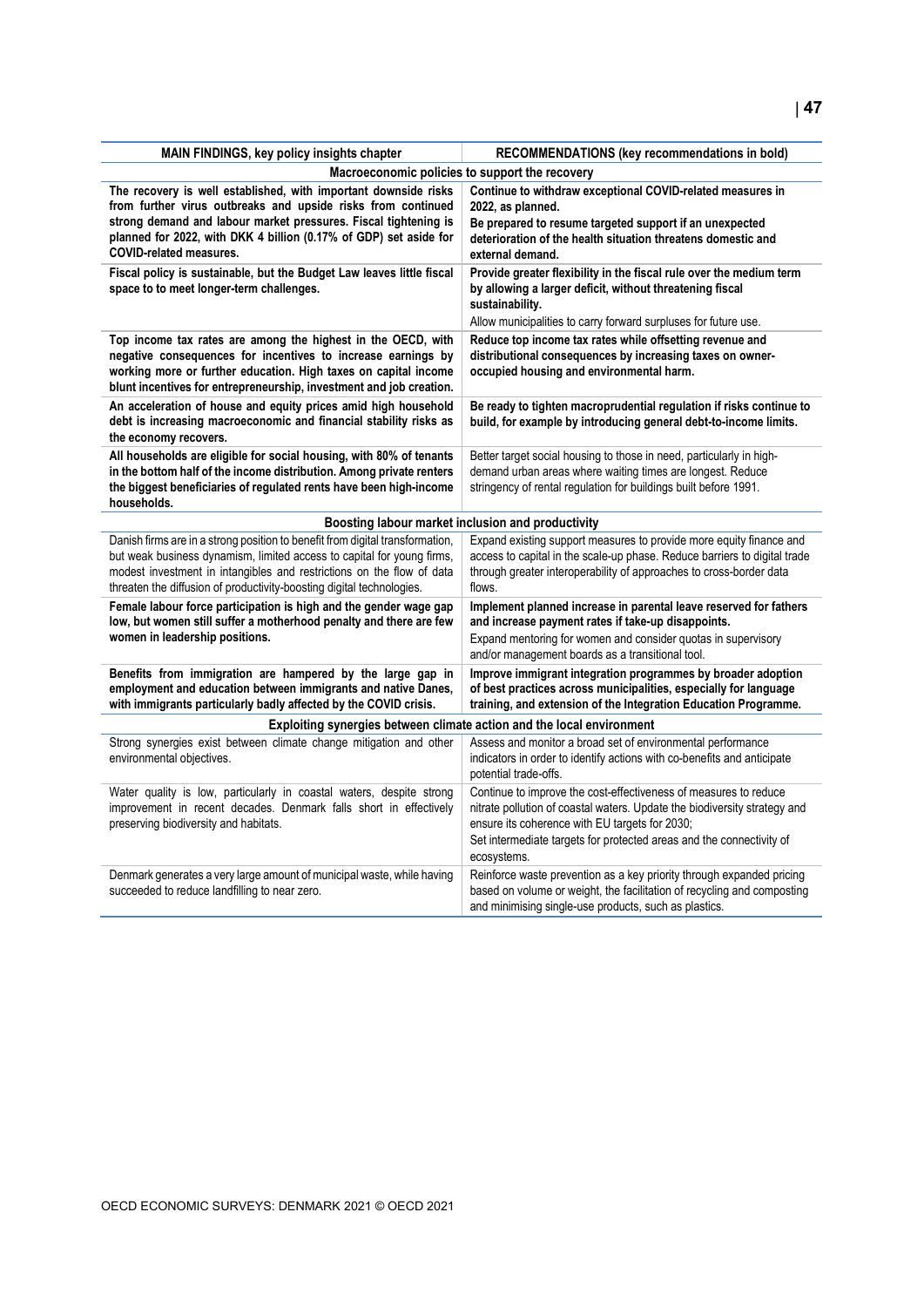#### **References**

| Agrawala, S. et al. (2010), "Plan or React? Analysis of Adaptation Costs and Benefits Using<br>Integrated Assessment Models", OECD Environment Working Papers, No. 23, OECD<br>Publishing, Paris, https://dx.doi.org/10.1787/5km975m3d5hb-en.                                                    | $[52]$ |
|--------------------------------------------------------------------------------------------------------------------------------------------------------------------------------------------------------------------------------------------------------------------------------------------------|--------|
| Alvarez, J., M. Kallestrup-Lamb and S. Kjærgaard (2021), "Linking retirement age to life<br>expectancy does not lessen the demographic implications of unequal lifespans", Insurance:<br>Mathematics and Economics, Vol. 99, pp. 363-375,<br>http://dx.doi.org/10.1016/j.insmatheco.2021.04.010. | $[45]$ |
| Andersen, S. (2018), "Paternity Leave and the Motherhood Penalty: New Causal Evidence",<br>Journal of Marriage and Family, Vol. 80/5, pp. 1125-1143,<br>http://dx.doi.org/10.1111/jomf.12507.                                                                                                    | $[84]$ |
| Andersen, T., M. Svarer and P. Schrøder (2020), Rapport fra den økonomiske ekspertgruppe<br>vedrørende udfasning af hjælpepakker.                                                                                                                                                                | $[5]$  |
| Arendt, J. et al. (2021), Language Training and Refugees' Integration, IZA Institute of Labour<br>Economics Discussion Paper No. 14145, http://ftp.iza.org/dp14145.pdf.                                                                                                                          | $[95]$ |
| Bennedsen, M., I. Birthe Larsen and D. Scur (2020), "Preserving job matches during the COVID-<br>19 pandemic: Firm-level evidence on the role of government aid", Covid Economics, Vol. 27,<br>pp. 1-30.                                                                                         | $[4]$  |
| Bennedsen, M. et al. (2019), Do firms respond to gender pay gap transparency?,<br>https://www.nber.org/system/files/working_papers/w25435/w25435.pdf.                                                                                                                                            | $[87]$ |
| BIS (2021), Credit-to-GDP gaps, https://www.bis.org/statistics/c_gaps.htm.                                                                                                                                                                                                                       | $[31]$ |
| Calvino, F., C. Criscuolo and R. Verlhac (2020), "Declining business dynamism: Structural and<br>policy determinants", OECD Science, Technology and Industry Policy Papers, No. 94, OECD<br>Publishing, Paris, https://dx.doi.org/10.1787/77b92072-en.                                           | $[73]$ |
| Carreras, O., E. Davis and R. Piggott (2018), "Assessing macroprudential tools in OECD<br>countries within a cointegration framework", Journal of Financial Stability, Vol. 37, pp. 112-<br>130, http://dx.doi.org/10.1016/j.jfs.2018.04.004.                                                    | $[36]$ |
| Cavalleri, M., B. Cournède and E. Özsöğüt (2019), "How responsive are housing markets in the<br>OECD? National level estimates", OECD Economics Department Working Papers, No. 1589,<br>OECD Publishing, Paris, https://dx.doi.org/10.1787/4777e29a-en.                                          | $[24]$ |
| Cerutti, E., S. Claessens and L. Laeven (2017), "The use and effectiveness of macroprudential<br>policies: New evidence", Journal of Financial Stability, Vol. 28, pp. 203-224,<br>http://dx.doi.org/10.1016/j.jfs.2015.10.004.                                                                  | $[35]$ |
| Chapelle, G., E. Wasmer and P. Bono (2019), "Spatial Misallocation and Rent Controls", AEA<br>Papers and Proceedings, Vol. 109, pp. 389-392, http://dx.doi.org/10.1257/pandp.20191024.                                                                                                           | $[25]$ |
| Cournède, B., S. Sakha and V. Ziemann (2019), "Empirical links between housing markets and<br>economic resilience", OECD Economics Department Working Papers, No. 1562, OECD<br>Publishing, Paris, https://dx.doi.org/10.1787/aa029083-en.                                                       | $[29]$ |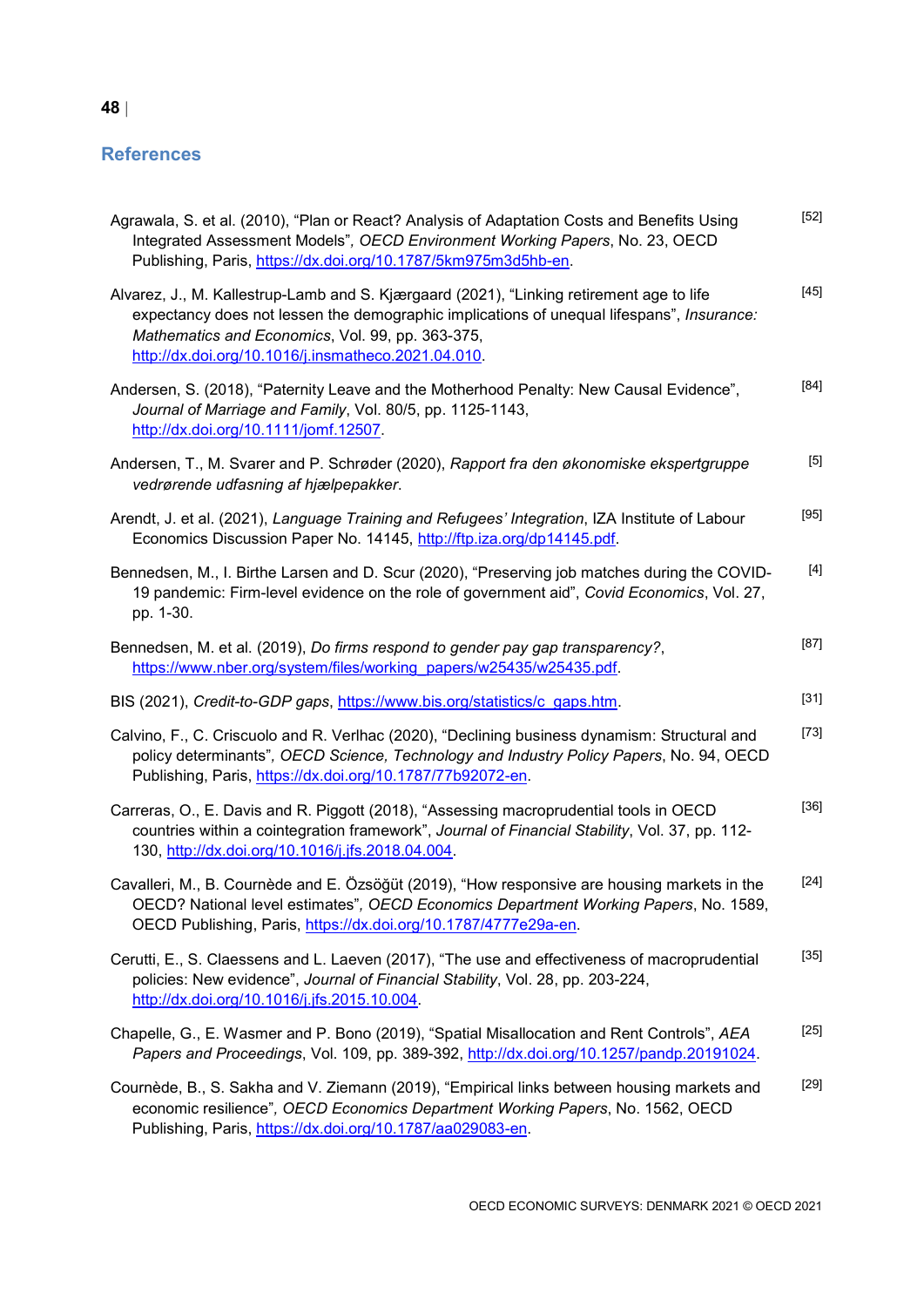| Cournède, B., V. Ziemann and F. De Pace (2020), "The Future of Housing: Policy Scenarios",<br>OECD Economics Department Working Papers, No. 1624, OECD Publishing, Paris,<br>https://dx.doi.org/10.1787/0adf02cb-en.                                                              | $[28]$  |
|-----------------------------------------------------------------------------------------------------------------------------------------------------------------------------------------------------------------------------------------------------------------------------------|---------|
| Danish Economic Councils (2021), Danish Economy, Spring 2021,<br>https://dors.dk/vismandsrapporter/dansk-oekonomi-foraar-2021.                                                                                                                                                    | $[2]$   |
| Danish Economic Councils (2021), Economy and Environment, 2020.                                                                                                                                                                                                                   | $[48]$  |
| Danish Economic Councils (2020), Danish Economy, Autumn 2020,<br>https://dors.dk/vismandsrapporter/dansk-oekonomi-efteraar-2020.                                                                                                                                                  | $[46]$  |
| Danish Education Association (2015), Uddannelsesforbundet klar med nyt integrationsudspil,<br>https://www.uddannelsesforbundet.dk/nyheder/2015/december/uddannelsesforbundet-klar-<br>med-nyt-integrationsudspil?c=01896d&i=1089.                                                 | $[97]$  |
| Danish National Productivity Board (2020), Productivity 2020, Danish Economic Councils,<br>https://dors.dk/vismandsrapporter/produktivitet-2020.                                                                                                                                  | $[57]$  |
| Danmarks Nationalbank (2021), Banking and Mortgage Lending, Balances.                                                                                                                                                                                                             | $[34]$  |
| Danmarks Nationalbank (2021), Financial Stablity - 1st half 2021: Build-up of risks in credit<br>institutions.                                                                                                                                                                    | $[32]$  |
| Danmarks Nationalbank (2021), Høj opsparing under corona var drevet af restriktioner snarere<br>end forsigtige forbrugere.                                                                                                                                                        | $[3]$   |
| Danmarks Nationalbank (2020), A few banks fall short of capital requirements in stress test.                                                                                                                                                                                      | $[33]$  |
| Dasgupta, P. (2021), "The Economics of Biodiversity: The Dasgupta Review", HM Treasury.                                                                                                                                                                                           | $[107]$ |
| Demmou, L. and G. Franco (2020), "Do sound infrastructure governance and regulation affect<br>productivity growth? New insights from firm level data", OECD Economics Department<br>Working Papers, No. 1609, OECD Publishing, Paris,<br>https://dx.doi.org/10.1787/410535403555. | [61]    |
| Dititization Partnership (Digitaliserings Partnerskab) (2021), Visioner og anbefalinger til Danmark<br>som et digitalt foregangsland, https://fm.dk/media/25213/visioner-og-anbefalinger-til-danmark-<br>som-et-digitalt-foregangsland digitaliseringspartnerskabet.pdf.          | [69]    |
| EC (2019), SME access to finance situation in EU member states, SME Envoys Finance,<br>https://ec.europa.eu/docsroom/documents/39645/attachments/1/translations/en/renditions/nat<br><u>ive</u>                                                                                   | $[75]$  |
| ECIPE (2019), Digital Trade Restrictiveness Index, European Centre for International Political<br>Economy, https://globalgovernanceprogramme.eui.eu/wp-content/uploads/2019/09/Digital-<br>Trade-Restrictiveness-Index.pdf.                                                       | $[70]$  |
| Economic Expert Group (2021), Report from the Economic Expert Group on the phasing out of<br>relief packages II, https://fm.dk/nyheder/nyhedsarkiv/2021/maj/oekonomiske-eksperter-er-<br>klar-med-rapport-om-udfasning-af-hjaelpepakker/.                                         | $[43]$  |
| EEA (2020), State of nature in the EU - European Environment Agency,<br>https://www.eea.europa.eu/publications/state-of-nature-in-the-eu-2020/.                                                                                                                                   | [101]   |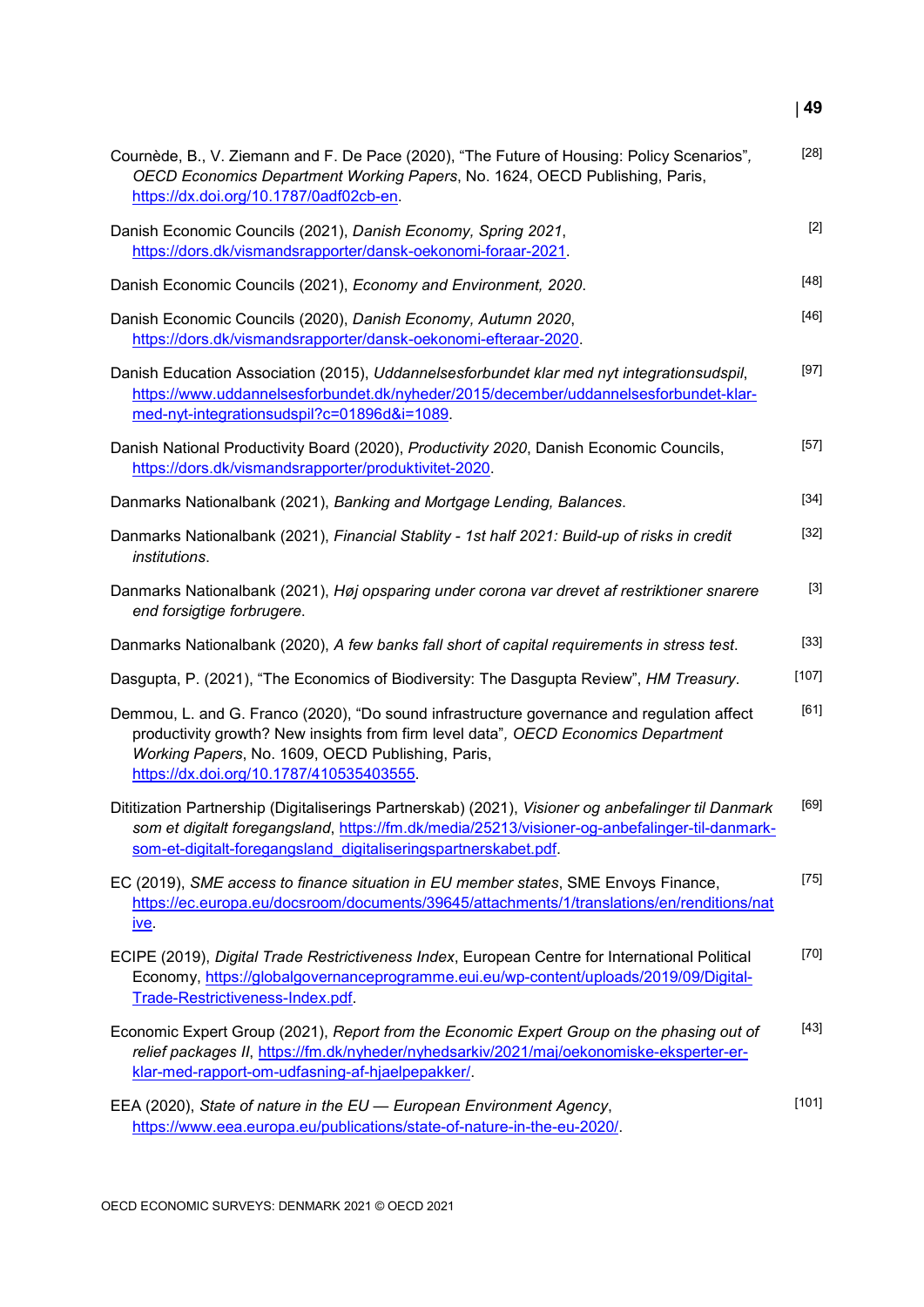| EEA (2018), 2018 Water Assessment - European Environment Agency,<br>https://www.eea.europa.eu/themes/water/european-waters/water-quality-and-water-<br>assessment/water-assessments/eea-2018-water-assessment (accessed on 8 July 2021).                                                | $[99]$ |
|-----------------------------------------------------------------------------------------------------------------------------------------------------------------------------------------------------------------------------------------------------------------------------------------|--------|
| ElFayoumi, K. et al. (2021), Affordable Rental Housing: Making It Part of Europe's Recovery,<br>https://www.imf.org/en/Publications/Departmental-Papers-Policy-<br>Papers/Issues/2021/05/24/Affordable-Rental-Housing-Making-It-Part-of-Europes-Recovery-<br>50116.                     | $[18]$ |
| Eriksson, T. (2012), "Flexicurity and the Economic Crisis 2008-2009: Evidence from Denmark",<br>OECD Social, Employment and Migration Working Papers, No. 139, OECD Publishing, Paris,<br>https://dx.doi.org/10.1787/5k8x7gw8btq6-en.                                                   | [8]    |
| European Commission (2021), International Digital Economy and Society Index 2020,<br>http://file:///C:/Users/barker_a/Downloads/i_desi_2020_0087_final_report_CF99179F-A5B7-<br>6ABF-2C1E8CB44E0EEFA7 72352.pdf                                                                         | [65]   |
| European Commission (2021), Laying the Foundations for Recovery: Denmark,<br>https://ec.europa.eu/info/system/files/denmark-recovery-resilience-factsheet_en.pdf.                                                                                                                       | $[42]$ |
| European Commission (2021), The 2021 Ageing Report: Economic and Budgetary Projections<br>for the EU Member States (2019-2070), https://ec.europa.eu/info/publications/2021-ageing-<br>report-economic-and-budgetary-projections-eu-member-states-2019-2070 en.                         | $[47]$ |
| Eurostat (2021), Education and Training Database, https://ec.europa.eu/eurostat/web/education-<br>and-training/data/database.                                                                                                                                                           | [67]   |
| Eurostat (2021), ICT Usage in Enterprises dataset, Digital Economy and Society database,<br>https://ec.europa.eu/eurostat/web/digital-economy-and-society/data/database.                                                                                                                | [66]   |
| Eurostat and iSRP (2021), 2020 Current Market Rents Estimates,<br>https://ec.europa.eu/eurostat/documents/6939681/7243182/Booklet 2021 rents 2020 e mo<br>ckup FINAL.pdf/c90aa8a4-24df-05db-99a9-b75799fdac73?t=1614163006940.                                                          | $[17]$ |
| Folketinget (2016), Almene boliger i Danmark (Social housing in Denmark), Velfærdspolitisk<br>Analyse nr. 3 · April 2016.                                                                                                                                                               | $[22]$ |
| Heinesen, E., L. Husted and M. Rosholm (2013), "The effects of active labour market policies for<br>immigrants receiving social assistance in Denmark", IZA Journal of Migration, Vol. 2/1,<br>http://dx.doi.org/10.1186/2193-9039-2-15.                                                | $[93]$ |
| Hinkel, J. et al. (2010), "Assessing risk of and adaptation to sea-level rise in the European Union:<br>an application of DIVA", Mitigation and Adaptation Strategies for Global Change, Vol. 15/7,<br>pp. 703-719, http://dx.doi.org/10.1007/s11027-010-9237-y.                        | $[51]$ |
| Hsieh, C. et al. (2019), "The Allocation of Talent and U.S. Economic Growth", Econometrica,<br>Vol. 87/5, pp. 1439-1474, http://dx.doi.org/10.3982/ecta11427.                                                                                                                           | [90]   |
| IMF (2021), Denmark 2021 Article IV Consultation.                                                                                                                                                                                                                                       | [12]   |
| Immervoll, H. and M. Pearson (2009), "A Good Time for Making Work Pay? Taking Stock of In-<br>Work Benefits and Related Measures across the OECD", OECD Social, Employment and<br>Migration Working Papers, No. 81, OECD Publishing, Paris,<br>https://dx.doi.org/10.1787/225442803245. | $[54]$ |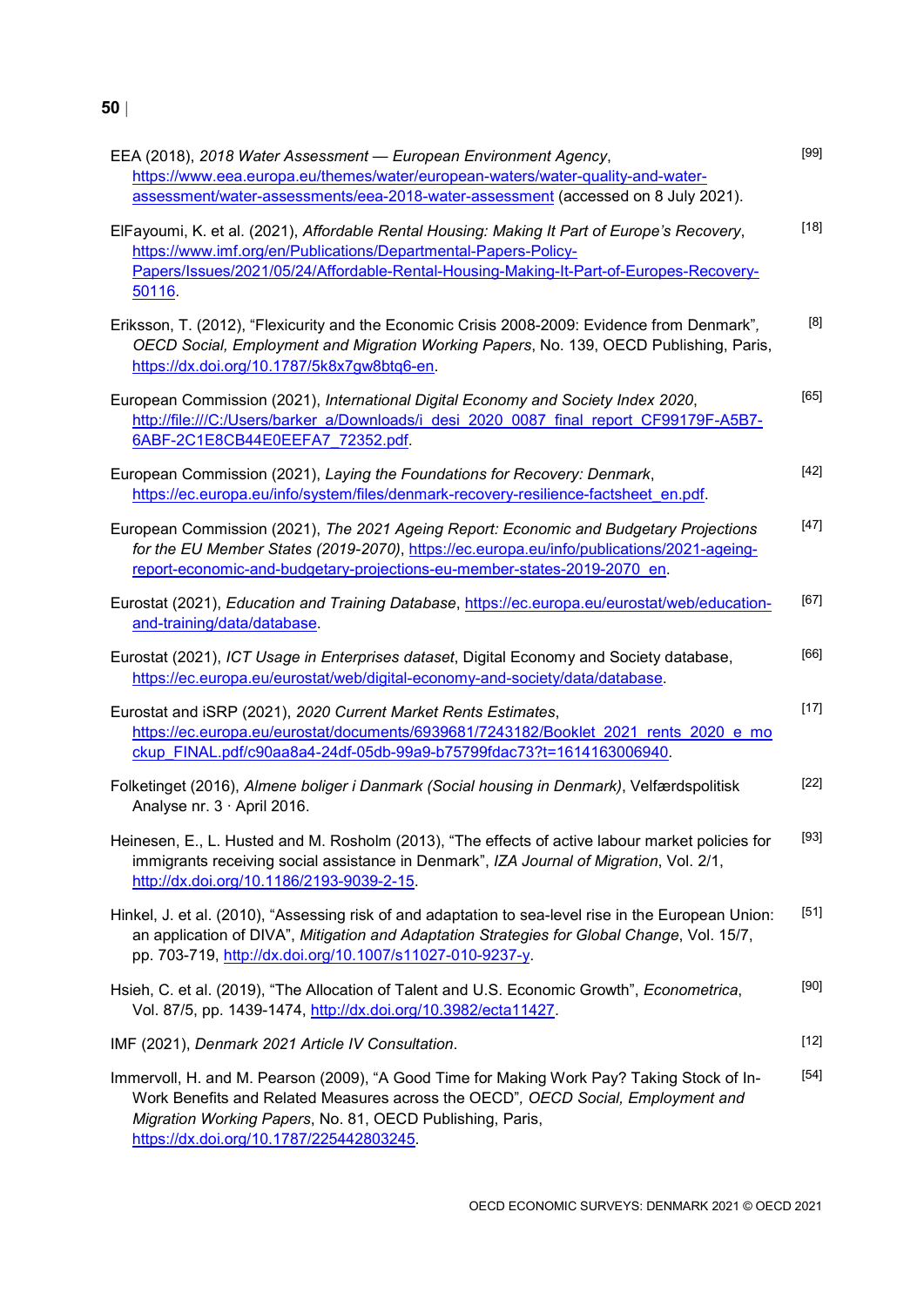| ×<br>۰.<br>.,<br>۰. |
|---------------------|
|---------------------|

| Invest Europe (2021), Investing in Europe: Private Equity Activity 2020,<br>https://investeurope.eu/media/4004/investing-in-europe_private-equity-activity_2020_invest-<br>europe final.pdf.                                                                               | $[56]$  |
|----------------------------------------------------------------------------------------------------------------------------------------------------------------------------------------------------------------------------------------------------------------------------|---------|
| IPCC (2014), AR5 Climate Change 2014: Mitigation of Climate Change.                                                                                                                                                                                                        | [105]   |
| ITF (2017), Strategic Infrastructure Planning: International Best Practice, International Transport<br>Forum, Paris.                                                                                                                                                       | $[63]$  |
| Koomen, M. and L. Wicht (2021), "Pension systems and the current account: an empirical<br>exploration", Journal of International Money and Finance, p. 102520,<br>http://dx.doi.org/10.1016/j.jimonfin.2021.102520.                                                        | $[13]$  |
| Leszczuk, J. and S. Pojar (2016), What is Behind Denmark's Current Account Surplus?,<br>https://ec.europa.eu/info/sites/default/files/file import/eb018 en 2.pdf.                                                                                                          | $[14]$  |
| Mariani, G. et al. (2020), "Let more big fish sink: Fisheries prevent blue carbon sequestration—<br>half in unprofitable areas", Science Advances, Vol. 6/44, p. eabb4848.                                                                                                 | [104]   |
| Mattana, E., V. Smeets and F. Warzynski (2020), "Changing skill structure and COVID-19",<br>Covid Economics, Vol. 43, pp. 1-30.                                                                                                                                            | [6]     |
| Milasi, S., I. González-Vázquez and E. Fernández-Macías (2021), "Telework before the COVID-<br>19 pandemic: Trends and drivers of differences across the EU", OECD Productivity Working<br>Papers, No. 21, OECD Publishing, Paris, https://dx.doi.org/10.1787/d5e42dd1-en. | $[79]$  |
| Ministry of Finance (2020), Økonomisk Analyse: Indvandreres nettobidrag til de offentlige<br>finanser i 2017, https://fm.dk/udgivelser/2020/juni/oekonomisk-analyse-indvandreres-<br>nettobidrag-til-de-offentlige-finanser-i-2017/                                        | $[92]$  |
| O'Callaghan,, B., N. Yau and E. Murdock (2021), Global Recovery Observatory,<br>https://recovery.smithschool.ox.ac.uk/tracking/ (accessed on 22 October 2021).                                                                                                             | $[41]$  |
| OECD (2021), Affordable Housing Database, https://www.oecd.org/housing/data/affordable-<br>housing-database/.                                                                                                                                                              | $[20]$  |
| OECD (2021), Brick by Brick, OECD, http://dx.doi.org/10.1787/b453b043-en.                                                                                                                                                                                                  | $[37]$  |
| OECD (2021), Broadband Portal, https://www.oecd.org/sti/broadband/broadband-statistics/.                                                                                                                                                                                   | $[64]$  |
| OECD (2021), Employment database,<br>https://www.oecd.org/employment/emp/onlineoecdemploymentdatabase.htm.                                                                                                                                                                 | [81]    |
| OECD (2021), Family Database, https://www.oecd.org/els/family/database.htm.                                                                                                                                                                                                | [85]    |
| OECD (2021), Going Digital Toolkit, https://goingdigital.oecd.org/.                                                                                                                                                                                                        | $[74]$  |
| OECD (2021), Green Recovery Database, https://www.oecd.org/coronavirus/en/themes/green-<br>recovery.                                                                                                                                                                       | $[40]$  |
| OECD (2021), OECD Economic Surveys: Netherlands, OECD Publishing, Paris,<br>https://dx.doi.org/10.1787/19990367.                                                                                                                                                           | $[100]$ |
| OECD (2021), "Scoping note: Towards a framework for a decarbonisation strategy", OECD<br><b>Working Paper.</b>                                                                                                                                                             | $[59]$  |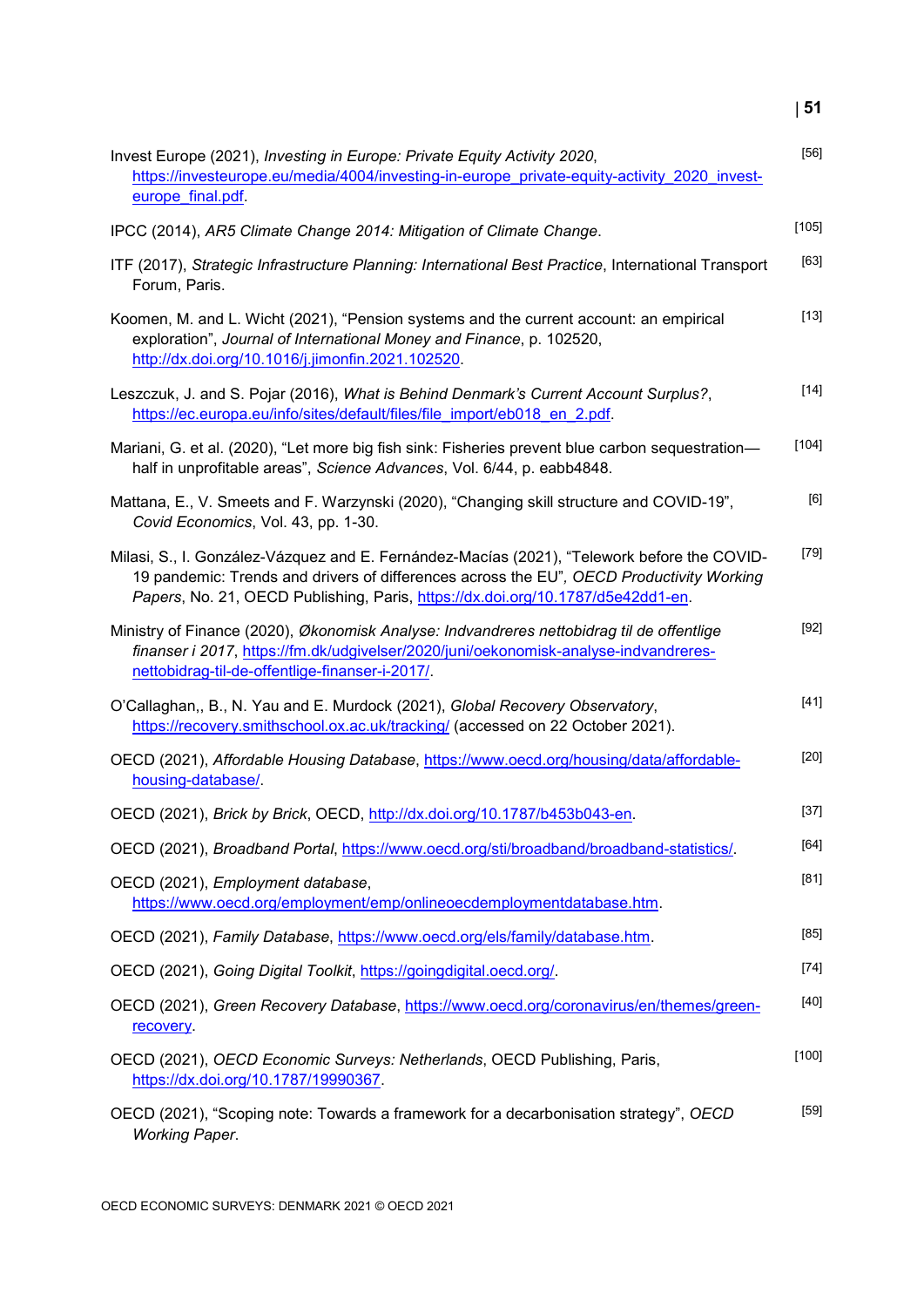| OECD (2021), Taxing Wages 2021, OECD Publishing, Paris,<br>https://dx.doi.org/10.1787/83a87978-en.                                                                                                                  | $[83]$ |
|---------------------------------------------------------------------------------------------------------------------------------------------------------------------------------------------------------------------|--------|
| OECD (2021), Timely indicators of entrepreneurship (ISIC 4).                                                                                                                                                        | $[72]$ |
| OECD (2020), "Education Policy Outlook in Denmark", OECD Education Policy Perspectives,<br>No. 12, OECD Publishing, Paris, https://dx.doi.org/10.1787/3288629c-en.                                                  | $[78]$ |
| OECD (2020), Financing SMEs and Entrepreneurs 2020: An OECD Scoreboard, OECD<br>Publishing, Paris, https://dx.doi.org/10.1787/061fe03d-en.                                                                          | $[76]$ |
| OECD (2020), Green budgeting and tax policy tools to support a green recovery,<br>https://www.oecd.org/coronavirus/policy-responses/green-budgeting-and-tax-policy-tools-to-<br>support-a-green-recovery-bd02ea23/. | $[53]$ |
| OECD (2020), How's Life? 2020, OECD, http://dx.doi.org/10.1787/9870c393-en.                                                                                                                                         | $[19]$ |
| OECD (2020), Insights on productivity and business dynamics: Denmark,<br>https://www.oecd.org/sti/ind/oecd-productivity-insights-denmark.pdf.                                                                       | $[58]$ |
| OECD (2020), OECD Tourism Trends and Policies 2020, OECD Publishing, Paris,<br>https://dx.doi.org/10.1787/6b47b985-en.                                                                                              | $[11]$ |
| OECD (2020), Social housing: A key part of past and future housing policy, Employment, Labour<br>and Social Affairs Policy Briefs, http://oe.cd/social-housing-2020.                                                | $[23]$ |
| OECD (2019), Accelerating Climate Action: Refocusing Policies through a Well-being Lens,<br>OECD Publishing, Paris, https://dx.doi.org/10.1787/2f4c8c9a-en.                                                         | [102]  |
| OECD (2019), OECD Economic Surveys: New Zealand 2019, OECD,<br>http://dx.doi.org/10.1787/b0b94dbd-en.                                                                                                               | $[71]$ |
| OECD (2019), OECD Environmental Performance Reviews: Denmark 2019, OECD Publishing,<br>Paris, https://dx.doi.org/10.1787/1eeec492-en.                                                                               | $[98]$ |
| OECD (2019), Pensions at a Glance 2019, OECD, http://dx.doi.org/10.1787/b6d3dcfc-en.                                                                                                                                | [44]   |
| OECD (2019), Skills Matter: Additional Results from the Survey of Adult Skills, OECD Skills<br>Studies, OECD Publishing, Paris, https://dx.doi.org/10.1787/1f029d8f-en.                                             | $[68]$ |
| OECD (2018), Taxation of Household Savings, OECD Tax Policy Studies, No. 25, OECD<br>Publishing, Paris, https://dx.doi.org/10.1787/9789264289536-en.                                                                | $[55]$ |
| OECD (2017), The Pursuit of Gender Equality: An Uphill Battle, OECD Publishing, Paris,<br>https://dx.doi.org/10.1787/9789264281318-en.                                                                              | [88]   |
| OECD (2016), Parental Leave: Where are the fathers?, https://www.oecd.org/policy-<br>briefs/parental-leave-where-are-the-fathers.pdf.                                                                               | [86]   |
| OECD (2015), Denmark: Follow-up to the Phase 3 Report and Recommendations,<br>https://www.oecd.org/daf/anti-bribery/Denmark-Phase-3-Written-Follow-Up-Report-EN.pdf.                                                | $[38]$ |
| Oprisor, A., G. Hammerschmid and L. Löffler (2015), The Hertie School-OECD Global Expert<br>Survey on Public Infrastructure.                                                                                        | $[62]$ |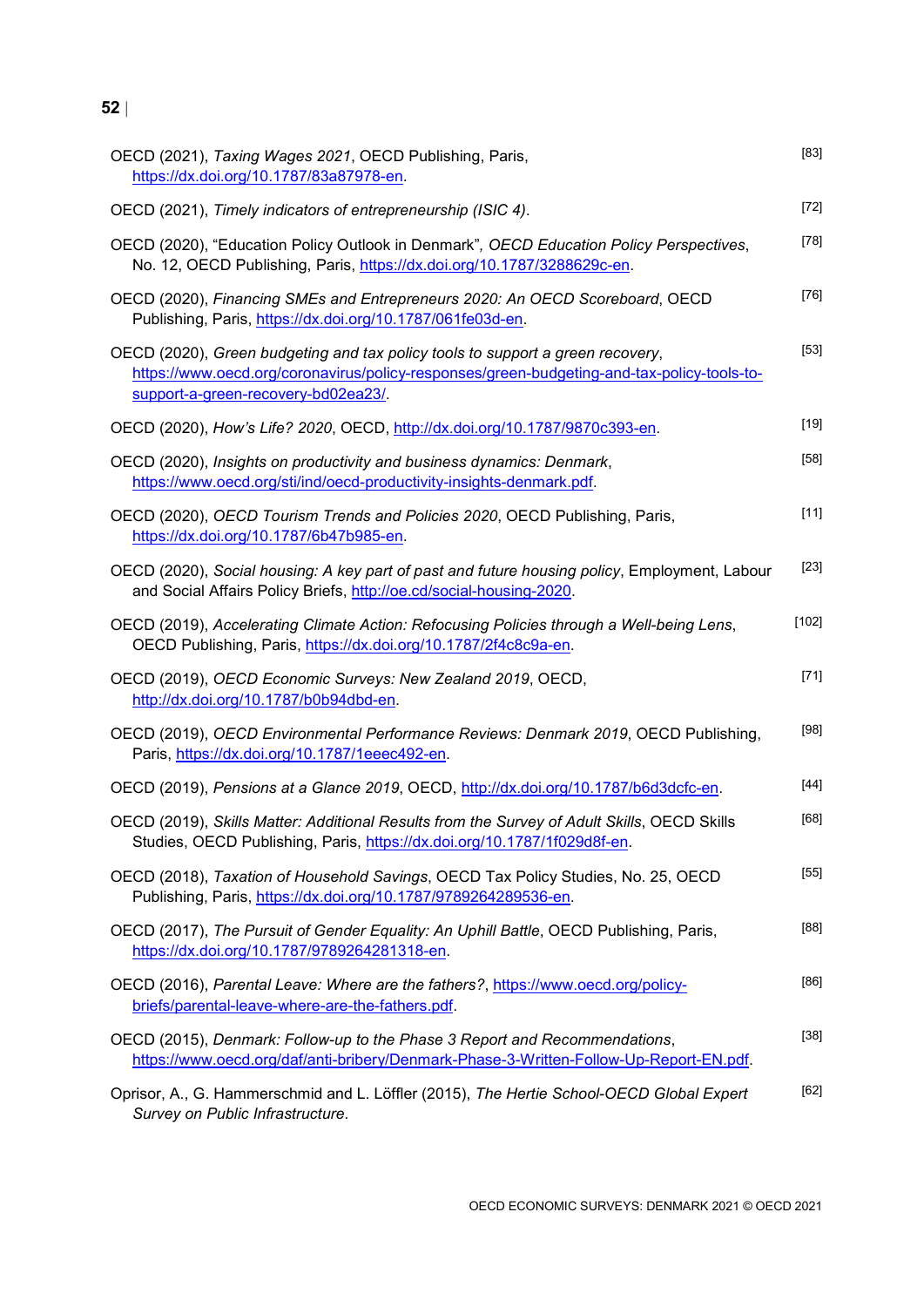| Patnaik, A. (2019), "Reserving Time for Daddy: The Consequences of Fathers' Quotas", Journal<br>of Labor Economics, Vol. 37/4, pp. 1009-1059, http://dx.doi.org/10.1086/703115.                                                                                                           | [60]   |
|-------------------------------------------------------------------------------------------------------------------------------------------------------------------------------------------------------------------------------------------------------------------------------------------|--------|
| Phillips, L. (2020), "Decentralisation and inter-governmental relations in the housing sector",<br>OECD Working Papers on Fiscal Federalism, No. 32, OECD Publishing, Paris,<br>https://dx.doi.org/10.1787/2d3c3241-en.                                                                   | $[21]$ |
| Post, C. and K. Byron (2015), "Women on Boards and Firm Financial Performance: A Meta-<br>Analysis", Academy of Management Journal, Vol. 58/5, pp. 1546-1571,<br>http://dx.doi.org/10.5465/amj.2013.0319.                                                                                 | [89]   |
| Price, R., T. Dang and J. Botev (2015), "Adjusting fiscal balances for the business cycle: New tax<br>and expenditure elasticity estimates for OECD countries", OECD Economics Department<br>Working Papers, No. 1275, OECD Publishing, https://dx.doi.org/10.1787/5jrp1g3282d7-en.       | $[39]$ |
| Rambøll (2018), Evaluering af integrationsgrunduddannelsen (Evaluation of the basic integration<br>education), https://integrationsbarometer.dk/tal-og-analyser/filer-tal-og-<br>analyser/arkiv/evaluering-af-integrationsgrunduddannelsen.                                               | $[94]$ |
| Sala, E. et al. (2021), "Protecting the global ocean for biodiversity, food and climate", Nature<br>2021 592:7854, Vol. 592/7854, pp. 397-402, http://dx.doi.org/10.1038/s41586-021-03371-z.                                                                                              | [103]  |
| Semieniuk, G. et al. (2020), "Low-carbon transition risks for finance", WIREs Climate Change,<br>Vol. 12/1, http://dx.doi.org/10.1002/wcc.678.                                                                                                                                            | $[16]$ |
| Sevilla, A. and S. Smith (2020), Childcare during a global pandemic: Many women left juggling<br>work and childcare, but men do their share when they are not working, VoxEU,<br>https://voxeu.org/article/covid-19-and-childcare-men-doing-their-share-only-if-they-are-not-<br>working. | [82]   |
| Skak, M. and G. Bloze (2013), "Rent Control and Misallocation", Urban Studies, Vol. 50/10,<br>pp. 1988-2005, http://dx.doi.org/10.1177/0042098012470390.                                                                                                                                  | $[26]$ |
| Smith, D., M. Hermansen and S. Malthe-Thagaard (2019), "The potential economic impact of<br>Brexit on Denmark", OECD Economics Department Working Papers, No. 1544, OECD<br>Publishing, Paris, https://dx.doi.org/10.1787/41a95fb3-en.                                                    | $[9]$  |
| Smith, N. (2018), "Gender quotas on boards of directors", IZA World of Labor,<br>http://dx.doi.org/10.15185/izawol.7.v2.                                                                                                                                                                  | $[91]$ |
| Sorbe, S. et al. (2019), "Digital Dividend: Policies to Harness the Productivity Potential of Digital<br>Technologies", OECD Economic Policy Papers, No. 26, OECD Publishing, Paris,<br>https://dx.doi.org/10.1787/273176bc-en.                                                           | $[77]$ |
| Stantcheva, S. (2021), Inequalities in the times of a pandemic,<br>https://scholar.harvard.edu/files/stantcheva/files/stantcheva covid19 policy.pdf.                                                                                                                                      | [80]   |
| Statistics Denmark (2021), Statbank: External Economy,<br>https://www.statbank.dk/statbank5a/SelectTable/omrade0.asp?SubjectCode=13&PLanguage<br>=1&ShowNews=OFF                                                                                                                          | $[10]$ |
| Statistics Denmark (2021), Statbank: Labour, Income and Wealth,<br>https://www.statbank.dk/statbank5a/default.asp?w=1920.                                                                                                                                                                 | $[1]$  |